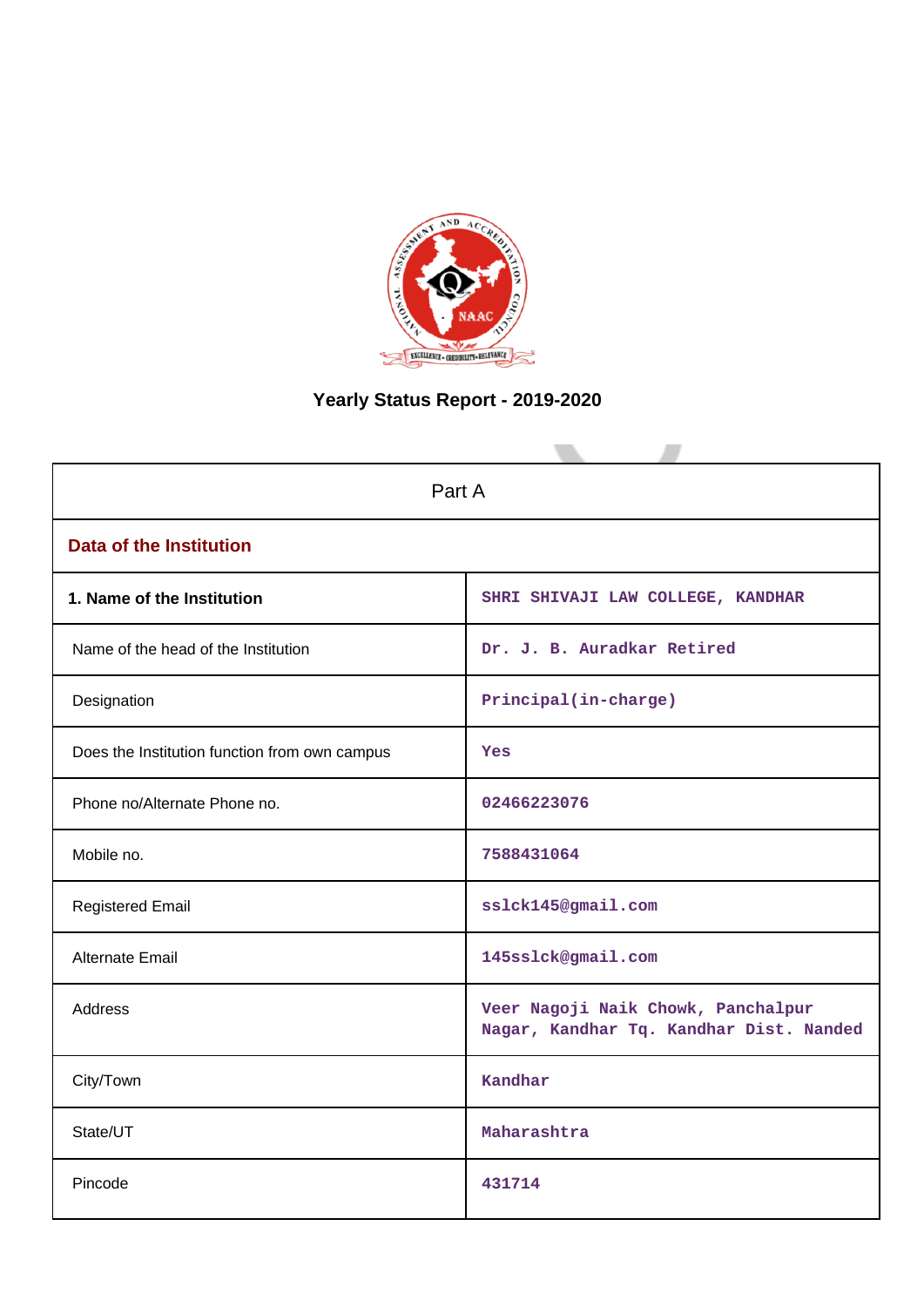| 2. Institutional Status                                                  |             |                                                                                                                                       |                                |             |  |  |  |
|--------------------------------------------------------------------------|-------------|---------------------------------------------------------------------------------------------------------------------------------------|--------------------------------|-------------|--|--|--|
| Affiliated / Constituent                                                 |             | Affiliated                                                                                                                            |                                |             |  |  |  |
| Type of Institution                                                      |             | Co-education                                                                                                                          |                                |             |  |  |  |
| Location                                                                 |             | Semi-urban                                                                                                                            |                                |             |  |  |  |
| <b>Financial Status</b>                                                  |             |                                                                                                                                       | Self financed and grant-in-aid |             |  |  |  |
| Name of the IQAC co-ordinator/Director                                   |             | Dr. M. L. Dharmapurikar                                                                                                               |                                |             |  |  |  |
| Phone no/Alternate Phone no.                                             |             | 02466223076                                                                                                                           |                                |             |  |  |  |
| Mobile no.                                                               |             | 7588431064                                                                                                                            |                                |             |  |  |  |
| <b>Registered Email</b>                                                  |             | mahesh1d2012@yahoo.com                                                                                                                |                                |             |  |  |  |
| <b>Alternate Email</b>                                                   |             |                                                                                                                                       | m.dharmapurikar@gmail.com      |             |  |  |  |
| 3. Website Address                                                       |             |                                                                                                                                       |                                |             |  |  |  |
| Web-link of the AQAR: (Previous Academic Year)                           |             | https://www.sslck.org/                                                                                                                |                                |             |  |  |  |
| 4. Whether Academic Calendar prepared during<br>the year                 |             | Yes                                                                                                                                   |                                |             |  |  |  |
| if yes, whether it is uploaded in the institutional website:<br>Weblink: |             | https://www.sslck.org/pdf/College-<br>Academic-Caledar-2019-20.pdf                                                                    |                                |             |  |  |  |
| <b>5. Accrediation Details</b>                                           |             |                                                                                                                                       |                                |             |  |  |  |
| Cycle<br>Grade                                                           | <b>CGPA</b> | Year of                                                                                                                               | Validity                       |             |  |  |  |
|                                                                          |             | Accrediation                                                                                                                          | Period From                    | Period To   |  |  |  |
| 1<br>в                                                                   | 2.22        | 2020                                                                                                                                  | 14-Feb-2020                    | 13-Feb-2025 |  |  |  |
| 6. Date of Establishment of IQAC                                         |             | $01 - Jan - 2016$                                                                                                                     |                                |             |  |  |  |
| 7. Internal Quality Assurance System                                     |             |                                                                                                                                       |                                |             |  |  |  |
|                                                                          |             |                                                                                                                                       |                                |             |  |  |  |
| Item /Title of the quality initiative by<br><b>IQAC</b>                  |             | Quality initiatives by IQAC during the year for promoting quality culture<br>Date & Duration<br>Number of participants/ beneficiaries |                                |             |  |  |  |
| Workshop on Intellectual<br>Property Rights                              |             | 02-Sep-2019<br>47<br>01                                                                                                               |                                |             |  |  |  |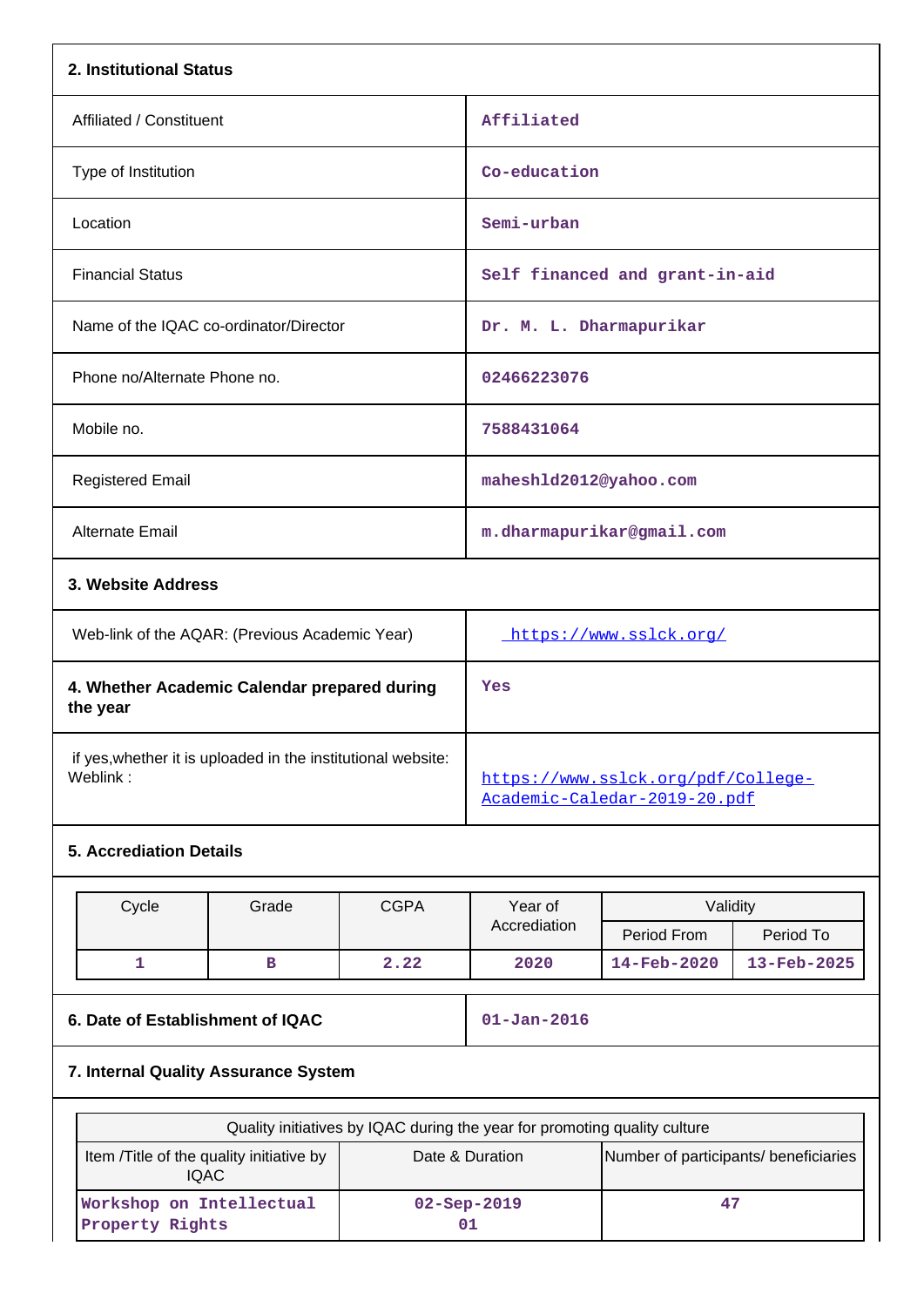| Fit India Movement | $04 - Sep - 2019$ | 55 |  |  |  |  |
|--------------------|-------------------|----|--|--|--|--|
| $V_i \in W$ File   |                   |    |  |  |  |  |

| 8. Provide the list of funds by Central/ State Government- UGC/CSIR/DST/DBT/ICMR/TEQIP/World<br><b>Bank/CPE of UGC etc.</b> |                |  |                       |                                                                                          |        |  |  |  |
|-----------------------------------------------------------------------------------------------------------------------------|----------------|--|-----------------------|------------------------------------------------------------------------------------------|--------|--|--|--|
| Institution/Departmen<br>t/Faculty                                                                                          | Scheme         |  | <b>Funding Agency</b> | Year of award with<br>duration                                                           | Amount |  |  |  |
| nil                                                                                                                         | 0 <sub>0</sub> |  | nil                   | 2020<br>0 <sup>0</sup>                                                                   | 0      |  |  |  |
| No Files Uploaded !!!                                                                                                       |                |  |                       |                                                                                          |        |  |  |  |
| 9. Whether composition of IQAC as per latest<br>Yes<br><b>NAAC</b> guidelines:                                              |                |  |                       |                                                                                          |        |  |  |  |
| Upload latest notification of formation of IQAC                                                                             |                |  | View File             |                                                                                          |        |  |  |  |
| 10. Number of IQAC meetings held during the<br>year :                                                                       |                |  | $\overline{2}$        |                                                                                          |        |  |  |  |
| The minutes of IQAC meeting and compliances to the<br>decisions have been uploaded on the institutional<br>website          |                |  | Yes                   |                                                                                          |        |  |  |  |
| Upload the minutes of meeting and action taken report                                                                       |                |  |                       | View File                                                                                |        |  |  |  |
| 11. Whether IQAC received funding from any of<br>the funding agency to support its activities<br>during the year?           |                |  | No                    |                                                                                          |        |  |  |  |
|                                                                                                                             |                |  |                       | 12. Significant contributions made by IQAC during the current year(maximum five bullets) |        |  |  |  |
| among them                                                                                                                  |                |  |                       | special guest lectures for students to improve legal Knowledge create confidence         |        |  |  |  |

**Rain water harvesting system installed in the college premises.**

**Tree Plantation**

**Teachers participation in Orientation / Refresher course & Teachers participation in National /International seminars & conferences**

**Feedback from students on teaching was collected, analysed and communicated to the teachers.**

[View File](https://assessmentonline.naac.gov.in/public/Postacc/Contribution/17013_Contribution.xlsx)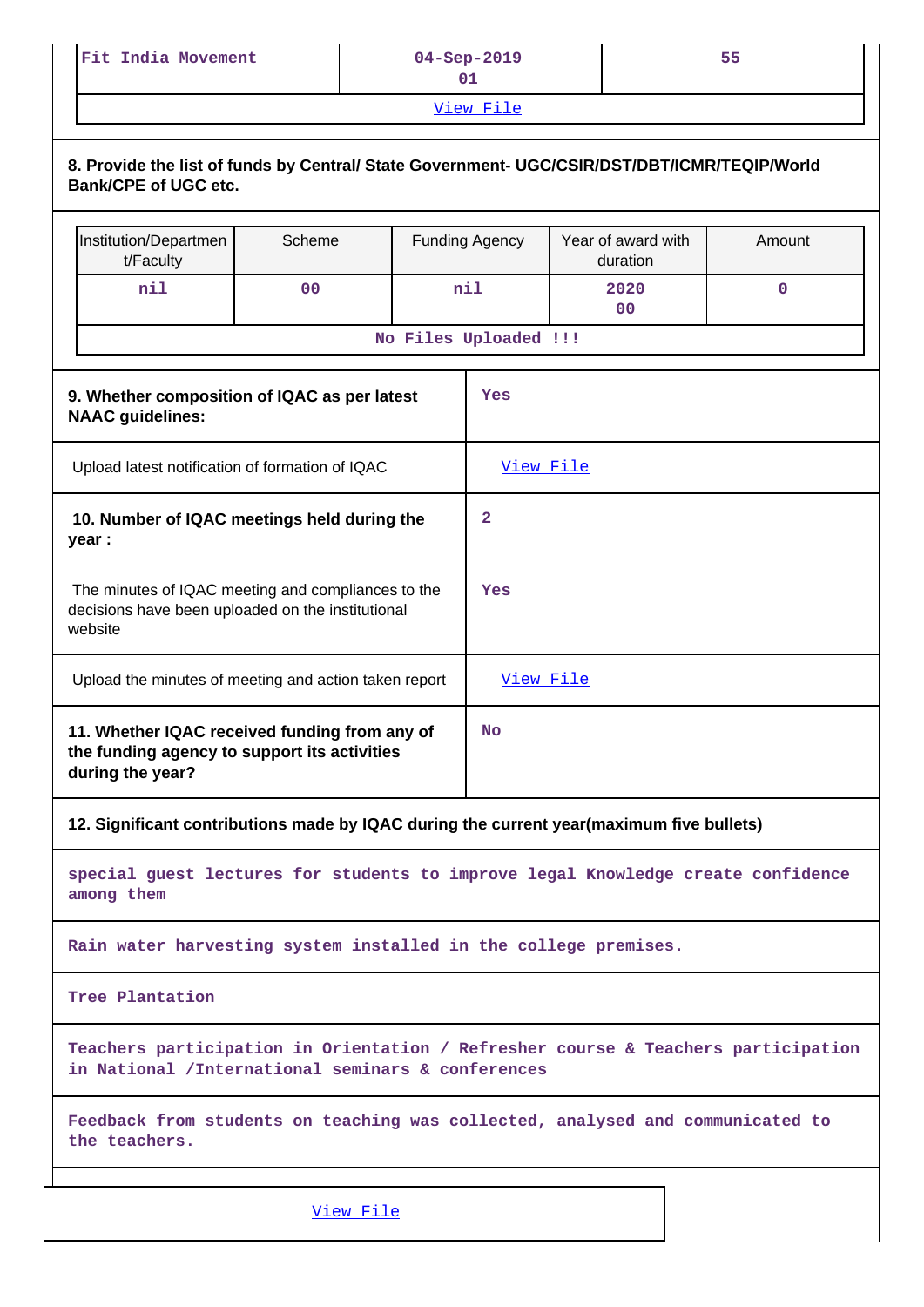**13. Plan of action chalked out by the IQAC in the beginning of the academic year towards Quality Enhancement and outcome achieved by the end of the academic year**

| Plan of Action                                                                                                       | Achivements/Outcomes                                                                                                                                                                                                                                                                                        |
|----------------------------------------------------------------------------------------------------------------------|-------------------------------------------------------------------------------------------------------------------------------------------------------------------------------------------------------------------------------------------------------------------------------------------------------------|
| Enhancement of Library as a knowledge<br>Resource                                                                    | In the current year the college funded<br>the Library more than Rs. One lakh<br>Fifty Thousand for the purchase of<br>books & e-books & Journals.                                                                                                                                                           |
| Regular Programmes by NSS                                                                                            | The NSS department of the college<br>organized various regular programmes<br>according to the Swami Ramanand Teerth<br>Marathawada University, Nanded.                                                                                                                                                      |
| Updating of Institutional Website                                                                                    | Updation of Institutional Website with<br>all essential as per NAAC criteria.<br>AQAR and Minutes of meeting were placed<br>on college website.                                                                                                                                                             |
| Preparation of Academic Calendar                                                                                     | The Institutional academic calendar is<br>published on college website. Academic<br>calendar is prepared to ensure that<br>academic activities are well planned<br>and implement properly.                                                                                                                  |
| NAAC peer team visit to the college<br>college obtained B grade                                                      | The Honble NAAC peer Team visited our<br>college on 10 11 Jan. 2020, submitted<br>its report to the principal of the<br>college. Then on 14th feb. 2020 NAAC<br>accridited our college and awarded B<br>Grade to the college with CGPA 2.22.<br>The validity of the accreditation is up<br>to feb 13, 2025. |
|                                                                                                                      | View File                                                                                                                                                                                                                                                                                                   |
| 14. Whether AQAR was placed before statutory<br>body?                                                                | Yes                                                                                                                                                                                                                                                                                                         |
| Name of Statutory Body                                                                                               | <b>Meeting Date</b>                                                                                                                                                                                                                                                                                         |
| College Development Committee                                                                                        | 19-Aug-2021                                                                                                                                                                                                                                                                                                 |
| 15. Whether NAAC/or any other accredited<br>body(s) visited IQAC or interacted with it to<br>assess the functioning? | <b>No</b>                                                                                                                                                                                                                                                                                                   |
| 16. Whether institutional data submitted to<br>AISHE:                                                                | Yes                                                                                                                                                                                                                                                                                                         |
| Year of Submission                                                                                                   | 2020                                                                                                                                                                                                                                                                                                        |
| Date of Submission                                                                                                   | $09 - \text{Mar} - 2020$                                                                                                                                                                                                                                                                                    |
| 17. Does the Institution have Management                                                                             | Yes                                                                                                                                                                                                                                                                                                         |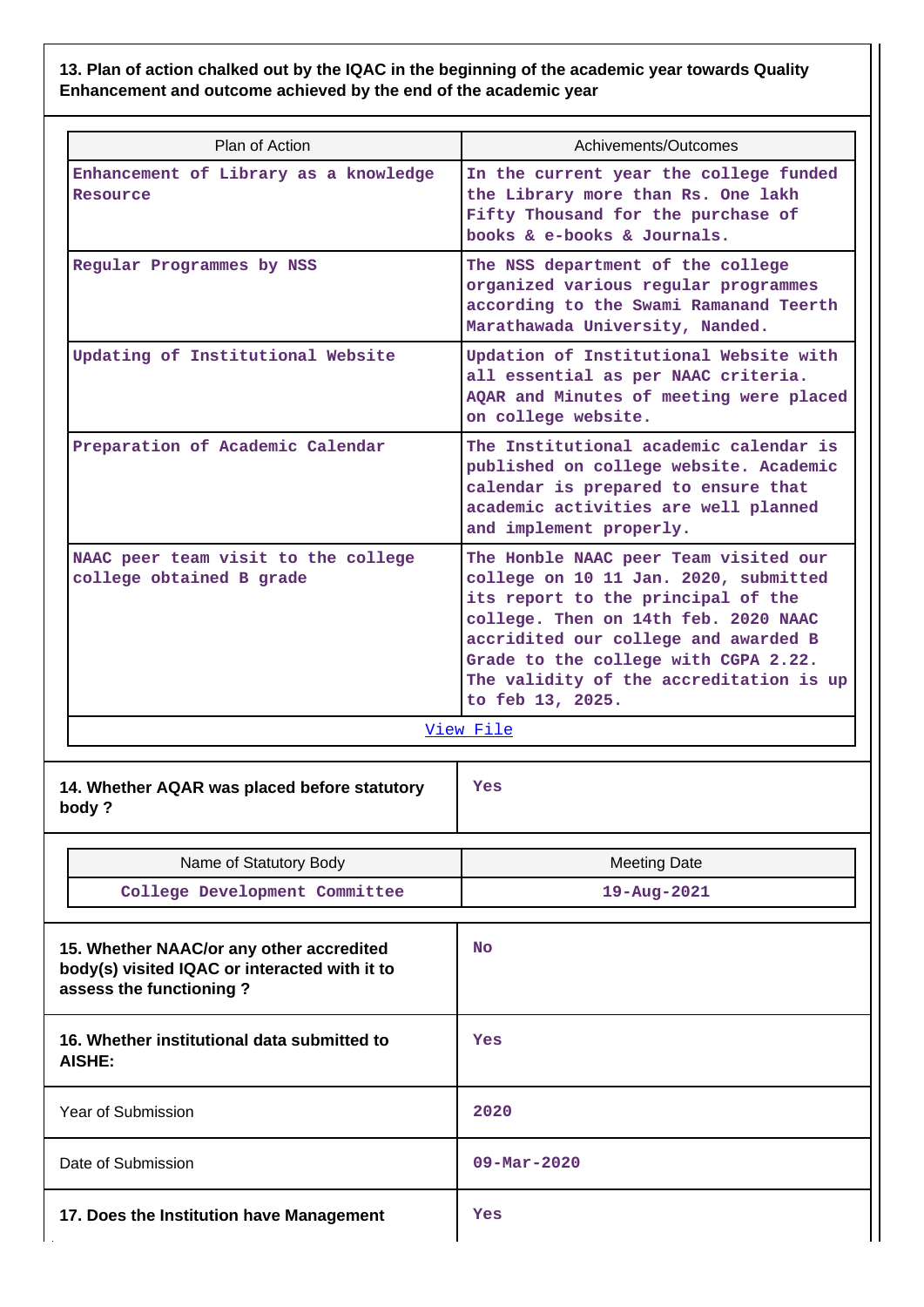| <b>Information System?</b>                                                                          |                                                                                                                                                                                                            |
|-----------------------------------------------------------------------------------------------------|------------------------------------------------------------------------------------------------------------------------------------------------------------------------------------------------------------|
| If yes, give a brief descripiton and a list of modules<br>currently operational (maximum 500 words) | Management information system upgraded<br>to fully automated ERP with cloud Based<br>ERP CCMS Centralized Campus Management<br>System by Master Soft Solutions Pvt.<br>Ltd 1456A New Nandanvan, Nagpur 24. |

# **Part B**

# **CRITERION I – CURRICULAR ASPECTS**

#### **1.1 – Curriculum Planning and Implementation**

 1.1.1 – Institution has the mechanism for well planned curriculum delivery and documentation. Explain in 500 words

 **The institution is affiliated to the Swami Ramanand Teerth Marathwada University, Nanded. The Curriculum as well as syllabus of Law Courses is designed and prepared by the Board of Studies Constituted by the University, taking into consideration the guidelines of Bar Council of India, New Delhi. The institution does not have autonomy to design the curriculum. The institution implements the curriculum during the academic year as per the directions of University, Bar Council of India and University Grants Commission, New Delhi. On the basis of university academic calendar, the college also prepare academic calendar for implementation of curriculum effectively. At the beginning of academic year, the Principal arranges the meeting of all the faculty members for effective implementation of curriculum designed by Parent University. In every academic year all teachers also prepare teaching plans to complete the syllabus in time. Teachers maintain the teaching diary which contains the daily teaching report. The teaching dairy is reviewed by the principal day to day for effective implementation of the curriculum. The institution prepares the Time -Table for first and second semester of every academic year on the basis of the subjects allotted to the faculty members by the head of the institution.**

| 1.1.2 - Certificate/ Diploma Courses introduced during the academic year                                                                                                 |                                                                                                                                           |                          |                    |                                                 |                      |  |  |
|--------------------------------------------------------------------------------------------------------------------------------------------------------------------------|-------------------------------------------------------------------------------------------------------------------------------------------|--------------------------|--------------------|-------------------------------------------------|----------------------|--|--|
| Certificate                                                                                                                                                              | Diploma Courses                                                                                                                           | Dates of<br>Introduction | Duration           | Focus on employ<br>ability/entreprene<br>urship | Skill<br>Development |  |  |
| Nil                                                                                                                                                                      | Nil                                                                                                                                       | Nil                      | $\mathbf 0$        | 0                                               | $\Omega$             |  |  |
| 1.2 - Academic Flexibility                                                                                                                                               |                                                                                                                                           |                          |                    |                                                 |                      |  |  |
| 1.2.1 - New programmes/courses introduced during the academic year                                                                                                       |                                                                                                                                           |                          |                    |                                                 |                      |  |  |
|                                                                                                                                                                          | Programme/Course                                                                                                                          | Programme Specialization |                    | Dates of Introduction                           |                      |  |  |
|                                                                                                                                                                          | <b>Nill</b>                                                                                                                               |                          | Nil                | Nill                                            |                      |  |  |
|                                                                                                                                                                          |                                                                                                                                           |                          | No file uploaded.  |                                                 |                      |  |  |
| 1.2.2 - Programmes in which Choice Based Credit System (CBCS)/Elective course system implemented at the<br>affiliated Colleges (if applicable) during the academic year. |                                                                                                                                           |                          |                    |                                                 |                      |  |  |
|                                                                                                                                                                          | Date of implementation of<br>Name of programmes adopting<br>Programme Specialization<br><b>CBCS</b><br><b>CBCS/Elective Course System</b> |                          |                    |                                                 |                      |  |  |
|                                                                                                                                                                          | Nill                                                                                                                                      |                          | <b>Nill</b><br>Nil |                                                 |                      |  |  |
|                                                                                                                                                                          | 1.2.3 - Students enrolled in Certificate/ Diploma Courses introduced during the year                                                      |                          |                    |                                                 |                      |  |  |
|                                                                                                                                                                          |                                                                                                                                           | Certificate              |                    | Diploma Course                                  |                      |  |  |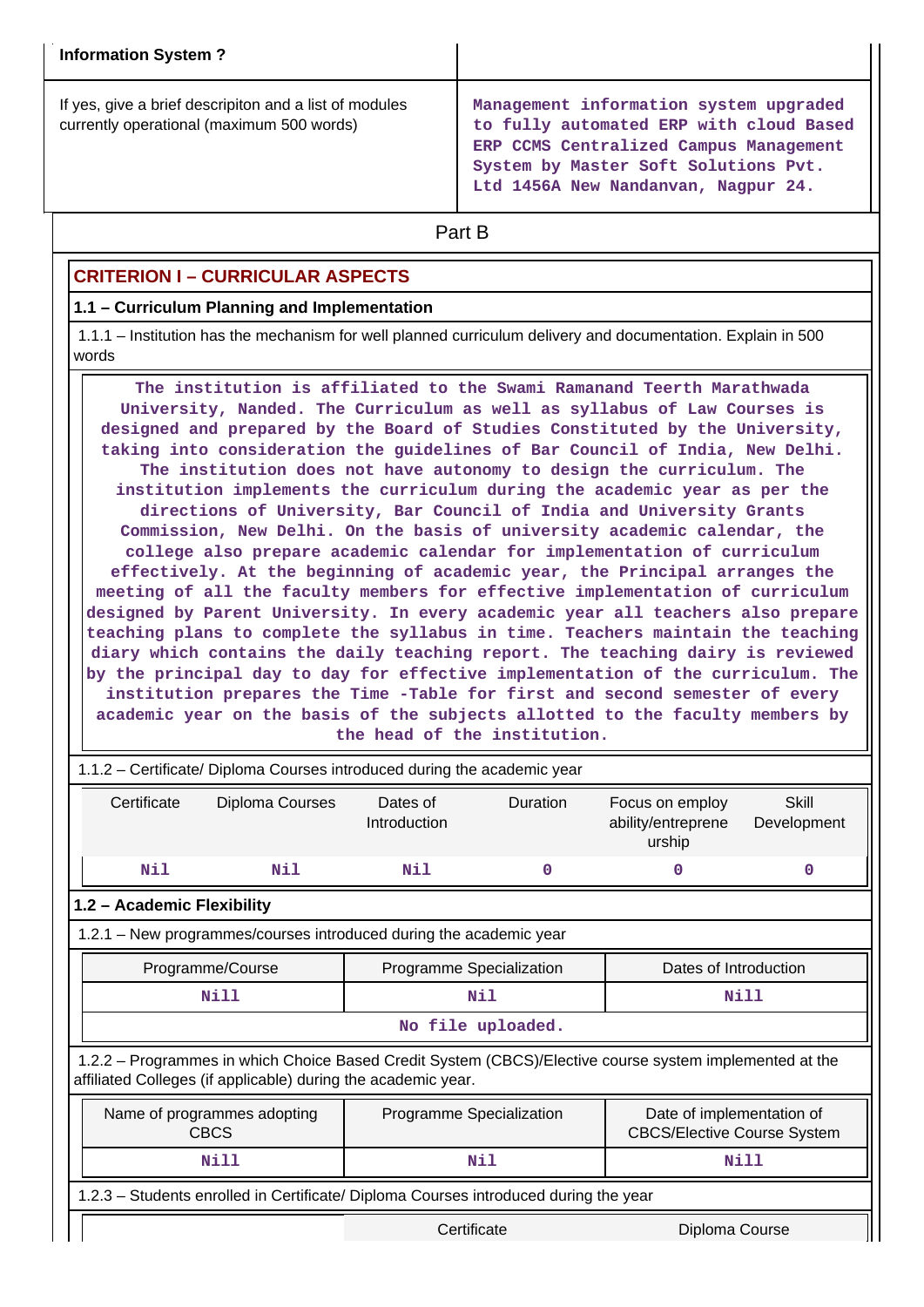| <b>Number of Students</b>                                                                                                                                                                                                                                                                                                                                                                                                                                                                                                                                                                                                                                                                                                                                                                                                              |                             |                                                     |                              | Nil                      |  |                                   | Nil                                                          |
|----------------------------------------------------------------------------------------------------------------------------------------------------------------------------------------------------------------------------------------------------------------------------------------------------------------------------------------------------------------------------------------------------------------------------------------------------------------------------------------------------------------------------------------------------------------------------------------------------------------------------------------------------------------------------------------------------------------------------------------------------------------------------------------------------------------------------------------|-----------------------------|-----------------------------------------------------|------------------------------|--------------------------|--|-----------------------------------|--------------------------------------------------------------|
| 1.3 - Curriculum Enrichment                                                                                                                                                                                                                                                                                                                                                                                                                                                                                                                                                                                                                                                                                                                                                                                                            |                             |                                                     |                              |                          |  |                                   |                                                              |
| 1.3.1 – Value-added courses imparting transferable and life skills offered during the year                                                                                                                                                                                                                                                                                                                                                                                                                                                                                                                                                                                                                                                                                                                                             |                             |                                                     |                              |                          |  |                                   |                                                              |
| <b>Value Added Courses</b>                                                                                                                                                                                                                                                                                                                                                                                                                                                                                                                                                                                                                                                                                                                                                                                                             |                             | Date of Introduction<br>Number of Students Enrolled |                              |                          |  |                                   |                                                              |
| Nil                                                                                                                                                                                                                                                                                                                                                                                                                                                                                                                                                                                                                                                                                                                                                                                                                                    |                             |                                                     |                              | <b>Nill</b>              |  |                                   | Nill                                                         |
|                                                                                                                                                                                                                                                                                                                                                                                                                                                                                                                                                                                                                                                                                                                                                                                                                                        |                             |                                                     |                              | No file uploaded.        |  |                                   |                                                              |
| 1.3.2 – Field Projects / Internships under taken during the year                                                                                                                                                                                                                                                                                                                                                                                                                                                                                                                                                                                                                                                                                                                                                                       |                             |                                                     |                              |                          |  |                                   |                                                              |
| Project/Programme Title                                                                                                                                                                                                                                                                                                                                                                                                                                                                                                                                                                                                                                                                                                                                                                                                                |                             |                                                     |                              | Programme Specialization |  |                                   | No. of students enrolled for Field<br>Projects / Internships |
| <b>Nill</b>                                                                                                                                                                                                                                                                                                                                                                                                                                                                                                                                                                                                                                                                                                                                                                                                                            |                             |                                                     |                              | Nil                      |  |                                   | <b>Nill</b>                                                  |
| No file uploaded.                                                                                                                                                                                                                                                                                                                                                                                                                                                                                                                                                                                                                                                                                                                                                                                                                      |                             |                                                     |                              |                          |  |                                   |                                                              |
| 1.4 - Feedback System                                                                                                                                                                                                                                                                                                                                                                                                                                                                                                                                                                                                                                                                                                                                                                                                                  |                             |                                                     |                              |                          |  |                                   |                                                              |
| 1.4.1 - Whether structured feedback received from all the stakeholders.                                                                                                                                                                                                                                                                                                                                                                                                                                                                                                                                                                                                                                                                                                                                                                |                             |                                                     |                              |                          |  |                                   |                                                              |
| <b>Students</b>                                                                                                                                                                                                                                                                                                                                                                                                                                                                                                                                                                                                                                                                                                                                                                                                                        |                             |                                                     |                              |                          |  | Yes                               |                                                              |
| <b>Teachers</b>                                                                                                                                                                                                                                                                                                                                                                                                                                                                                                                                                                                                                                                                                                                                                                                                                        |                             |                                                     |                              |                          |  | Yes                               |                                                              |
| Employers                                                                                                                                                                                                                                                                                                                                                                                                                                                                                                                                                                                                                                                                                                                                                                                                                              |                             |                                                     |                              |                          |  | <b>No</b>                         |                                                              |
| Alumni                                                                                                                                                                                                                                                                                                                                                                                                                                                                                                                                                                                                                                                                                                                                                                                                                                 |                             |                                                     |                              |                          |  | Yes                               |                                                              |
| Parents                                                                                                                                                                                                                                                                                                                                                                                                                                                                                                                                                                                                                                                                                                                                                                                                                                |                             |                                                     |                              |                          |  | Yes                               |                                                              |
| 1.4.2 – How the feedback obtained is being analyzed and utilized for overall development of the institution?<br>(maximum 500 words)<br><b>Feedback Obtained</b>                                                                                                                                                                                                                                                                                                                                                                                                                                                                                                                                                                                                                                                                        |                             |                                                     |                              |                          |  |                                   |                                                              |
| The Institution collects feedback on curricular aspects, about teaching<br>performance from different stakeholders such as students, alumni members,<br>faculty members and parents. The Institution has established a committee in<br>order to ensure the academic excellence of students and faculty level. Analysis<br>is made by the committee about the utilization of infrastructure and<br>requirements for quality enrichment. The Institution collects the feedback from<br>the stakeholders viz. Students, Parents, Alumni members and Teachers on the<br>curriculum which is prescribed by the University. Further the college invites<br>the stakeholders to provide online feedback. The college arranges parents meet<br>and alumni meet in every semester in which suggestions and feedback are<br>collected from them. |                             |                                                     |                              |                          |  |                                   |                                                              |
| <b>CRITERION II – TEACHING- LEARNING AND EVALUATION</b>                                                                                                                                                                                                                                                                                                                                                                                                                                                                                                                                                                                                                                                                                                                                                                                |                             |                                                     |                              |                          |  |                                   |                                                              |
| 2.1 - Student Enrolment and Profile                                                                                                                                                                                                                                                                                                                                                                                                                                                                                                                                                                                                                                                                                                                                                                                                    |                             |                                                     |                              |                          |  |                                   |                                                              |
| 2.1.1 - Demand Ratio during the year                                                                                                                                                                                                                                                                                                                                                                                                                                                                                                                                                                                                                                                                                                                                                                                                   |                             |                                                     |                              |                          |  |                                   |                                                              |
| Name of the<br>Programme                                                                                                                                                                                                                                                                                                                                                                                                                                                                                                                                                                                                                                                                                                                                                                                                               | Programme<br>Specialization |                                                     | Number of seats<br>available |                          |  | Number of<br>Application received | <b>Students Enrolled</b>                                     |
| <b>BA LLB</b>                                                                                                                                                                                                                                                                                                                                                                                                                                                                                                                                                                                                                                                                                                                                                                                                                          | Law                         |                                                     |                              | 300                      |  | 45                                | 45                                                           |
| LLB                                                                                                                                                                                                                                                                                                                                                                                                                                                                                                                                                                                                                                                                                                                                                                                                                                    | Law                         |                                                     |                              | 180                      |  | 150                               | 150                                                          |
|                                                                                                                                                                                                                                                                                                                                                                                                                                                                                                                                                                                                                                                                                                                                                                                                                                        |                             |                                                     |                              | View File                |  |                                   |                                                              |
| 2.2 - Catering to Student Diversity                                                                                                                                                                                                                                                                                                                                                                                                                                                                                                                                                                                                                                                                                                                                                                                                    |                             |                                                     |                              |                          |  |                                   |                                                              |
| 2.2.1 - Student - Full time teacher ratio (current year data)                                                                                                                                                                                                                                                                                                                                                                                                                                                                                                                                                                                                                                                                                                                                                                          |                             |                                                     |                              |                          |  |                                   |                                                              |
| Year                                                                                                                                                                                                                                                                                                                                                                                                                                                                                                                                                                                                                                                                                                                                                                                                                                   | Number of                   |                                                     | Number of                    | Number of                |  | Number of                         | Number of                                                    |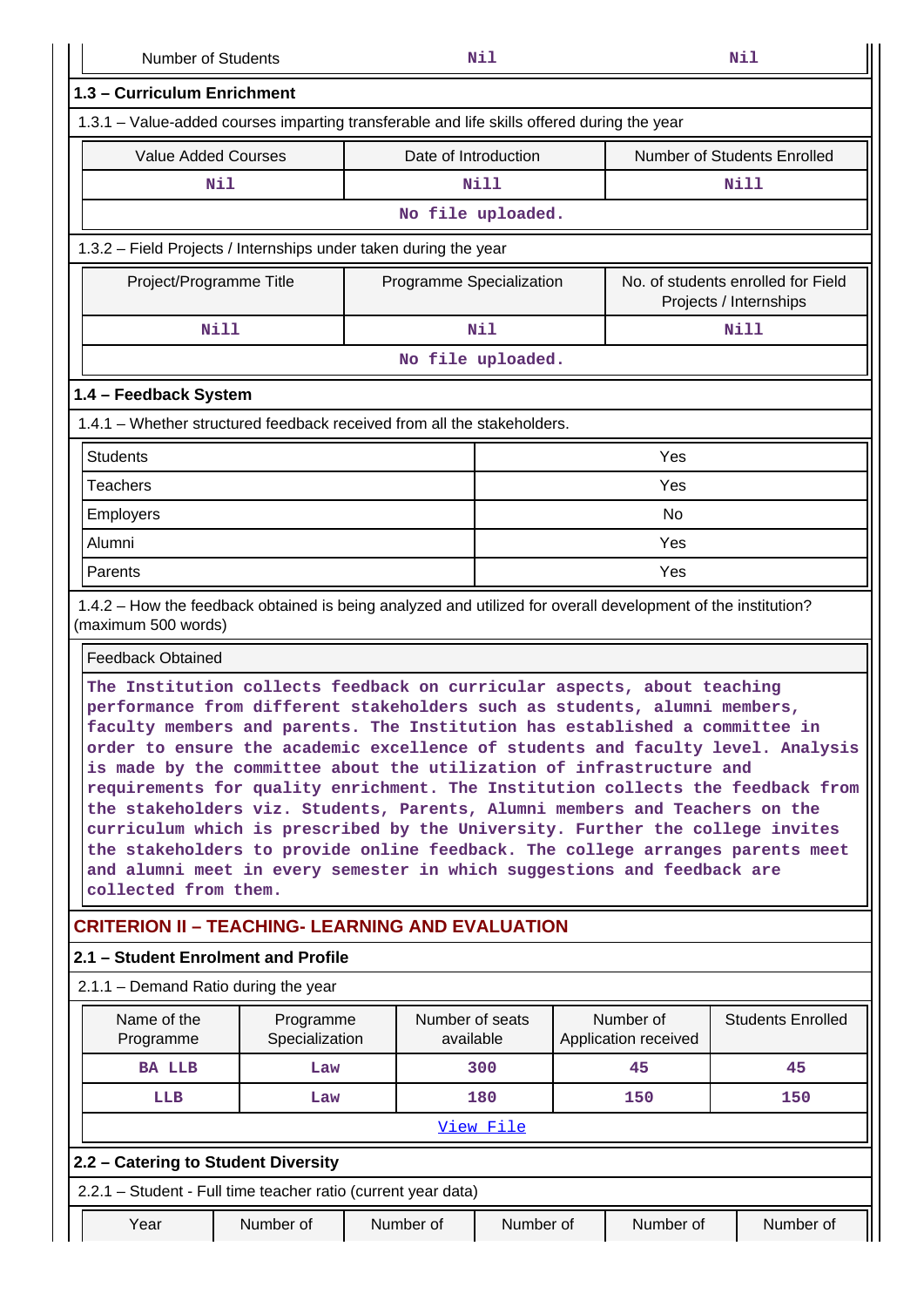|                                                                                                                                                                                                                                                                                                                                                                                                                                                                                                                                                                                                                                                                                                                                                                                                                                                                                                                                                                                                                                                        | students enrolled<br>in the institution<br>(UG)           |                         |     | students enrolled<br>in the institution<br>(PG) | fulltime teachers<br>available in the<br>institution<br>teaching only UG<br>courses |             | fulltime teachers<br>available in the<br>institution<br>teaching only PG<br>courses |                                                                                       | teachers<br>teaching both UG<br>and PG courses                                                                      |
|--------------------------------------------------------------------------------------------------------------------------------------------------------------------------------------------------------------------------------------------------------------------------------------------------------------------------------------------------------------------------------------------------------------------------------------------------------------------------------------------------------------------------------------------------------------------------------------------------------------------------------------------------------------------------------------------------------------------------------------------------------------------------------------------------------------------------------------------------------------------------------------------------------------------------------------------------------------------------------------------------------------------------------------------------------|-----------------------------------------------------------|-------------------------|-----|-------------------------------------------------|-------------------------------------------------------------------------------------|-------------|-------------------------------------------------------------------------------------|---------------------------------------------------------------------------------------|---------------------------------------------------------------------------------------------------------------------|
| 2019                                                                                                                                                                                                                                                                                                                                                                                                                                                                                                                                                                                                                                                                                                                                                                                                                                                                                                                                                                                                                                                   |                                                           | 195                     |     | <b>Nill</b>                                     | 10                                                                                  |             |                                                                                     | Nill                                                                                  | <b>Nill</b>                                                                                                         |
| 2.3 - Teaching - Learning Process                                                                                                                                                                                                                                                                                                                                                                                                                                                                                                                                                                                                                                                                                                                                                                                                                                                                                                                                                                                                                      |                                                           |                         |     |                                                 |                                                                                     |             |                                                                                     |                                                                                       |                                                                                                                     |
| 2.3.1 - Percentage of teachers using ICT for effective teaching with Learning Management Systems (LMS), E-<br>learning resources etc. (current year data)                                                                                                                                                                                                                                                                                                                                                                                                                                                                                                                                                                                                                                                                                                                                                                                                                                                                                              |                                                           |                         |     |                                                 |                                                                                     |             |                                                                                     |                                                                                       |                                                                                                                     |
| Number of<br><b>Teachers on Roll</b>                                                                                                                                                                                                                                                                                                                                                                                                                                                                                                                                                                                                                                                                                                                                                                                                                                                                                                                                                                                                                   | Number of<br>teachers using<br>ICT (LMS, e-<br>Resources) |                         |     | <b>ICT Tools and</b><br>resources<br>available  | Number of ICT<br>enabled<br>Classrooms                                              |             | Numberof smart<br>classrooms                                                        |                                                                                       | E-resources and<br>techniques used                                                                                  |
| 10                                                                                                                                                                                                                                                                                                                                                                                                                                                                                                                                                                                                                                                                                                                                                                                                                                                                                                                                                                                                                                                     |                                                           | 10                      |     | 10                                              | 5                                                                                   |             |                                                                                     | <b>Nill</b>                                                                           | 4                                                                                                                   |
| View File of ICT Tools and resources                                                                                                                                                                                                                                                                                                                                                                                                                                                                                                                                                                                                                                                                                                                                                                                                                                                                                                                                                                                                                   |                                                           |                         |     |                                                 |                                                                                     |             |                                                                                     |                                                                                       |                                                                                                                     |
|                                                                                                                                                                                                                                                                                                                                                                                                                                                                                                                                                                                                                                                                                                                                                                                                                                                                                                                                                                                                                                                        |                                                           |                         |     |                                                 | View File of E-resources and techniques used                                        |             |                                                                                     |                                                                                       |                                                                                                                     |
| 2.3.2 - Students mentoring system available in the institution? Give details. (maximum 500 words)                                                                                                                                                                                                                                                                                                                                                                                                                                                                                                                                                                                                                                                                                                                                                                                                                                                                                                                                                      |                                                           |                         |     |                                                 |                                                                                     |             |                                                                                     |                                                                                       |                                                                                                                     |
| A system namely 'Faculty Advisor' exists in our college, to improve the institute's present endeavor towards<br>academic quality of the students. This system, when practiced diligently will immensely contribute in<br>improvement of the overall academic quality. The students will be greatly benefited by continuous expert<br>guidance. This process has been established as 'Mentoring System'. Each faculty will be the mentor of a group<br>of 20 to 25 students. The mentor will perform the following functions. The list of course cannot be exclusive. A.<br>mentor can always do more for the benefit of the students. 1. Continuously monitor, counsel, guide and motivate<br>the students in all academic matters. 2. Contact parents/guardians if situation demands e.g. academic<br>irregularities, negative behavioral changes and interpersonal relations, detrimental activities etc. 3. Advise<br>students in their career development/professional guidance. 4. Keep contact with the students even after their<br>graduation. |                                                           |                         |     |                                                 |                                                                                     |             |                                                                                     |                                                                                       |                                                                                                                     |
| Number of students enrolled in the<br>institution                                                                                                                                                                                                                                                                                                                                                                                                                                                                                                                                                                                                                                                                                                                                                                                                                                                                                                                                                                                                      |                                                           |                         |     |                                                 | Number of fulltime teachers                                                         |             |                                                                                     |                                                                                       | Mentor: Mentee Ratio                                                                                                |
|                                                                                                                                                                                                                                                                                                                                                                                                                                                                                                                                                                                                                                                                                                                                                                                                                                                                                                                                                                                                                                                        | 195                                                       |                         |     |                                                 | 10                                                                                  |             |                                                                                     |                                                                                       | 1:20                                                                                                                |
| 2.4 - Teacher Profile and Quality                                                                                                                                                                                                                                                                                                                                                                                                                                                                                                                                                                                                                                                                                                                                                                                                                                                                                                                                                                                                                      |                                                           |                         |     |                                                 |                                                                                     |             |                                                                                     |                                                                                       |                                                                                                                     |
| 2.4.1 – Number of full time teachers appointed during the year                                                                                                                                                                                                                                                                                                                                                                                                                                                                                                                                                                                                                                                                                                                                                                                                                                                                                                                                                                                         |                                                           |                         |     |                                                 |                                                                                     |             |                                                                                     |                                                                                       |                                                                                                                     |
| No. of sanctioned<br>positions                                                                                                                                                                                                                                                                                                                                                                                                                                                                                                                                                                                                                                                                                                                                                                                                                                                                                                                                                                                                                         |                                                           | No. of filled positions |     | Vacant positions                                |                                                                                     |             | Positions filled during<br>the current year                                         |                                                                                       | No. of faculty with<br>Ph.D                                                                                         |
| 13                                                                                                                                                                                                                                                                                                                                                                                                                                                                                                                                                                                                                                                                                                                                                                                                                                                                                                                                                                                                                                                     |                                                           | 11                      |     |                                                 | $\overline{\mathbf{2}}$                                                             |             | <b>Nill</b>                                                                         |                                                                                       | 4                                                                                                                   |
| International level from Government, recognised bodies during the year)                                                                                                                                                                                                                                                                                                                                                                                                                                                                                                                                                                                                                                                                                                                                                                                                                                                                                                                                                                                |                                                           |                         |     |                                                 |                                                                                     |             |                                                                                     |                                                                                       | 2.4.2 - Honours and recognition received by teachers (received awards, recognition, fellowships at State, National, |
| Year of Award<br>Name of full time teachers<br>receiving awards from<br>state level, national level,<br>international level                                                                                                                                                                                                                                                                                                                                                                                                                                                                                                                                                                                                                                                                                                                                                                                                                                                                                                                            |                                                           |                         |     |                                                 | Designation                                                                         |             |                                                                                     | Name of the award,<br>fellowship, received from<br>Government or recognized<br>bodies |                                                                                                                     |
| 2019                                                                                                                                                                                                                                                                                                                                                                                                                                                                                                                                                                                                                                                                                                                                                                                                                                                                                                                                                                                                                                                   |                                                           |                         | Nil |                                                 |                                                                                     | <b>Nill</b> |                                                                                     |                                                                                       | Nil                                                                                                                 |
|                                                                                                                                                                                                                                                                                                                                                                                                                                                                                                                                                                                                                                                                                                                                                                                                                                                                                                                                                                                                                                                        |                                                           |                         |     |                                                 | No file uploaded.                                                                   |             |                                                                                     |                                                                                       |                                                                                                                     |
| 2.5 - Evaluation Process and Reforms                                                                                                                                                                                                                                                                                                                                                                                                                                                                                                                                                                                                                                                                                                                                                                                                                                                                                                                                                                                                                   |                                                           |                         |     |                                                 |                                                                                     |             |                                                                                     |                                                                                       |                                                                                                                     |
| the year                                                                                                                                                                                                                                                                                                                                                                                                                                                                                                                                                                                                                                                                                                                                                                                                                                                                                                                                                                                                                                               |                                                           |                         |     |                                                 |                                                                                     |             |                                                                                     |                                                                                       | 2.5.1 - Number of days from the date of semester-end/ year- end examination till the declaration of results during  |
| Programme Name                                                                                                                                                                                                                                                                                                                                                                                                                                                                                                                                                                                                                                                                                                                                                                                                                                                                                                                                                                                                                                         |                                                           | Programme Code          |     | Semester/year                                   |                                                                                     |             | Last date of the last                                                               |                                                                                       | Date of declaration of                                                                                              |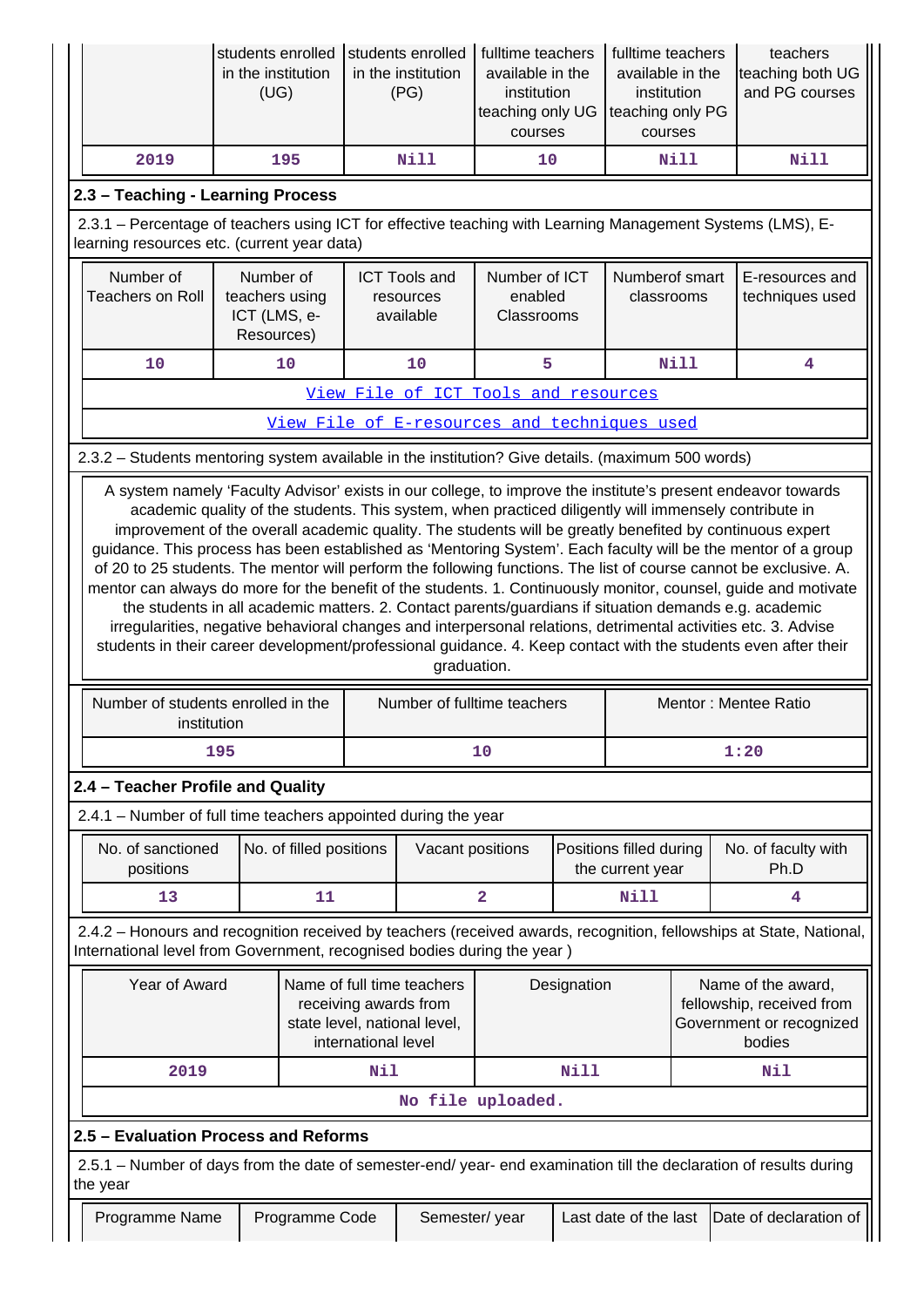|               |            |      | semester-end/year-<br>end examination | results of semester-<br>end/ year- end<br>examination |  |  |
|---------------|------------|------|---------------------------------------|-------------------------------------------------------|--|--|
| LLB           | LL.B.      | 2020 | 20/10/2020                            | 31/10/2020                                            |  |  |
| <b>BA LLB</b> | B.A. LL.B. | 2020 | 20/10/2020                            | 31/10/2020                                            |  |  |
| View File     |            |      |                                       |                                                       |  |  |

2.5.2 – Reforms initiated on Continuous Internal Evaluation(CIE) system at the institutional level (250 words)

 **1. Assessment and Evaluation: The Law College is very keen to carry out the assessment and evaluation of the students periodically. To this purpose the internal evaluation i.e. exam conducted all regular interval prior to Semester pattern University exam. In this endeavour some changes have been made in the past to evaluate the progress of the student. 2. Question Bank: The Law College Examination Committee members asked students to enrich the question bank from the topic / syllabus as model. The students are required to submit to the teacher the question bank prepared by them and the teacher choose the selected questions from the question bank prepared by the student. It is an innovative method adopted by the Law College. 3. Question Pattern: The internal question papers are set covering minute information about the course content. The questions like fill in the blanks, multiple choice, two line answer, short answer, case law study are recently introduced. 4. Open Bank: Sometimes the Law College adopted the open book system where as the students are required to search the answer from the selected text book and they should write the answer. 5. Option: The students are given a choice to their area of interest so that they prepare the topic according to their choice and they get more marks, eventually better understanding option on the subject. 6. Oral Feedback: The teacher ask questions on the topic of a particular subject after completion of the topic. The student is required to answer those questions raised by the teacher. It is one kind of oral feedback of student on the lecture. 7. Notes: The Teachers provide the notes to the students on relevant topics which they teach thereby the students prepare well to their main examination. 8. Test: There is a system of periodical test/review conducted by the Law teacher prior to the main examination. We ask the students to prepare a particular topic allotted to them and he /she should present it in the seminar.**

 2.5.3 – Academic calendar prepared and adhered for conduct of Examination and other related matters (250 words)

 **At the beginning of the each academic year the present University declares its academic calendar. On the basis of University academic calendar the college also prepares the academic calendar for every academic year mentioning there in the tentative schedule of internal examination beginning and conclusion of the class room teaching and other events. The continuous Internal Evaluation gives the student a better opportunity to face and prepare for the semester examination conducted by the University at the end of each semester. Besides of this each teacher conducts seminar on the particular topic. Students are given 5 (Five) Minutes to express his/her opinion. Students are given a choice to select the topics so that the students may prepare well and score the marks. In order to make the internal assessment transparent and rebut the answer sheets of the students are shown to the students to verity the marks obtained by them. The grievances of the students in respect of the assessment are heard and solved by the concerned teacher. during the class room teaching. Some questions are put to the students and students are required to answer the questions. It is one type oral feedback of the students whether he or she is properly understands the topics. Faculty adopts ICT tools for teaching learning process. It includes power point presentation, Audio/Videos through the LCD Projectors installed in the class room. Students are asked to use software relating to law**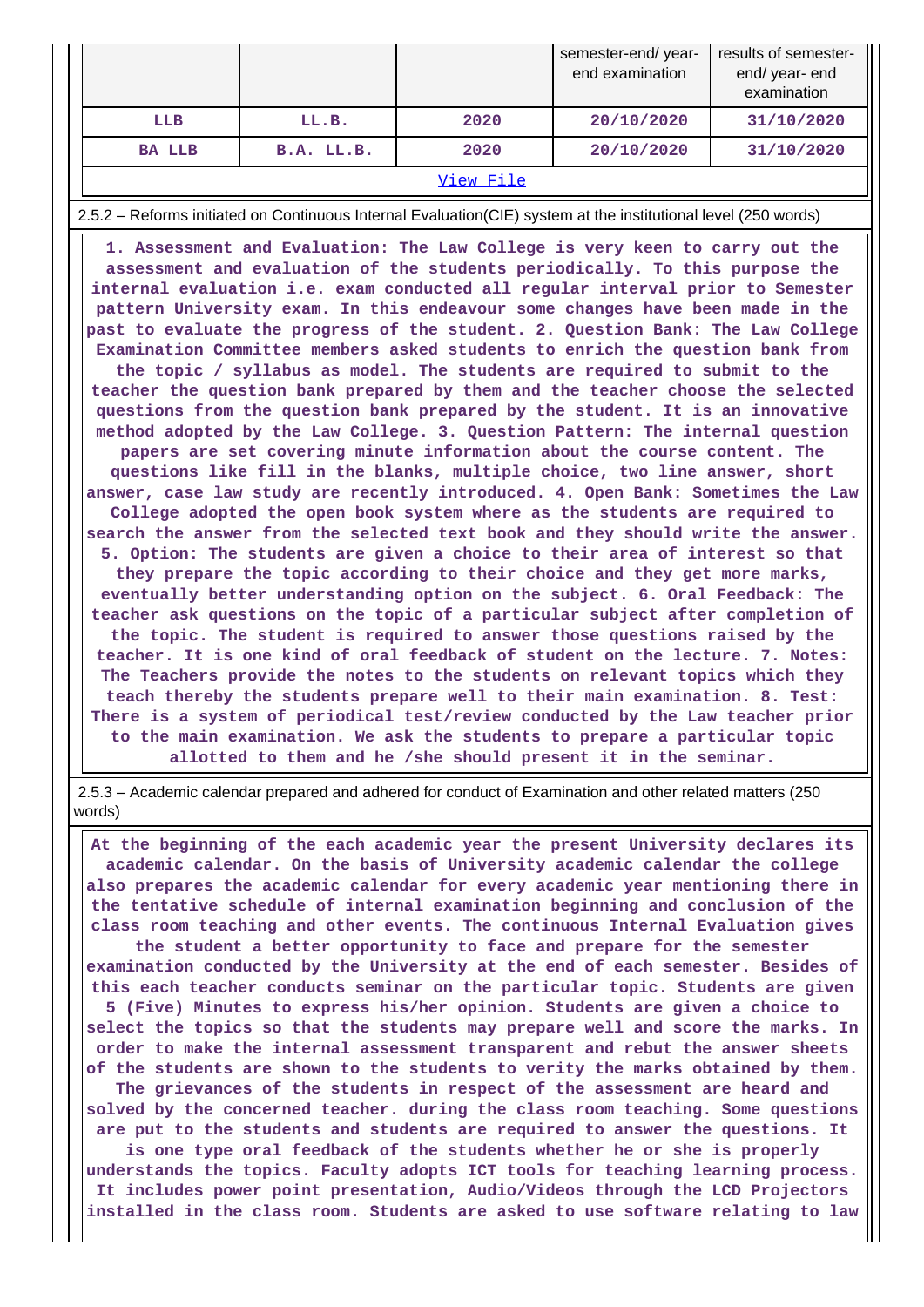#### **courses to find out decided cases of the apex court of Law and the High Courts of the various states.**

#### **2.6 – Student Performance and Learning Outcomes**

 2.6.1 – Program outcomes, program specific outcomes and course outcomes for all programs offered by the institution are stated and displayed in website of the institution (to provide the weblink)

<https://sslck.org/pdf/programme-out-come.pdf>

#### 2.6.2 – Pass percentage of students

| Programme<br>Code | Programme<br>Name | Programme<br>Specialization | Number of<br>students<br>appeared in the<br>final year<br>examination | Number of<br>students passed<br>in final year<br>examination | Pass Percentage |
|-------------------|-------------------|-----------------------------|-----------------------------------------------------------------------|--------------------------------------------------------------|-----------------|
| LL.B.             | <b>LLB</b>        | Law                         | 54                                                                    | 53                                                           | 98.15           |
| B.A. LL.B.        | <b>BA LLB</b>     | Law                         | 12                                                                    | $12 \overline{ }$                                            | 100             |

[View File](https://assessmentonline.naac.gov.in/public/Postacc/Pass_percentage/17013_Pass_percentage_1639481057.xlsx)

## **2.7 – Student Satisfaction Survey**

 2.7.1 – Student Satisfaction Survey (SSS) on overall institutional performance (Institution may design the questionnaire) (results and details be provided as weblink)

<https://sslck.org/pdf/Final-SSR.pdf>

# **CRITERION III – RESEARCH, INNOVATIONS AND EXTENSION**

#### **3.1 – Resource Mobilization for Research**

3.1.1 – Research funds sanctioned and received from various agencies, industry and other organisations

| Nature of the Project | Duration | Name of the funding<br>agency | Total grant<br>sanctioned | Amount received<br>during the year |
|-----------------------|----------|-------------------------------|---------------------------|------------------------------------|
| Nill                  | 00       | Nil                           |                           |                                    |

**No file uploaded.**

## **3.2 – Innovation Ecosystem**

 3.2.1 – Workshops/Seminars Conducted on Intellectual Property Rights (IPR) and Industry-Academia Innovative practices during the year

| Title of workshop/seminar                                                                            |                               | Name of the Dept. |                 |                         | Date |                        |     |                         |
|------------------------------------------------------------------------------------------------------|-------------------------------|-------------------|-----------------|-------------------------|------|------------------------|-----|-------------------------|
| Workshop on Intellectual<br>Property Rights                                                          | <b>IQAC</b>                   |                   |                 | 02/09/2019              |      |                        |     |                         |
| 3.2.2 - Awards for Innovation won by Institution/Teachers/Research scholars/Students during the year |                               |                   |                 |                         |      |                        |     |                         |
| Title of the innovation                                                                              | Name of Awardee               |                   | Awarding Agency |                         |      | Date of award          |     | Category                |
| Nil                                                                                                  | Nil                           |                   | Nil             |                         | Nill |                        | Nil |                         |
|                                                                                                      |                               |                   |                 | No file uploaded.       |      |                        |     |                         |
| 3.2.3 – No. of Incubation centre created, start-ups incubated on campus during the year              |                               |                   |                 |                         |      |                        |     |                         |
| Incubation<br>Center                                                                                 | Name                          |                   | Sponsered By    | Name of the<br>Start-up |      | Nature of Start-<br>up |     | Date of<br>Commencement |
| Shri<br>Shivaji Law<br>College,<br>Kandhar                                                           | Legal<br>incubation<br>Centre |                   | Self            | Nil                     |      | Nil                    |     | 04/02/2020              |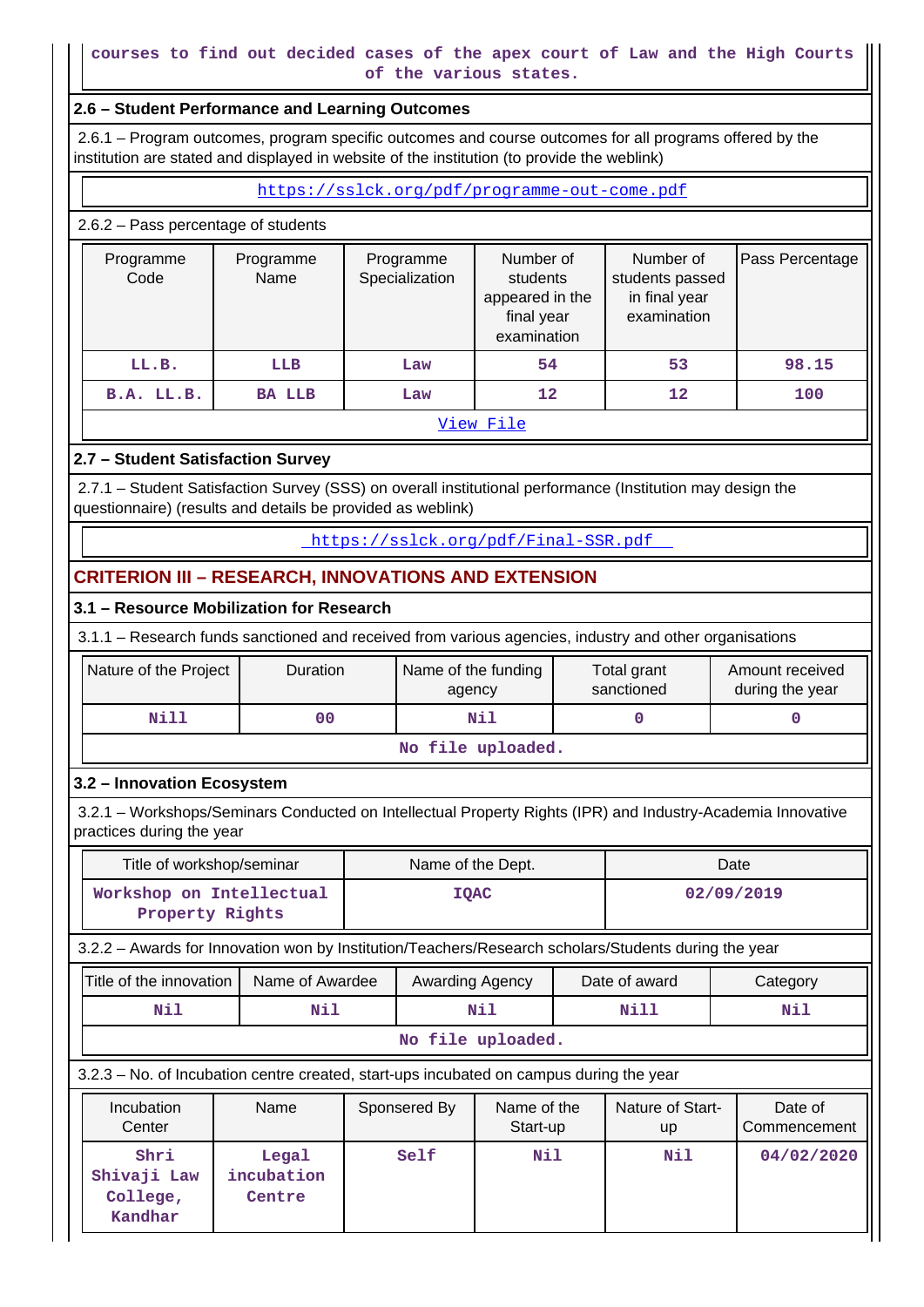|                                                                                                                                                                       | View File                                                                                                                                                  |                  |                   |                        |                       |                                                                    |               |                                                                    |  |
|-----------------------------------------------------------------------------------------------------------------------------------------------------------------------|------------------------------------------------------------------------------------------------------------------------------------------------------------|------------------|-------------------|------------------------|-----------------------|--------------------------------------------------------------------|---------------|--------------------------------------------------------------------|--|
| 3.3 - Research Publications and Awards                                                                                                                                |                                                                                                                                                            |                  |                   |                        |                       |                                                                    |               |                                                                    |  |
| 3.3.1 - Incentive to the teachers who receive recognition/awards                                                                                                      |                                                                                                                                                            |                  |                   |                        |                       |                                                                    |               |                                                                    |  |
|                                                                                                                                                                       | <b>State</b>                                                                                                                                               |                  |                   | National               |                       |                                                                    | International |                                                                    |  |
|                                                                                                                                                                       | 0 <sub>0</sub>                                                                                                                                             |                  |                   | 00<br>00               |                       |                                                                    |               |                                                                    |  |
| 3.3.2 - Ph. Ds awarded during the year (applicable for PG College, Research Center)                                                                                   |                                                                                                                                                            |                  |                   |                        |                       |                                                                    |               |                                                                    |  |
|                                                                                                                                                                       | Name of the Department                                                                                                                                     |                  |                   |                        |                       | Number of PhD's Awarded                                            |               |                                                                    |  |
|                                                                                                                                                                       | 0 <sub>0</sub>                                                                                                                                             |                  |                   |                        |                       | <b>Nill</b>                                                        |               |                                                                    |  |
| 3.3.3 - Research Publications in the Journals notified on UGC website during the year                                                                                 |                                                                                                                                                            |                  |                   |                        |                       |                                                                    |               |                                                                    |  |
| <b>Type</b>                                                                                                                                                           |                                                                                                                                                            | Department       |                   |                        | Number of Publication |                                                                    |               | Average Impact Factor (if<br>any)                                  |  |
| National                                                                                                                                                              |                                                                                                                                                            | Law              |                   |                        | 1                     |                                                                    |               | 6.8                                                                |  |
| International                                                                                                                                                         |                                                                                                                                                            | Law              |                   |                        | $\overline{a}$        |                                                                    |               | 6.8                                                                |  |
|                                                                                                                                                                       |                                                                                                                                                            |                  |                   | View File              |                       |                                                                    |               |                                                                    |  |
|                                                                                                                                                                       | 3.3.4 - Books and Chapters in edited Volumes / Books published, and papers in National/International Conference<br>Proceedings per Teacher during the year |                  |                   |                        |                       |                                                                    |               |                                                                    |  |
|                                                                                                                                                                       | Department                                                                                                                                                 |                  |                   | Number of Publication  |                       |                                                                    |               |                                                                    |  |
|                                                                                                                                                                       | 0 <sub>0</sub>                                                                                                                                             |                  |                   |                        |                       | Nill                                                               |               |                                                                    |  |
|                                                                                                                                                                       |                                                                                                                                                            |                  | No file uploaded. |                        |                       |                                                                    |               |                                                                    |  |
| 3.3.5 - Bibliometrics of the publications during the last Academic year based on average citation index in Scopus/<br>Web of Science or PubMed/ Indian Citation Index |                                                                                                                                                            |                  |                   |                        |                       |                                                                    |               |                                                                    |  |
| Title of the<br>Paper                                                                                                                                                 | Name of<br>Author                                                                                                                                          | Title of journal |                   | Year of<br>publication | <b>Citation Index</b> | Institutional<br>affiliation as<br>mentioned in<br>the publication |               | Number of<br>citations                                             |  |
|                                                                                                                                                                       |                                                                                                                                                            |                  |                   |                        |                       |                                                                    |               | citation                                                           |  |
| 00                                                                                                                                                                    | 0 <sub>0</sub>                                                                                                                                             | 00               |                   | <b>Nill</b>            | $\mathbf 0$           | 00                                                                 |               | excluding self<br>Nill                                             |  |
|                                                                                                                                                                       |                                                                                                                                                            |                  | No file uploaded. |                        |                       |                                                                    |               |                                                                    |  |
| 3.3.6 - h-Index of the Institutional Publications during the year. (based on Scopus/ Web of science)                                                                  |                                                                                                                                                            |                  |                   |                        |                       |                                                                    |               |                                                                    |  |
| Title of the<br>Paper                                                                                                                                                 | Name of<br>Author                                                                                                                                          | Title of journal |                   | Year of<br>publication | h-index               | Number of<br>citations<br>excluding self<br>citation               |               | Institutional<br>affiliation as<br>mentioned in<br>the publication |  |
| 0 <sub>0</sub>                                                                                                                                                        | 0 <sub>0</sub>                                                                                                                                             | 00               |                   | <b>Nill</b>            | <b>Nill</b>           | Nill                                                               |               | 00                                                                 |  |
|                                                                                                                                                                       |                                                                                                                                                            |                  | No file uploaded. |                        |                       |                                                                    |               |                                                                    |  |
|                                                                                                                                                                       |                                                                                                                                                            |                  |                   |                        |                       |                                                                    |               |                                                                    |  |
| 3.3.7 - Faculty participation in Seminars/Conferences and Symposia during the year:<br>Number of Faculty                                                              |                                                                                                                                                            | International    |                   | National               | <b>State</b>          |                                                                    |               | Local                                                              |  |
| Attended/Semi<br>nars/Workshops                                                                                                                                       |                                                                                                                                                            | 1                |                   | 2                      | <b>Nill</b>           |                                                                    |               | <b>Nill</b>                                                        |  |
| Presented<br>papers                                                                                                                                                   |                                                                                                                                                            | $\mathbf{1}$     |                   | $\mathbf{1}$           | <b>Nill</b>           |                                                                    |               | <b>Nill</b>                                                        |  |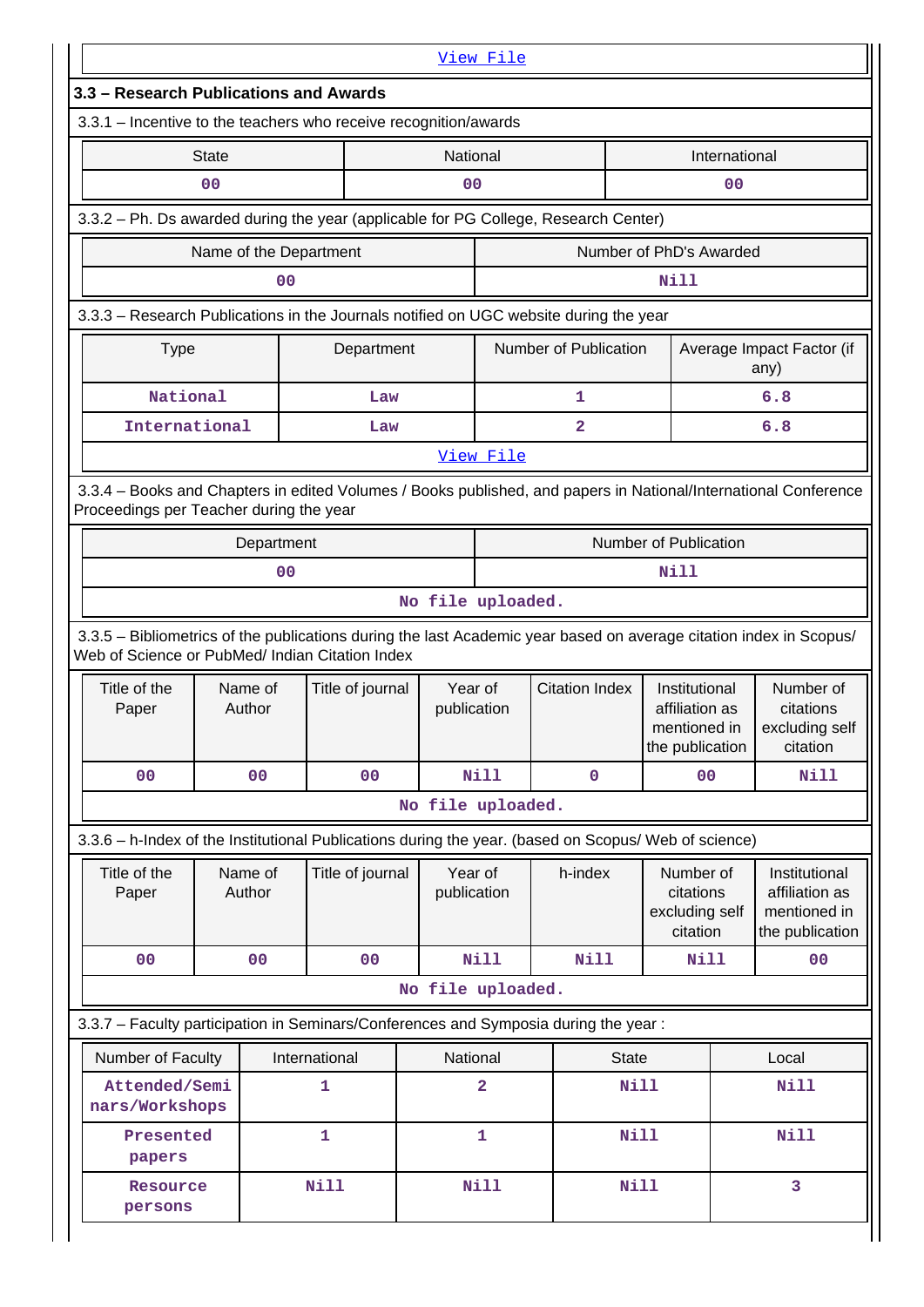[View File](https://assessmentonline.naac.gov.in/public/Postacc/Faculty_participation/17013_Faculty_participation_1639485135.xlsx)

## **3.4 – Extension Activities**

 3.4.1 – Number of extension and outreach programmes conducted in collaboration with industry, community and Non- Government Organisations through NSS/NCC/Red cross/Youth Red Cross (YRC) etc., during the year

| Title of the activities | Organising unit/agency/<br>collaborating agency                  | Number of teachers<br>participated in such<br>activities | Number of students<br>participated in such<br>activities |  |  |  |  |
|-------------------------|------------------------------------------------------------------|----------------------------------------------------------|----------------------------------------------------------|--|--|--|--|
| Jagatik Women Day       | NSS Unit of Law<br>College                                       | $\overline{2}$                                           | 25                                                       |  |  |  |  |
| Road Safety             | NSS Unit of Law<br>College                                       | $\overline{2}$                                           | 40                                                       |  |  |  |  |
| Fit India<br>Movement   | NSS Unit of Law<br>College                                       | 3                                                        | 45                                                       |  |  |  |  |
| Body Checkup Camp       | NSS Unit of Law<br>College Dr.<br>Sadavarte Hospital,<br>Kandhar | $\overline{2}$                                           | 28                                                       |  |  |  |  |
| Tree Plantation         | NSS Unit of Law<br>College                                       | $\overline{2}$                                           | 18                                                       |  |  |  |  |
| Cleanliness             | NSS Unit of Law<br>College                                       | $\overline{2}$                                           | 24                                                       |  |  |  |  |
| Book Exhibition         | NSS Unit of Law<br>College                                       | $\overline{2}$                                           | 44                                                       |  |  |  |  |
|                         | View File                                                        |                                                          |                                                          |  |  |  |  |

 3.4.2 – Awards and recognition received for extension activities from Government and other recognized bodies during the year

| Name of the activity | Award/Recognition | <b>Awarding Bodies</b> | Number of students<br><b>Benefited</b> |  |  |  |
|----------------------|-------------------|------------------------|----------------------------------------|--|--|--|
| 00                   | 00                | 00                     | Nill                                   |  |  |  |
| ata 441a ugusta adal |                   |                        |                                        |  |  |  |

#### **No file uploaded.**

 3.4.3 – Students participating in extension activities with Government Organisations, Non-Government Organisations and programmes such as Swachh Bharat, Aids Awareness, Gender Issue, etc. during the year

| Name of the scheme | Organising unit/Agen<br>cy/collaborating<br>agency | Name of the activity | Number of teachers<br>participated in such<br>activites | Number of students<br>participated in such<br>activites |
|--------------------|----------------------------------------------------|----------------------|---------------------------------------------------------|---------------------------------------------------------|
| Swach Bharat       | Grampachayat<br>Karyalaya,<br>Chincholi<br>(P.K.)  | Swach Bharat         | 3                                                       | 28                                                      |
| Gender Issue       | Grampachayat<br>Karyalaya<br>Dharmapuri (M.<br>J.) | Women<br>Empowerment | 2                                                       | 26                                                      |
|                    |                                                    | No file uploaded.    |                                                         |                                                         |

## **3.5 – Collaborations**

3.5.1 – Number of Collaborative activities for research, faculty exchange, student exchange during the year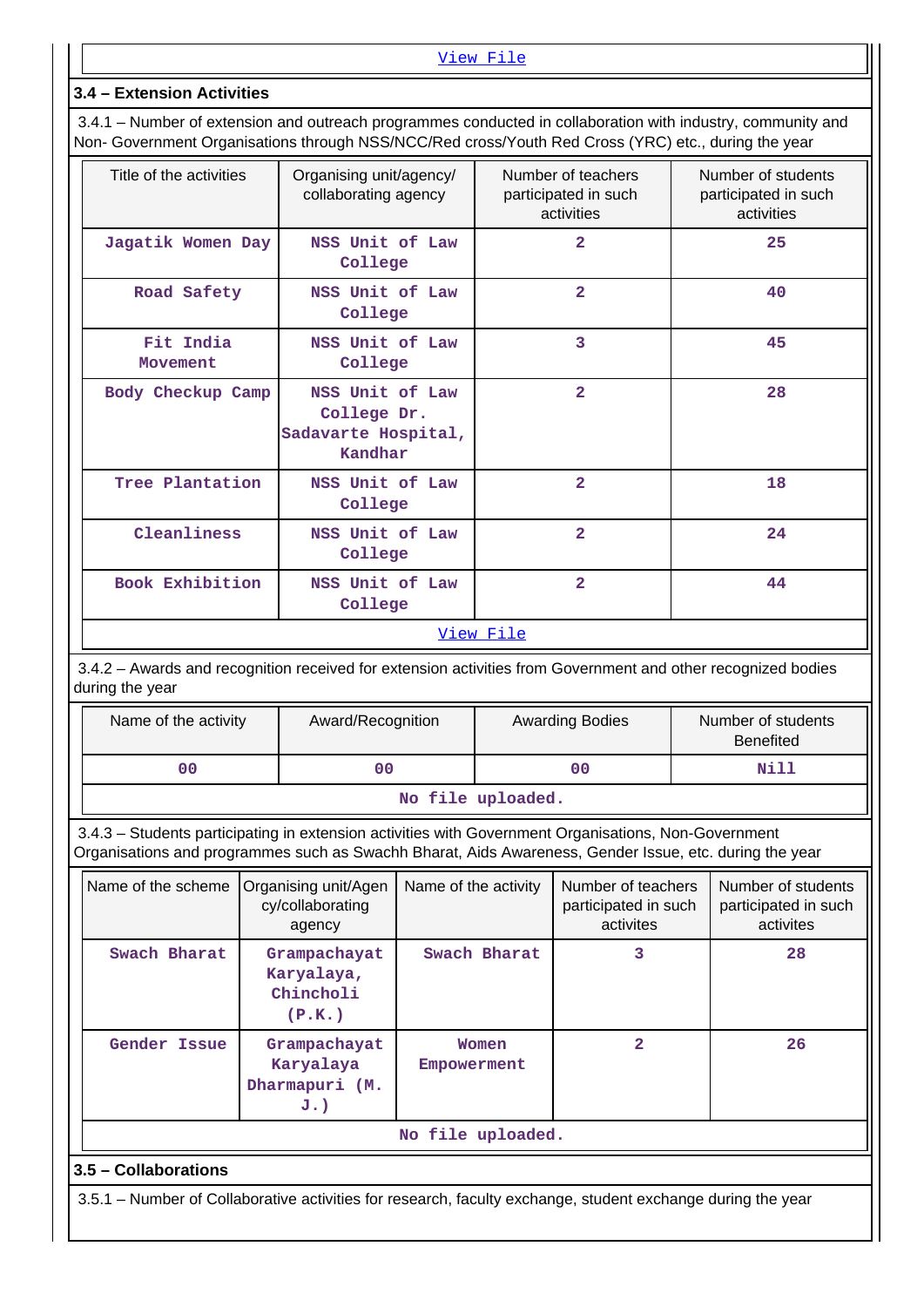| Nature of activity                                                                                                                                    |                                                         |        | Participant                                                                                       | Source of financial support                                                                                           |                    | Duration                                                  |             |  |
|-------------------------------------------------------------------------------------------------------------------------------------------------------|---------------------------------------------------------|--------|---------------------------------------------------------------------------------------------------|-----------------------------------------------------------------------------------------------------------------------|--------------------|-----------------------------------------------------------|-------------|--|
| Guest Lecture                                                                                                                                         |                                                         |        | 30                                                                                                | Self                                                                                                                  |                    |                                                           | 1           |  |
| Guest Lecture                                                                                                                                         |                                                         |        | 25                                                                                                | Self                                                                                                                  |                    |                                                           | 1           |  |
|                                                                                                                                                       |                                                         |        |                                                                                                   | No file uploaded.                                                                                                     |                    |                                                           |             |  |
| facilities etc. during the year                                                                                                                       |                                                         |        |                                                                                                   | 3.5.2 - Linkages with institutions/industries for internship, on-the- job training, project work, sharing of research |                    |                                                           |             |  |
| Nature of linkage                                                                                                                                     | Title of the<br>linkage                                 |        | Name of the<br>partnering<br>institution/<br>industry<br>/research lab<br>with contact<br>details | <b>Duration From</b>                                                                                                  | <b>Duration To</b> |                                                           | Participant |  |
| Practice<br>Training                                                                                                                                  | District<br>Court<br>Kandhar<br>Taluka Court<br>Kandhar |        | Taluka Bar<br>Association,<br>Kandhar                                                             | 04/02/2020                                                                                                            |                    | 04/02/2020                                                | 24          |  |
| Practice<br>Training                                                                                                                                  | District<br>Court<br>Kandhar<br>Taluka Court<br>Kandhar |        | Taluka Bar<br>Association,<br>Kandhar                                                             | 30/07/2019                                                                                                            |                    | 30/07/2019                                                | 18          |  |
| View File                                                                                                                                             |                                                         |        |                                                                                                   |                                                                                                                       |                    |                                                           |             |  |
| 3.5.3 - MoUs signed with institutions of national, international importance, other universities, industries, corporate<br>houses etc. during the year |                                                         |        |                                                                                                   |                                                                                                                       |                    |                                                           |             |  |
| Organisation                                                                                                                                          |                                                         |        | Date of MoU signed                                                                                | Purpose/Activities                                                                                                    |                    | Number of<br>students/teachers<br>participated under MoUs |             |  |
| Taluka Bar<br>Association,<br>Kandhar                                                                                                                 |                                                         |        | 01/07/2016                                                                                        | Law guidance to<br>the students                                                                                       |                    | 35                                                        |             |  |
| Shri Shivaji Law<br>College, Parbhani                                                                                                                 |                                                         |        | 01/07/2016                                                                                        | <b>Faculty Exchange</b><br>and Law guidance to<br>the students                                                        |                    |                                                           | 4           |  |
| N. C. Law<br>College, Nanded                                                                                                                          |                                                         |        | 01/07/2017                                                                                        | <b>Faculty Exchange</b><br>and Law guidance to<br>the students                                                        |                    |                                                           | 3           |  |
| Dayanand College<br>of Law, Latur                                                                                                                     |                                                         |        | 01/07/2018                                                                                        | <b>Faculty Exchange</b><br>and Law guidance to<br>the students                                                        |                    |                                                           | 3           |  |
|                                                                                                                                                       |                                                         |        |                                                                                                   | View File                                                                                                             |                    |                                                           |             |  |
|                                                                                                                                                       |                                                         |        |                                                                                                   | <b>CRITERION IV - INFRASTRUCTURE AND LEARNING RESOURCES</b>                                                           |                    |                                                           |             |  |
| 4.1 - Physical Facilities                                                                                                                             |                                                         |        |                                                                                                   |                                                                                                                       |                    |                                                           |             |  |
|                                                                                                                                                       |                                                         |        |                                                                                                   | 4.1.1 - Budget allocation, excluding salary for infrastructure augmentation during the year                           |                    |                                                           |             |  |
|                                                                                                                                                       |                                                         |        | Budget allocated for infrastructure augmentation                                                  | Budget utilized for infrastructure development                                                                        |                    |                                                           |             |  |
|                                                                                                                                                       |                                                         | 300000 |                                                                                                   |                                                                                                                       |                    | 289080                                                    |             |  |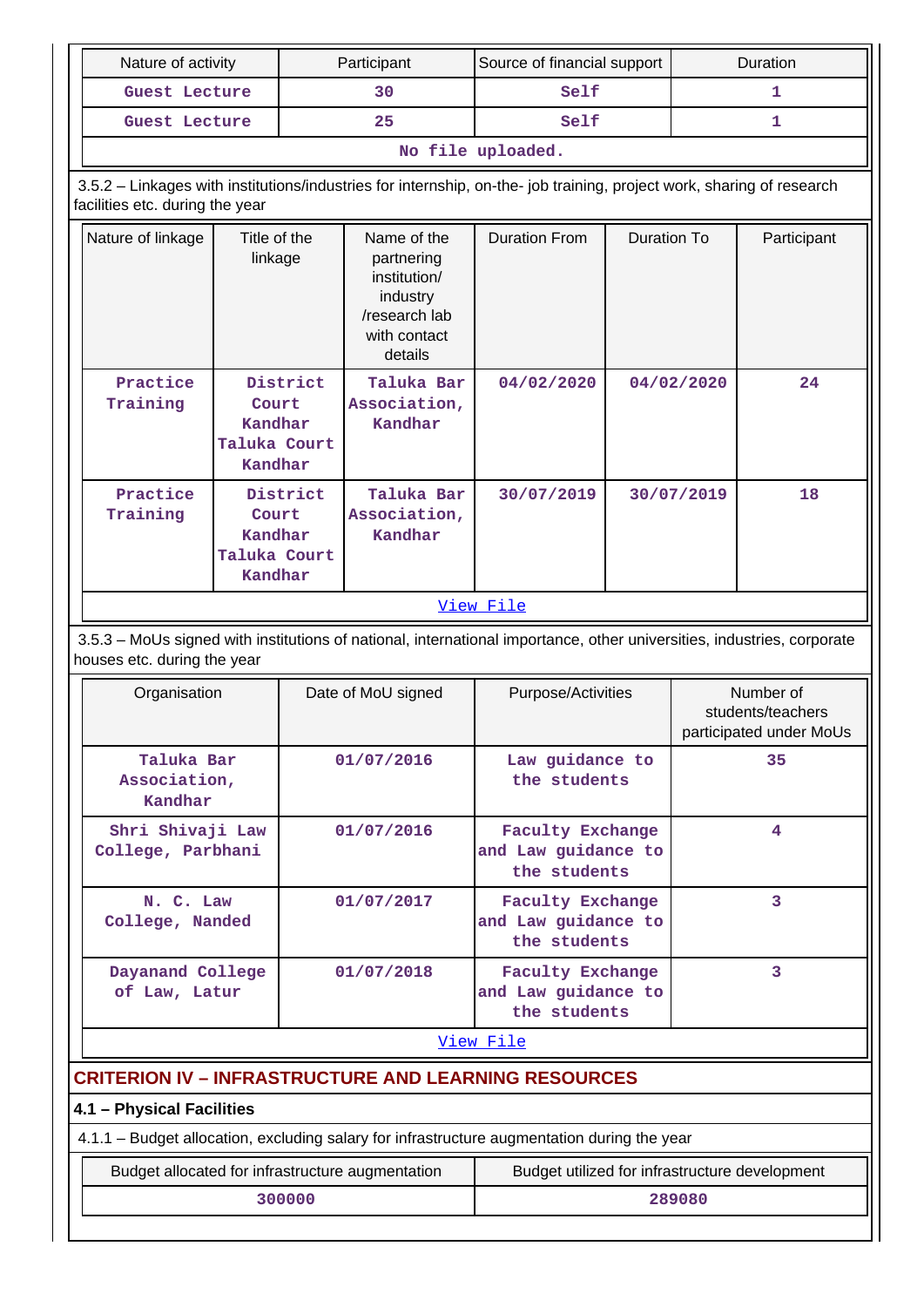| 4.1.2 - Details of augmentation in infrastructure facilities during the year                                                                                                                                                                            |                            |                   |               |                                             |                            |                                |                               |                                          |                 |                                                   |                      |         |               |
|---------------------------------------------------------------------------------------------------------------------------------------------------------------------------------------------------------------------------------------------------------|----------------------------|-------------------|---------------|---------------------------------------------|----------------------------|--------------------------------|-------------------------------|------------------------------------------|-----------------|---------------------------------------------------|----------------------|---------|---------------|
|                                                                                                                                                                                                                                                         |                            | <b>Facilities</b> |               |                                             |                            | <b>Existing or Newly Added</b> |                               |                                          |                 |                                                   |                      |         |               |
|                                                                                                                                                                                                                                                         |                            |                   | Campus Area   |                                             |                            |                                |                               |                                          |                 | Existing                                          |                      |         |               |
|                                                                                                                                                                                                                                                         |                            |                   | Class rooms   |                                             |                            | Existing                       |                               |                                          |                 |                                                   |                      |         |               |
|                                                                                                                                                                                                                                                         |                            |                   | Seminar Halls |                                             |                            | Existing                       |                               |                                          |                 |                                                   |                      |         |               |
|                                                                                                                                                                                                                                                         |                            |                   |               | Classrooms with LCD facilities              |                            |                                |                               |                                          |                 | Existing                                          |                      |         |               |
|                                                                                                                                                                                                                                                         |                            |                   |               | Seminar halls with ICT facilities           |                            |                                |                               |                                          |                 | Existing                                          |                      |         |               |
|                                                                                                                                                                                                                                                         |                            |                   |               | Classrooms with Wi-Fi OR LAN                |                            |                                |                               |                                          |                 | Existing                                          |                      |         |               |
|                                                                                                                                                                                                                                                         |                            |                   | Others        |                                             |                            |                                |                               |                                          |                 | Existing                                          |                      |         |               |
|                                                                                                                                                                                                                                                         |                            |                   |               |                                             |                            | View File                      |                               |                                          |                 |                                                   |                      |         |               |
| 4.2 - Library as a Learning Resource                                                                                                                                                                                                                    |                            |                   |               |                                             |                            |                                |                               |                                          |                 |                                                   |                      |         |               |
| 4.2.1 - Library is automated {Integrated Library Management System (ILMS)}                                                                                                                                                                              |                            |                   |               |                                             |                            |                                |                               |                                          |                 |                                                   |                      |         |               |
| Name of the ILMS<br>software                                                                                                                                                                                                                            |                            |                   |               | Nature of automation (fully<br>or patially) |                            |                                |                               | Version                                  |                 |                                                   | Year of automation   |         |               |
| Soul                                                                                                                                                                                                                                                    |                            |                   |               | Fully                                       |                            |                                |                               | 2.0                                      |                 |                                                   |                      | 2016    |               |
| 4.2.2 - Library Services                                                                                                                                                                                                                                |                            |                   |               |                                             |                            |                                |                               |                                          |                 |                                                   |                      |         |               |
| Library<br>Service Type                                                                                                                                                                                                                                 | Existing                   |                   |               |                                             |                            | Newly Added                    |                               |                                          |                 | Total                                             |                      |         |               |
| Text<br><b>Books</b>                                                                                                                                                                                                                                    |                            | 6129<br>2289604   |               |                                             |                            | 246                            |                               | 114270                                   |                 | 6375                                              |                      | 2403874 |               |
| Reference<br><b>Books</b>                                                                                                                                                                                                                               |                            | 41<br>224000      |               |                                             |                            | 14<br>61545                    |                               |                                          | 55              |                                                   |                      | 285545  |               |
| e-Books                                                                                                                                                                                                                                                 |                            | 2414              |               | 5900                                        |                            | <b>Nill</b><br><b>Nill</b>     |                               | 2414                                     |                 |                                                   | 5900                 |         |               |
| Journals                                                                                                                                                                                                                                                |                            | 290               |               | 887000                                      |                            | 13                             |                               | 52560                                    |                 | 303                                               |                      | 939560  |               |
| Others (s<br>pecify)                                                                                                                                                                                                                                    |                            | 10                |               | 149010                                      |                            | Nill<br>25000                  |                               |                                          | 10              |                                                   | 174010               |         |               |
|                                                                                                                                                                                                                                                         |                            |                   |               |                                             |                            | View File                      |                               |                                          |                 |                                                   |                      |         |               |
| 4.2.3 - E-content developed by teachers such as: e-PG- Pathshala, CEC (under e-PG- Pathshala CEC (Under<br>Graduate) SWAYAM other MOOCs platform NPTEL/NMEICT/any other Government initiatives & institutional<br>(Learning Management System (LMS) etc |                            |                   |               |                                             |                            |                                |                               |                                          |                 |                                                   |                      |         |               |
| Name of the Teacher                                                                                                                                                                                                                                     |                            |                   |               | Name of the Module                          |                            |                                |                               | Platform on which module<br>is developed |                 |                                                   | Date of launching e- | content |               |
| 00                                                                                                                                                                                                                                                      |                            |                   | 00            |                                             |                            | 0 <sub>0</sub>                 |                               |                                          |                 |                                                   | Nill                 |         |               |
|                                                                                                                                                                                                                                                         |                            |                   |               |                                             | No file uploaded.          |                                |                               |                                          |                 |                                                   |                      |         |               |
| 4.3 - IT Infrastructure                                                                                                                                                                                                                                 |                            |                   |               |                                             |                            |                                |                               |                                          |                 |                                                   |                      |         |               |
| 4.3.1 - Technology Upgradation (overall)                                                                                                                                                                                                                |                            |                   |               |                                             |                            |                                |                               |                                          |                 |                                                   |                      |         |               |
| <b>Type</b>                                                                                                                                                                                                                                             | <b>Total Co</b><br>mputers | Computer<br>Lab   |               | Internet                                    | <b>Browsing</b><br>centers |                                | Office<br>Computer<br>Centers |                                          | Departme<br>nts | Available<br><b>Bandwidt</b><br>h (MBPS/<br>GBPS) |                      |         | <b>Others</b> |
| Existin<br>g                                                                                                                                                                                                                                            | 20                         | 1                 |               | 3                                           | $\mathbf{0}$               | $\mathbf 0$                    |                               | 1                                        | $\mathbf{0}$    |                                                   | 20                   |         | $\mathbf 0$   |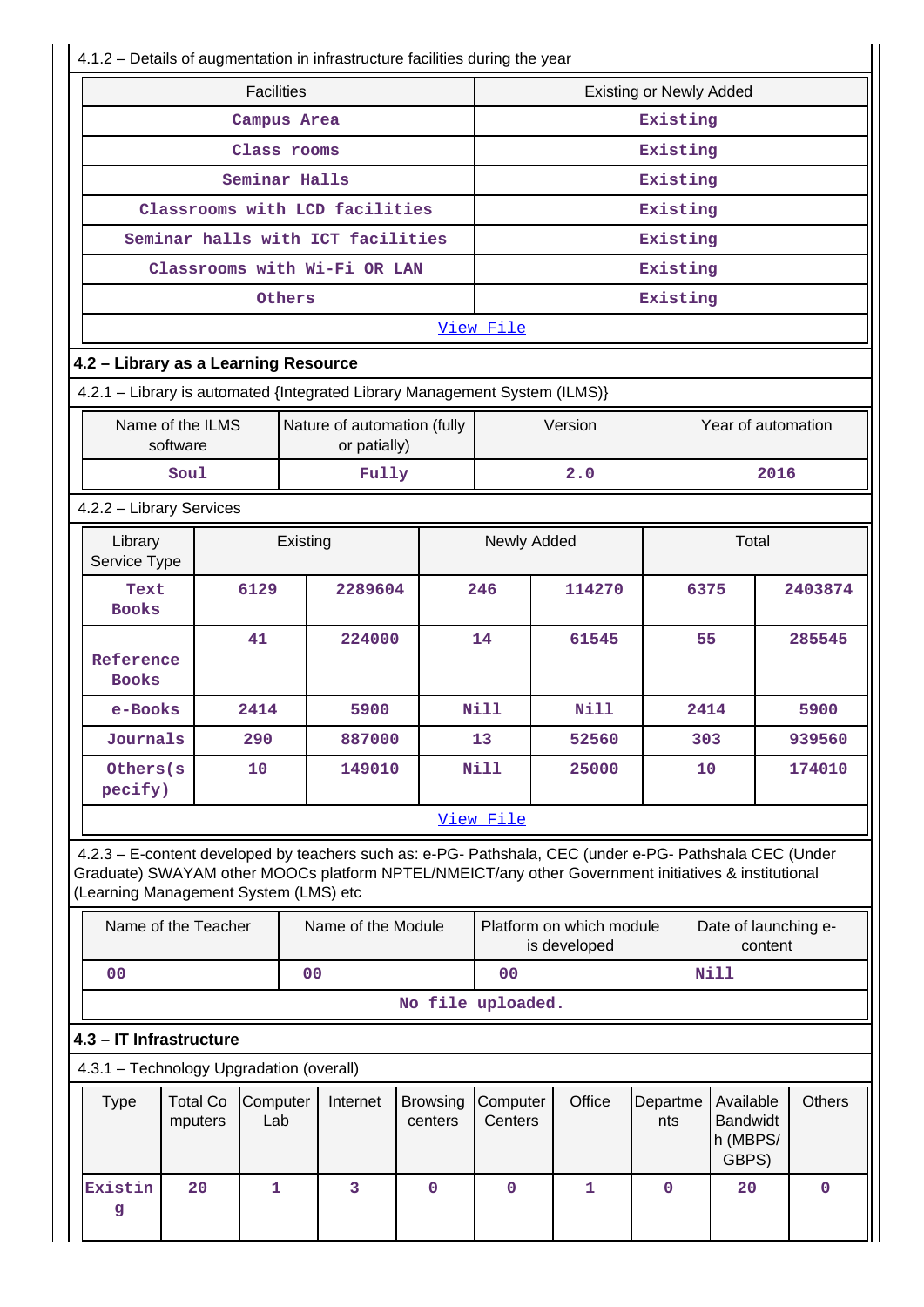| Added                                                                                                                                              | 0                                                                                   | $\Omega$   | $\Omega$                                                         | $\Omega$ | 0                                                                         | $\Omega$                                  | 0 | $\Omega$                                                       | 0 |  |
|----------------------------------------------------------------------------------------------------------------------------------------------------|-------------------------------------------------------------------------------------|------------|------------------------------------------------------------------|----------|---------------------------------------------------------------------------|-------------------------------------------|---|----------------------------------------------------------------|---|--|
| Total                                                                                                                                              | 20                                                                                  | 1          | 3                                                                | $\Omega$ | 0                                                                         | 1                                         | 0 | 20                                                             | 0 |  |
|                                                                                                                                                    | 4.3.2 – Bandwidth available of internet connection in the Institution (Leased line) |            |                                                                  |          |                                                                           |                                           |   |                                                                |   |  |
| 20<br>MBPS/ GBPS                                                                                                                                   |                                                                                     |            |                                                                  |          |                                                                           |                                           |   |                                                                |   |  |
| $4.3.3$ – Facility for e-content                                                                                                                   |                                                                                     |            |                                                                  |          |                                                                           |                                           |   |                                                                |   |  |
|                                                                                                                                                    | Name of the e-content development facility                                          |            |                                                                  |          | Provide the link of the videos and media centre and<br>recording facility |                                           |   |                                                                |   |  |
|                                                                                                                                                    |                                                                                     | <b>PPT</b> |                                                                  |          | https://sslck.org/                                                        |                                           |   |                                                                |   |  |
| 4.4 - Maintenance of Campus Infrastructure                                                                                                         |                                                                                     |            |                                                                  |          |                                                                           |                                           |   |                                                                |   |  |
| 4.4.1 – Expenditure incurred on maintenance of physical facilities and academic support facilities, excluding salary<br>component, during the year |                                                                                     |            |                                                                  |          |                                                                           |                                           |   |                                                                |   |  |
|                                                                                                                                                    | Assigned Budget on<br>academic facilities                                           |            | Expenditure incurred on<br>maintenance of academic<br>facilities |          |                                                                           | Assigned budget on<br>physical facilities |   | Expenditure incurredon<br>maintenance of physical<br>facilites |   |  |

 4.4.2 – Procedures and policies for maintaining and utilizing physical, academic and support facilities - laboratory, library, sports complex, computers, classrooms etc. (maximum 500 words) (information to be available in institutional Website, provide link)

 **380000 393807 393807 232307**

 **The institution provides not merely academic excellence but also assuring and delivering the infrastructural facilities for its students, teaching staff, as well as non-teaching staff. All the infrastructural developments and maintenance activities are monitored by the Construction and Maintenance advisory committee. The parent society has appointed engineers, architects, technicians etc. to look after the construction and developmental work. The head clerk of the institution supervises and maintains the premises and infrastructure of the institution. Team of sweeper, electricians, plumbers and carpenters are engaged by the parent society. The Construction and Maintenance Advisory Committee periodically reviews the maintenance of infrastructure. Institute provides budgetary allocation for the periodic cleaning, repairs, painting and renovation. The experts from the sports department maintain the play ground and sports facilities in association with the sister institution. The computer technicians are engaged to maintain the computers and information center by making annual maintenance contracts. The institution has a Library Advisory Committee to ensure the convenient links and easy access to library for its students and staff. The Library is well equipped with reference books, student editions and study material. The Library is well updated with books, Journals, law software's as per the requirement of the subject concerned. The Library facility is also available for the ex-students, practicing advocates and judges in the local area. The college has sports department under the charge of full-time Director of Physical Education and Sports. He is appointed to look after the sport activities of indoor and out door games. Volley ball, Table tennis, Khokho, Kabbadi and indoor games are played by our students within the college campus. The College provides the canteen facilities to access the students and staff. This helps students to save their time. The college has vehicle parking inside the campus. Ramp is provided for the differently abled persons. The college provides drinking (R. O. system) water for the students and staff in the college premises.**

<https://www.sslck.org/>

**CRITERION V – STUDENT SUPPORT AND PROGRESSION**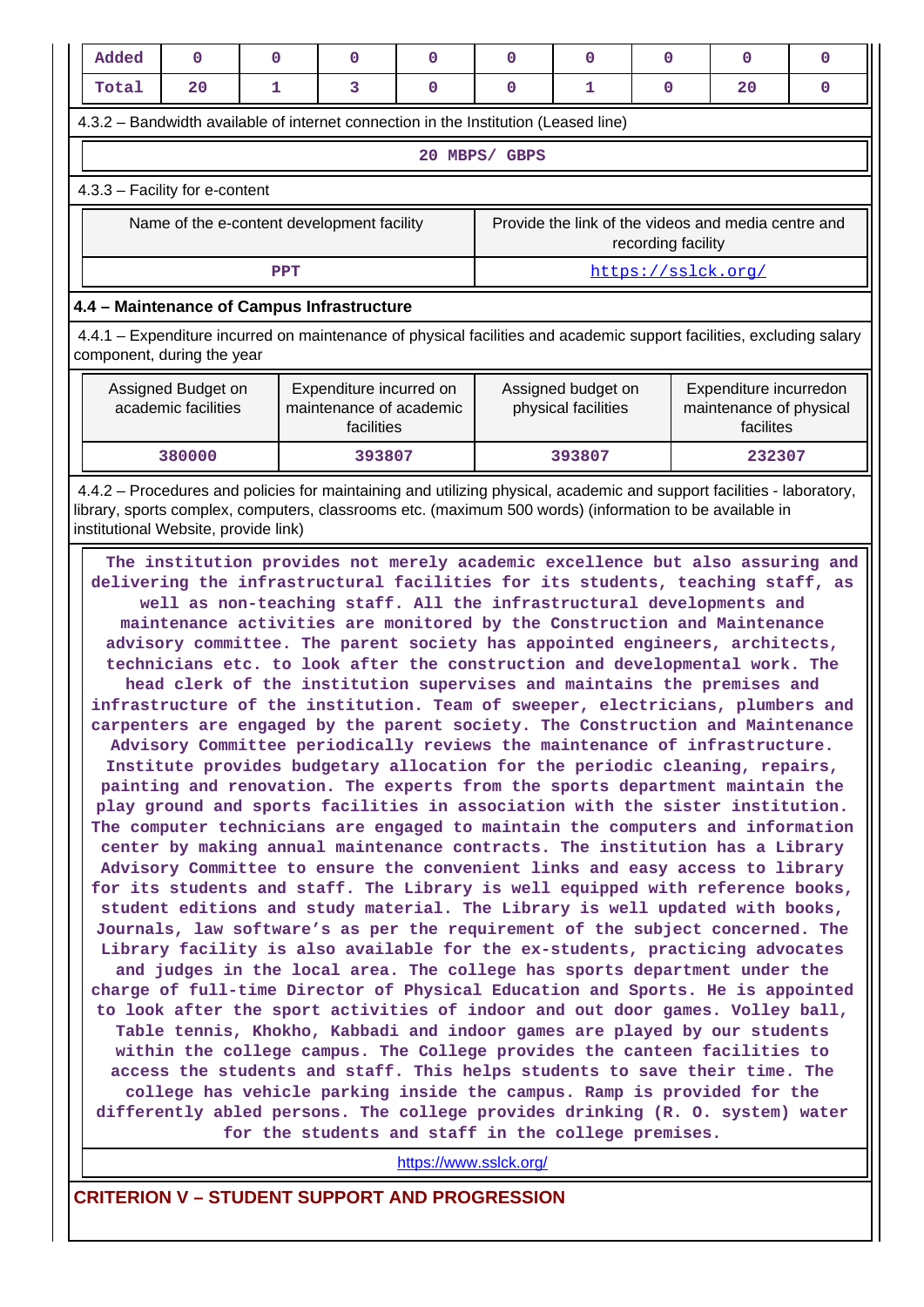| 5.1 - Student Support                                                                                                                                                                                           |                        |                                                                                                                                                                       |                                                                      |                                                                             |                                                              |             |                                    |
|-----------------------------------------------------------------------------------------------------------------------------------------------------------------------------------------------------------------|------------------------|-----------------------------------------------------------------------------------------------------------------------------------------------------------------------|----------------------------------------------------------------------|-----------------------------------------------------------------------------|--------------------------------------------------------------|-------------|------------------------------------|
| 5.1.1 - Scholarships and Financial Support                                                                                                                                                                      |                        |                                                                                                                                                                       |                                                                      |                                                                             |                                                              |             |                                    |
|                                                                                                                                                                                                                 |                        |                                                                                                                                                                       | Name/Title of the scheme                                             | Number of students                                                          |                                                              |             | <b>Amount in Rupees</b>            |
| Financial Support<br>from institution                                                                                                                                                                           |                        |                                                                                                                                                                       | Matoshri Muktai<br>Scholarships                                      | 10                                                                          |                                                              | 90000       |                                    |
| Financial Support<br>from Other Sources                                                                                                                                                                         |                        |                                                                                                                                                                       |                                                                      |                                                                             |                                                              |             |                                    |
| a) National                                                                                                                                                                                                     |                        | Government of<br>India Post-Matric<br>Scholarship,<br>Rajshri Chhatrapati<br>S.M.S.S., Dr.<br>Panjabrao Deshmukh<br>V. N. B. Y., Post<br>Matric S. OBC SEBC,<br>VJNT, |                                                                      | 30                                                                          |                                                              | 130594      |                                    |
| b) International                                                                                                                                                                                                |                        |                                                                                                                                                                       | Nill                                                                 | Nill                                                                        |                                                              |             | Nill                               |
|                                                                                                                                                                                                                 |                        |                                                                                                                                                                       |                                                                      | View File                                                                   |                                                              |             |                                    |
| 5.1.2 - Number of capability enhancement and development schemes such as Soft skill development, Remedial<br>coaching, Language lab, Bridge courses, Yoga, Meditation, Personal Counselling and Mentoring etc., |                        |                                                                                                                                                                       |                                                                      |                                                                             |                                                              |             |                                    |
| Name of the capability<br>enhancement scheme                                                                                                                                                                    |                        | Date of implemetation                                                                                                                                                 |                                                                      | Number of students<br>enrolled                                              |                                                              |             | Agencies involved                  |
| Yoga Meditation                                                                                                                                                                                                 |                        | 10/09/2019                                                                                                                                                            |                                                                      | 45                                                                          |                                                              |             | Patanjali Yog<br>Samiti, Kandhar   |
| Soft Skill<br>Development                                                                                                                                                                                       |                        | 10/09/2019                                                                                                                                                            |                                                                      | 34                                                                          |                                                              |             | Vishwa Computer<br>Center, Kandhar |
|                                                                                                                                                                                                                 |                        |                                                                                                                                                                       |                                                                      | No file uploaded.                                                           |                                                              |             |                                    |
| 5.1.3 – Students benefited by guidance for competitive examinations and career counselling offered by the<br>institution during the year                                                                        |                        |                                                                                                                                                                       |                                                                      |                                                                             |                                                              |             |                                    |
| Year                                                                                                                                                                                                            | Name of the<br>scheme  |                                                                                                                                                                       | Number of<br>benefited<br>students for<br>competitive<br>examination | Number of<br>benefited<br>students by<br>career<br>counseling<br>activities | Number of<br>students who<br>have passedin<br>the comp. exam |             | Number of<br>studentsp placed      |
| 2019                                                                                                                                                                                                            | Preparatory<br>Classes | <b>JMFC</b>                                                                                                                                                           | 28                                                                   | Nill                                                                        |                                                              | <b>Nill</b> | <b>Nill</b>                        |
| 2019                                                                                                                                                                                                            | Counselling            | Career                                                                                                                                                                | Nill                                                                 | 32                                                                          |                                                              | 32          | 10                                 |
|                                                                                                                                                                                                                 |                        |                                                                                                                                                                       |                                                                      | No file uploaded.                                                           |                                                              |             |                                    |
| 5.1.4 - Institutional mechanism for transparency, timely redressal of student grievances, Prevention of sexual<br>harassment and ragging cases during the year                                                  |                        |                                                                                                                                                                       |                                                                      |                                                                             |                                                              |             |                                    |
| Total grievances received                                                                                                                                                                                       |                        |                                                                                                                                                                       | Number of grievances redressed                                       |                                                                             |                                                              | redressal   | Avg. number of days for grievance  |
|                                                                                                                                                                                                                 |                        |                                                                                                                                                                       | No Data Entered/Not Applicable !!!                                   |                                                                             |                                                              |             |                                    |
| 5.2 - Student Progression                                                                                                                                                                                       |                        |                                                                                                                                                                       |                                                                      |                                                                             |                                                              |             |                                    |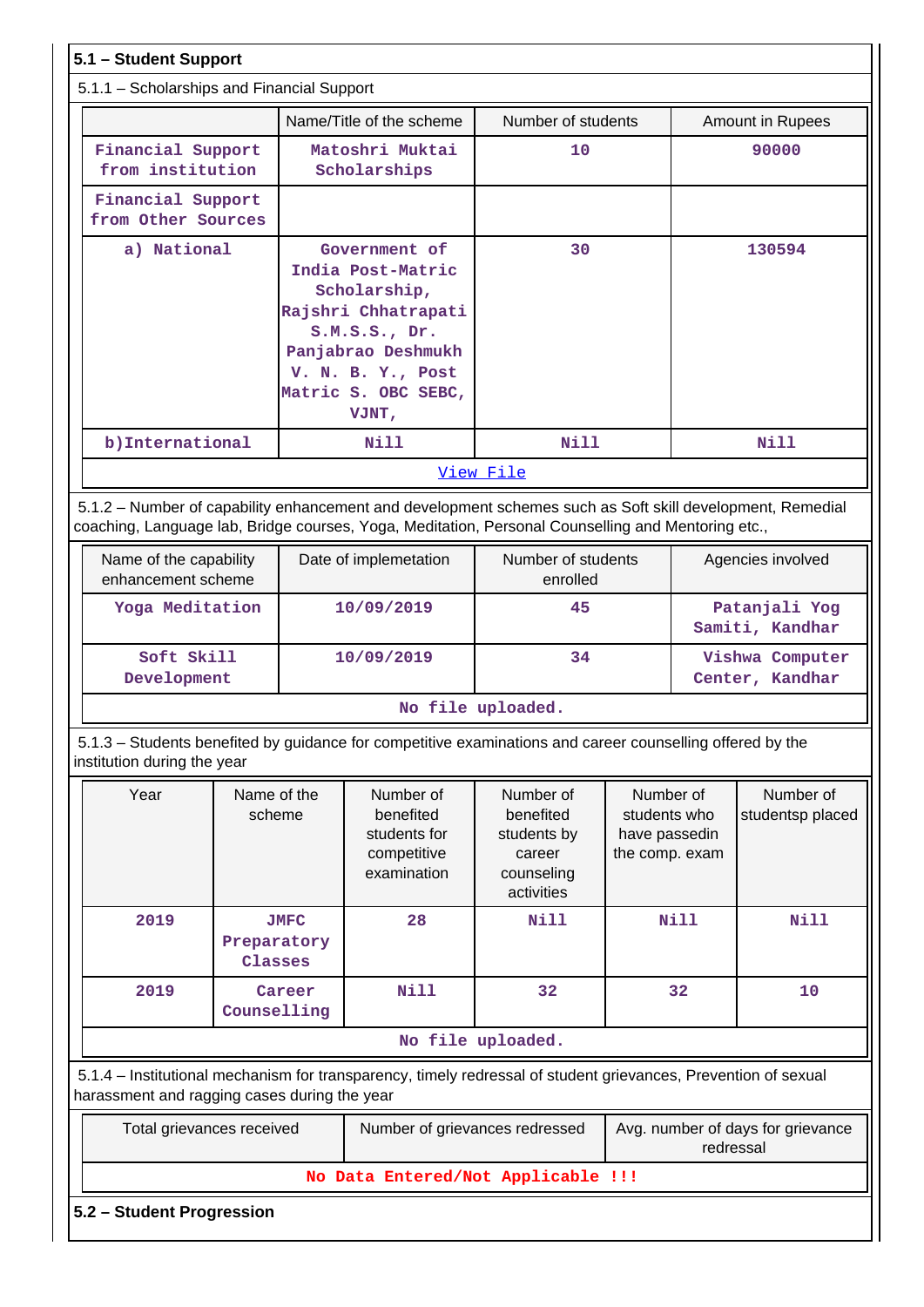|                                                                                                                                                                                        | 5.2.1 – Details of campus placement during the year         |                                            |                                    |                                                                |                                     |  |  |  |  |
|----------------------------------------------------------------------------------------------------------------------------------------------------------------------------------------|-------------------------------------------------------------|--------------------------------------------|------------------------------------|----------------------------------------------------------------|-------------------------------------|--|--|--|--|
|                                                                                                                                                                                        | On campus                                                   |                                            |                                    | Off campus                                                     |                                     |  |  |  |  |
| Nameof<br>organizations<br>visited                                                                                                                                                     | Number of<br>students<br>participated                       | Number of<br>stduents placed               | Nameof<br>organizations<br>visited | Number of<br>students<br>participated                          | Number of<br>stduents placed        |  |  |  |  |
| 54<br>Taluka Bar<br>Association,<br>Kandhar<br>(District<br>Court,<br>Kandhar)                                                                                                         |                                                             | 14                                         | 0 <sup>0</sup>                     | Nill                                                           | Nill                                |  |  |  |  |
|                                                                                                                                                                                        |                                                             |                                            | No file uploaded.                  |                                                                |                                     |  |  |  |  |
| 5.2.2 - Student progression to higher education in percentage during the year                                                                                                          |                                                             |                                            |                                    |                                                                |                                     |  |  |  |  |
| Year                                                                                                                                                                                   | Number of<br>students<br>enrolling into<br>higher education | Programme<br>graduated from                | Depratment<br>graduated from       | Name of<br>institution joined                                  | Name of<br>programme<br>admitted to |  |  |  |  |
| 2019                                                                                                                                                                                   | 18                                                          | Shri<br>Shivaji Law<br>College,<br>Kandhar | Law                                | N. C. Law<br>College S.<br>P. Law<br>College,<br><b>Nanded</b> | LL.M.                               |  |  |  |  |
| No file uploaded.                                                                                                                                                                      |                                                             |                                            |                                    |                                                                |                                     |  |  |  |  |
| 5.2.3 - Students qualifying in state/ national/ international level examinations during the year<br>(eg:NET/SET/SLET/GATE/GMAT/CAT/GRE/TOFEL/Civil Services/State Government Services) |                                                             |                                            |                                    |                                                                |                                     |  |  |  |  |
|                                                                                                                                                                                        | Items                                                       |                                            |                                    | Number of students selected/ qualifying                        |                                     |  |  |  |  |
|                                                                                                                                                                                        |                                                             | No Data Entered/Not Applicable !!!         |                                    |                                                                |                                     |  |  |  |  |
|                                                                                                                                                                                        |                                                             |                                            | No file uploaded.                  |                                                                |                                     |  |  |  |  |
| 5.2.4 - Sports and cultural activities / competitions organised at the institution level during the year                                                                               |                                                             |                                            |                                    |                                                                |                                     |  |  |  |  |
|                                                                                                                                                                                        | Activity                                                    | Level                                      |                                    | Number of Participants                                         |                                     |  |  |  |  |
|                                                                                                                                                                                        | Cultural Activities<br>(Sing Competition)                   |                                            | Institution Level                  | 18                                                             |                                     |  |  |  |  |
|                                                                                                                                                                                        | Cultural Activities<br>(Musical Chair)                      |                                            | Institution Level                  |                                                                | 24                                  |  |  |  |  |
|                                                                                                                                                                                        | Cultural Activities<br>(Mehendi Competition)                |                                            | Institution Level                  | 18                                                             |                                     |  |  |  |  |
|                                                                                                                                                                                        | Cultural Activities<br>(Ragoli Competition)                 |                                            | Institution Level                  |                                                                | 8                                   |  |  |  |  |
|                                                                                                                                                                                        | Sports (Kho- Kho)                                           |                                            | Institution Level                  |                                                                | 46                                  |  |  |  |  |
|                                                                                                                                                                                        | Sports (Carom)                                              |                                            | Institution Level                  |                                                                | $12 \overline{ }$                   |  |  |  |  |
|                                                                                                                                                                                        | Sports (Chess)                                              |                                            | Institution Level                  |                                                                | 14                                  |  |  |  |  |
|                                                                                                                                                                                        | Sports (Badminton)                                          |                                            | Institution Level                  |                                                                | 30                                  |  |  |  |  |
|                                                                                                                                                                                        |                                                             | Institution Level<br>6                     |                                    |                                                                |                                     |  |  |  |  |
|                                                                                                                                                                                        | Sports (Table Tenis)                                        |                                            |                                    |                                                                |                                     |  |  |  |  |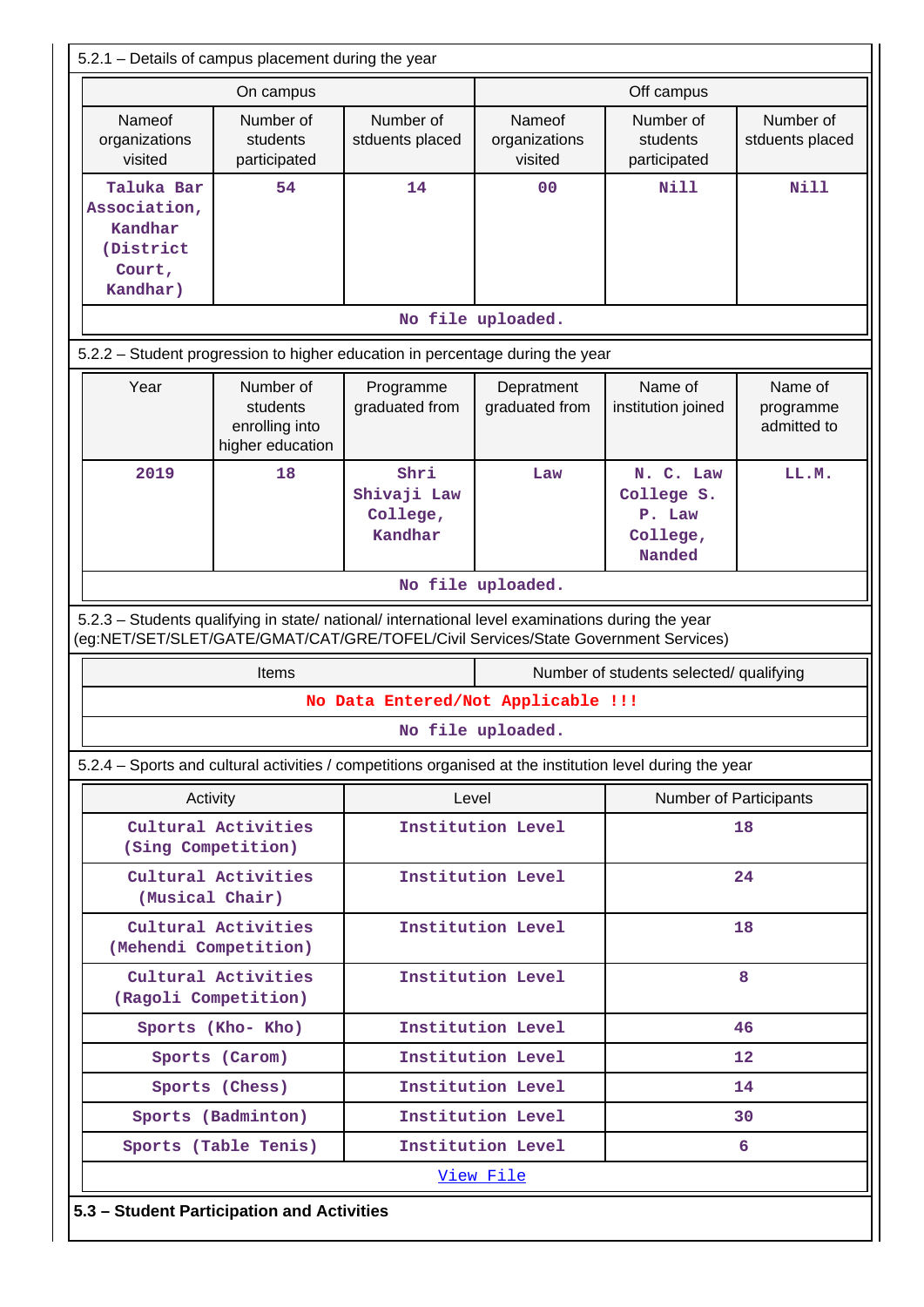| level (award for a team event should be counted as one)     | 5.3.1 – Number of awards/medals for outstanding performance in sports/cultural activities at national/international                                                                                                                                                                                                                                                                                                                                                                                                                                                                                                                                                                                                                                                                                                                                                                                                                                                                                                                                                                                                                                                                                                                                                                                                                                                                                                                                                                                                                                                                         |                           |                                          |                                     |                      |                        |  |  |  |
|-------------------------------------------------------------|---------------------------------------------------------------------------------------------------------------------------------------------------------------------------------------------------------------------------------------------------------------------------------------------------------------------------------------------------------------------------------------------------------------------------------------------------------------------------------------------------------------------------------------------------------------------------------------------------------------------------------------------------------------------------------------------------------------------------------------------------------------------------------------------------------------------------------------------------------------------------------------------------------------------------------------------------------------------------------------------------------------------------------------------------------------------------------------------------------------------------------------------------------------------------------------------------------------------------------------------------------------------------------------------------------------------------------------------------------------------------------------------------------------------------------------------------------------------------------------------------------------------------------------------------------------------------------------------|---------------------------|------------------------------------------|-------------------------------------|----------------------|------------------------|--|--|--|
| Year                                                        | Name of the<br>award/medal                                                                                                                                                                                                                                                                                                                                                                                                                                                                                                                                                                                                                                                                                                                                                                                                                                                                                                                                                                                                                                                                                                                                                                                                                                                                                                                                                                                                                                                                                                                                                                  | National/<br>Internaional | Number of<br>awards for<br><b>Sports</b> | Number of<br>awards for<br>Cultural | Student ID<br>number | Name of the<br>student |  |  |  |
|                                                             |                                                                                                                                                                                                                                                                                                                                                                                                                                                                                                                                                                                                                                                                                                                                                                                                                                                                                                                                                                                                                                                                                                                                                                                                                                                                                                                                                                                                                                                                                                                                                                                             |                           | No Data Entered/Not Applicable !!!       |                                     |                      |                        |  |  |  |
| No file uploaded.                                           |                                                                                                                                                                                                                                                                                                                                                                                                                                                                                                                                                                                                                                                                                                                                                                                                                                                                                                                                                                                                                                                                                                                                                                                                                                                                                                                                                                                                                                                                                                                                                                                             |                           |                                          |                                     |                      |                        |  |  |  |
|                                                             | 5.3.2 – Activity of Student Council & representation of students on academic & administrative bodies/committees of<br>the institution (maximum 500 words)                                                                                                                                                                                                                                                                                                                                                                                                                                                                                                                                                                                                                                                                                                                                                                                                                                                                                                                                                                                                                                                                                                                                                                                                                                                                                                                                                                                                                                   |                           |                                          |                                     |                      |                        |  |  |  |
|                                                             | The college constitutes the student council every year as per the guidelines<br>issued by the Swami Ramanand Treeth Marathwada University, Nanded. The student<br>council works as a bridge between the students and administration and helps in<br>promoting healthy atmosphere in the institute. On the basis of merit the class<br>representatives, Girls representatives, sports and cultural representatives,<br>elected the general secretary in democratic manner. Representatives of the<br>student council monitor the various activities conducted in the college during<br>the academic year. Institution provides opportunities to the students to<br>participate in various committees of the students. The students avail the<br>opportunities for the involvement and contribution to the academic life of the<br>college. The students are given representation in college development committee<br>Students Grievances Redressal Committee, Internal Quality Assurance cell, Anti<br>ragging committee, Library committee, Sports Committee. The representation of<br>students is reflected in the National Service scheme Advisory committee<br>constituted as per the guidelines of the University. The Women Grievance<br>Redressal cell where in one girl student is given representation. The Women<br>Grievance Redrerssal Cell receives the complaints and undertakes measures for<br>the development of various skills and proper involvement of the girl students<br>in community and specially in raising gender consciousness, developing feminist<br>identity. |                           |                                          |                                     |                      |                        |  |  |  |
| 5.4 - Alumni Engagement                                     |                                                                                                                                                                                                                                                                                                                                                                                                                                                                                                                                                                                                                                                                                                                                                                                                                                                                                                                                                                                                                                                                                                                                                                                                                                                                                                                                                                                                                                                                                                                                                                                             |                           |                                          |                                     |                      |                        |  |  |  |
| <b>No</b>                                                   | 5.4.1 - Whether the institution has registered Alumni Association?                                                                                                                                                                                                                                                                                                                                                                                                                                                                                                                                                                                                                                                                                                                                                                                                                                                                                                                                                                                                                                                                                                                                                                                                                                                                                                                                                                                                                                                                                                                          |                           |                                          |                                     |                      |                        |  |  |  |
|                                                             |                                                                                                                                                                                                                                                                                                                                                                                                                                                                                                                                                                                                                                                                                                                                                                                                                                                                                                                                                                                                                                                                                                                                                                                                                                                                                                                                                                                                                                                                                                                                                                                             |                           |                                          |                                     |                      |                        |  |  |  |
| 5.4.2 - No. of enrolled Alumni:                             |                                                                                                                                                                                                                                                                                                                                                                                                                                                                                                                                                                                                                                                                                                                                                                                                                                                                                                                                                                                                                                                                                                                                                                                                                                                                                                                                                                                                                                                                                                                                                                                             |                           |                                          |                                     |                      |                        |  |  |  |
|                                                             |                                                                                                                                                                                                                                                                                                                                                                                                                                                                                                                                                                                                                                                                                                                                                                                                                                                                                                                                                                                                                                                                                                                                                                                                                                                                                                                                                                                                                                                                                                                                                                                             |                           | 354                                      |                                     |                      |                        |  |  |  |
|                                                             | 5.4.3 - Alumni contribution during the year (in Rupees):                                                                                                                                                                                                                                                                                                                                                                                                                                                                                                                                                                                                                                                                                                                                                                                                                                                                                                                                                                                                                                                                                                                                                                                                                                                                                                                                                                                                                                                                                                                                    |                           |                                          |                                     |                      |                        |  |  |  |
|                                                             |                                                                                                                                                                                                                                                                                                                                                                                                                                                                                                                                                                                                                                                                                                                                                                                                                                                                                                                                                                                                                                                                                                                                                                                                                                                                                                                                                                                                                                                                                                                                                                                             |                           | 0                                        |                                     |                      |                        |  |  |  |
|                                                             |                                                                                                                                                                                                                                                                                                                                                                                                                                                                                                                                                                                                                                                                                                                                                                                                                                                                                                                                                                                                                                                                                                                                                                                                                                                                                                                                                                                                                                                                                                                                                                                             |                           |                                          |                                     |                      |                        |  |  |  |
|                                                             | 5.4.4 - Meetings/activities organized by Alumni Association :<br>The members of the Alumni meet once in a year. The Institute invites Alumni<br>during the annual gathering function. The Alumni members give the prizes to the<br>needy and meritorious students. The Alumni Association contributes to the<br>Academic Development as follows a) Preparation of competitive examination JMFC<br>b) Legal Aid Camp c) Assistance during the Court Visit d) Assistance to Chamber<br>Visit e) Assistance to Mock trial Preparation f) Carreer Guidance                                                                                                                                                                                                                                                                                                                                                                                                                                                                                                                                                                                                                                                                                                                                                                                                                                                                                                                                                                                                                                      |                           |                                          |                                     |                      |                        |  |  |  |
| <b>CRITERION VI - GOVERNANCE, LEADERSHIP AND MANAGEMENT</b> | 6.1 - Institutional Vision and Leadership                                                                                                                                                                                                                                                                                                                                                                                                                                                                                                                                                                                                                                                                                                                                                                                                                                                                                                                                                                                                                                                                                                                                                                                                                                                                                                                                                                                                                                                                                                                                                   |                           |                                          |                                     |                      |                        |  |  |  |

 6.1.1 – Mention two practices of decentralization and participative management during the last year (maximum 500 words)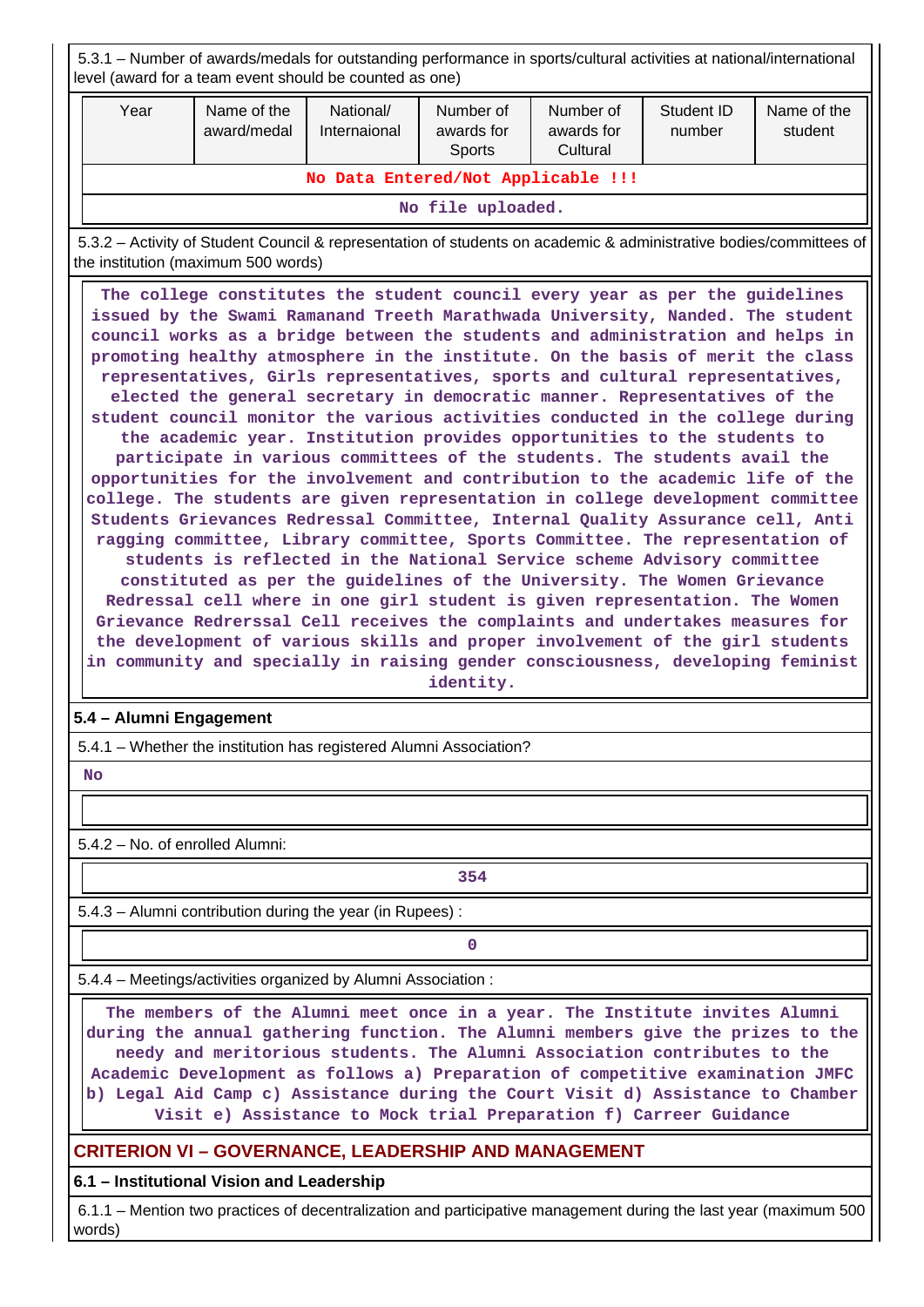**Decentralization of Management:- The Decentralization of College Management is operated on two levels. i.e. Academic and Office Management. With regard to Academic Management, the Principal of the law college ensures that every law teacher is a member of at-least one committee. At the beginning of the Academic year, the faculty is assigned the responsibility of various committees appointing every law teacher as a convener. The Convener and the respective committee have operational autonomy. Each committee comprises of teaching, nonteaching staff and the students. The IQAC plays the role of liaison office among all three tiers. Office Management:- With regard to Office Management, every member of the Non Teaching staff is given charge of specific section. The Office Superintendent supervises and co-ordinates the functioning of the Accounts section, Purchase Section, Examination Section, Students Affairs and he is accountable to the Principal. Participative Management: In this regard, the organization structure is divided into the following a) Governing Council:- The Governing Council is at the top of the decision making of the Institution consisting of the President and other members. All the important policy decisions are taken by the Governing Council in the meeting. b) Principal:- He is the Middle man and the second tier of the Institution. He tries to implement the policy as decision taken by the Governing body. c) Teachers:- The Law teacher plays the third tier of the participative institution. The concerned law teachers try their best to implement the decisions taken in the Governing Council and by the Principal in the interest of the institution.**

6.1.2 – Does the institution have a Management Information System (MIS)?

## *Yes*

#### **6.2 – Strategy Development and Deployment**

6.2.1 – Quality improvement strategies adopted by the institution for each of the following (with in 100 words each):

| <b>Strategy Type</b>       | Details                                                                                                                                                                                                                                                                                                                                                                                                                                                                                                                                                                                                                                                                                                                                                                                                                                                                                                                                                                                                                                                          |
|----------------------------|------------------------------------------------------------------------------------------------------------------------------------------------------------------------------------------------------------------------------------------------------------------------------------------------------------------------------------------------------------------------------------------------------------------------------------------------------------------------------------------------------------------------------------------------------------------------------------------------------------------------------------------------------------------------------------------------------------------------------------------------------------------------------------------------------------------------------------------------------------------------------------------------------------------------------------------------------------------------------------------------------------------------------------------------------------------|
| Examination and Evaluation | The college is affiliated to the<br>Swami Ramanand Teerth Marathwada<br>University, Nanded. The University has<br>its own examination department, headed<br>by the Director of examination<br>Evaluation. The University has<br>Grievance Redressal Cell, to hear the<br>grievances relating to examination.<br>Students having any grievance in<br>respects of the marks obtained by them<br>may apply to the University for<br>Revaluation or verification of marks.<br>In the process of revaluation the<br>University evaluates and reassesses the<br>answer books. University also provides<br>the photo copy of the answer book to<br>the students on payment of certain<br>charges. The universities declare the<br>assessment and evaluation programme<br>immediately after the examinations are<br>over. All the teachers of the concern<br>subjects have to evaluate the answer<br>books. Examination work is compulsory<br>to every teacher. University is time<br>bound to declare the results. There are<br>three options available to the students |
|                            | in respect of grievances relating to                                                                                                                                                                                                                                                                                                                                                                                                                                                                                                                                                                                                                                                                                                                                                                                                                                                                                                                                                                                                                             |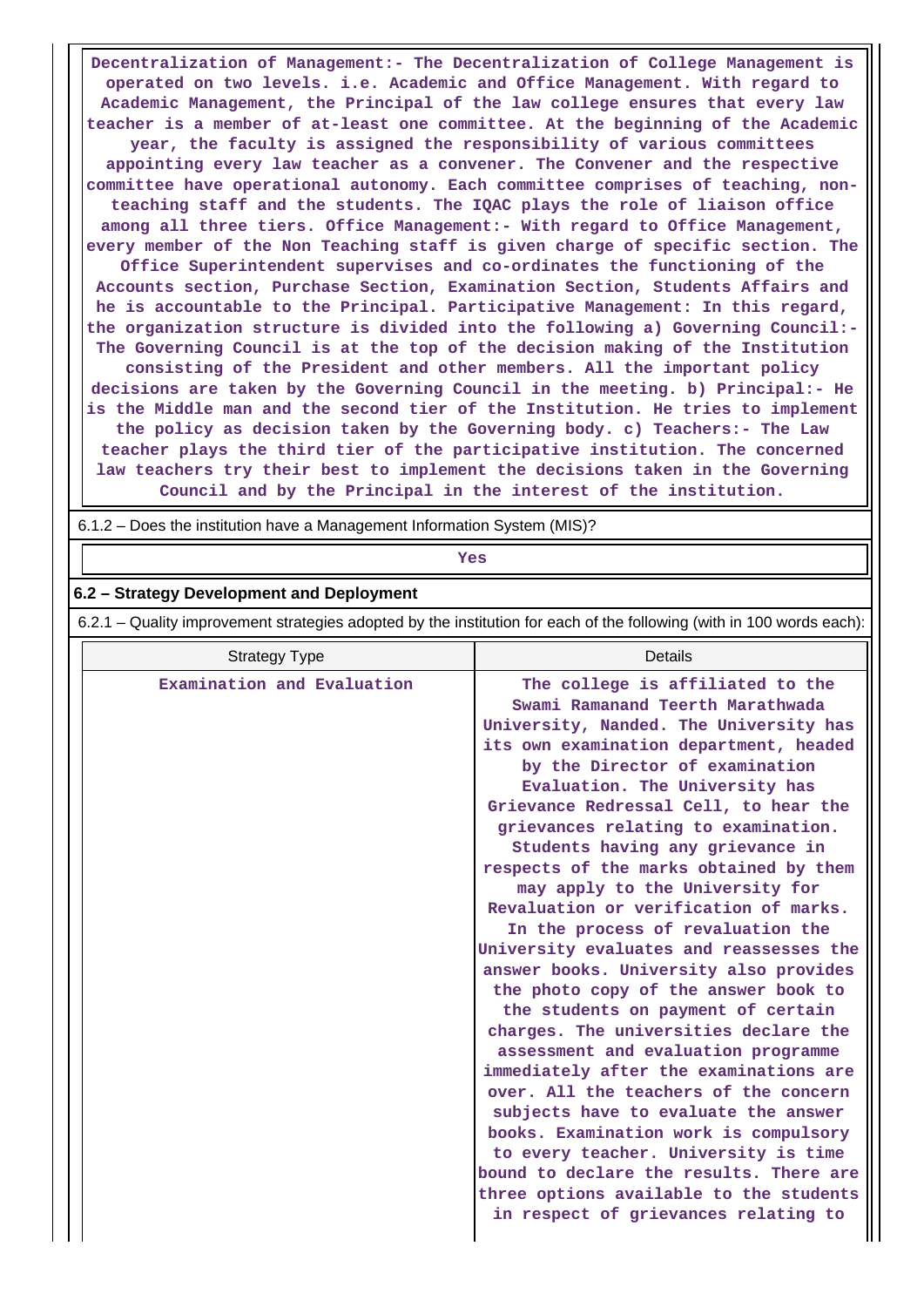|                        | the examination. They may apply to<br>obtain the photo copy of the evaluated<br>answer book from the University.<br>Students may apply for the verification<br>of the marks obtained by them, in the<br>examination. Students may also apply<br>for the revaluation of the answer book<br>assessed earlier.                                                                                                                                                                                                                                                                                                                                                                                                                                                                                                                                                                                                                                                                                                                                                                                                                                                                                                |
|------------------------|------------------------------------------------------------------------------------------------------------------------------------------------------------------------------------------------------------------------------------------------------------------------------------------------------------------------------------------------------------------------------------------------------------------------------------------------------------------------------------------------------------------------------------------------------------------------------------------------------------------------------------------------------------------------------------------------------------------------------------------------------------------------------------------------------------------------------------------------------------------------------------------------------------------------------------------------------------------------------------------------------------------------------------------------------------------------------------------------------------------------------------------------------------------------------------------------------------|
| Teaching and Learning  | The Institution always takes<br>initiative for improvement of the<br>quality of teaching and learning in the<br>college through 1) Academic Calendar:-<br>Institution prepares its Academic<br>Calendar in the beginning of academic<br>year. The object of academic calendar<br>is to ensure that academic activities<br>are well planed. Academic Calendar is<br>published on college website. 2)<br>Teaching Plan:- Teachers prepare their<br>teaching plans semester wise of the<br>papers they teach. These teaching plans<br>are checked and verified by the<br>Principal of the college. 3)<br>Innovations in teaching learning:- IQAC<br>promotes innovations in teaching<br>learning through adopting various<br>methods such as Seminar, Group<br>discussion, PPT 4) Monitoring of<br>teaching process: - IQAC monitors the<br>teaching process in the college through<br>teaching plan, time table. 5)<br>Feedback:- IQAC of the Institution<br>prepares questionnaire for students<br>feedback on teachers. The object of<br>feedback system is to bring improvement<br>in teaching-learning process. Students<br>feedback on teachers is conducted<br>semester wise. The analyzed feedback is |
|                        | communicated to the concerned teacher<br>by the Principal of the college. 6)<br>Identification of Slow Learner and<br>Advanced Learner: - Slow and Advanced<br>Learners are identified by the<br>teachers. Advanced learners are<br>encouraged to participate in various<br>competitions and Remedial Coaching is<br>offered to Slow learners.                                                                                                                                                                                                                                                                                                                                                                                                                                                                                                                                                                                                                                                                                                                                                                                                                                                             |
| Curriculum Development | The College plans and implements the<br>curriculum designed by the University<br>bodies based on the module prescribed<br>by the Bar Council of India New Delhi.<br>The Curriculum designed by the<br>University reflects the vision and<br>mission of the University. For the<br>effective planning and implementation<br>of curriculum, the college prepares<br>academic calendar in the staff meeting                                                                                                                                                                                                                                                                                                                                                                                                                                                                                                                                                                                                                                                                                                                                                                                                   |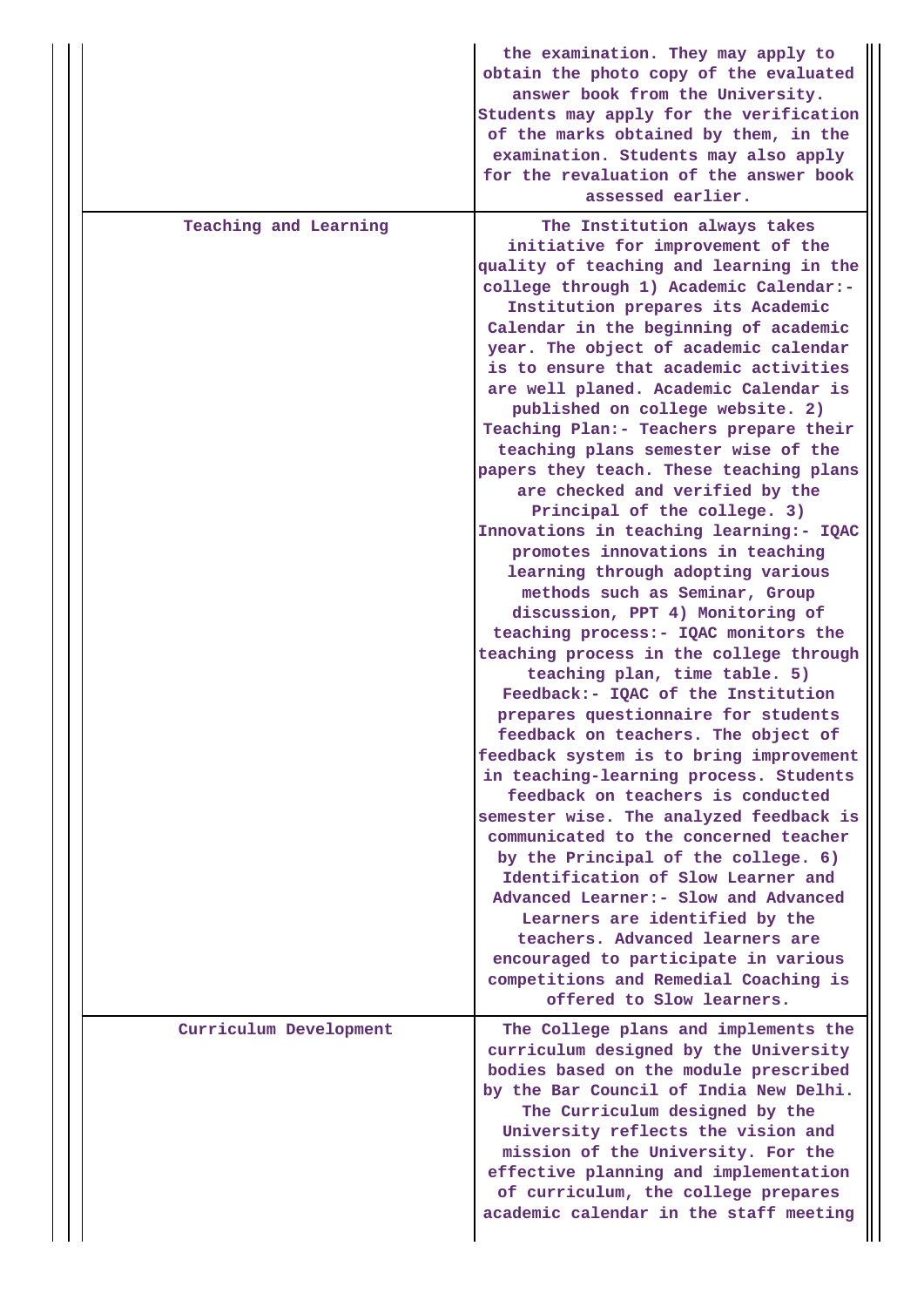|                                                               | and the faculty members also prepare<br>teaching plan in accordance with the<br>academic calendar. Time table is<br>prepared by the college. Available<br>working days and teaching days are<br>considered in teaching plan. The<br>teachers teach the subjects assigned to<br>them. The institute invites the senior<br>legal practioners to deliver the<br>lectures relating to procedural Law.<br>The faculty adopts ICT based<br>infrastructure in the teaching learning<br>process. The teacher maintains teaching<br>diary, in which they mention date time<br>and the topics which they had taught in<br>the class room. The teaching diaries<br>are submitted to the principal at the<br>end of every week, for the observation.<br>The difficulties in the teaching<br>learning process are discussed with the<br>principal. For the practical learning<br>and understanding of Subjects College<br>arranges field visits, such as visit to<br>court, prison, Advocate's chamber<br>visit, legal awareness camps in the<br>villages etc. For better understanding<br>of the subject college invites the<br>eminent lawyers to deliver the lectures<br>on procedural Laws. |
|---------------------------------------------------------------|------------------------------------------------------------------------------------------------------------------------------------------------------------------------------------------------------------------------------------------------------------------------------------------------------------------------------------------------------------------------------------------------------------------------------------------------------------------------------------------------------------------------------------------------------------------------------------------------------------------------------------------------------------------------------------------------------------------------------------------------------------------------------------------------------------------------------------------------------------------------------------------------------------------------------------------------------------------------------------------------------------------------------------------------------------------------------------------------------------------------------------------------------------------------------------|
| Research and Development                                      | The college has constituted Research<br>committee for the promotion of research<br>culture among the students and<br>faculties. The workshops and lectures<br>are arranged to motivate and guide the<br>faculty and students to write and<br>publish the research papers in the<br>reputed Journals and conferences. The<br>teachers are advised to make minor and<br>major research proposals for funding<br>from the UGC and University. The<br>college library is well equipped with<br>books Journals to carry out the<br>research work, by the students and<br>teachers. The four faculty members are<br>working as research supervisor. Almost<br>all faculty members have completed<br>their research work and obtained the<br>Ph.D. degree. Three scholars have been<br>awarded Ph.D. degree under the guidance<br>of Sow. Dr. J. B. Auradkar. and one<br>scholar have awarded Ph.D. degree under<br>the guidance of Dr. M. L. Dharmapurikar                                                                                                                                                                                                                               |
| Library, ICT and Physical<br>Infrastructure / Instrumentation | The College has its own building<br>which consists of the academic and<br>administrate blocks. The society has<br>provided 4 acres of land exclusively<br>for the use of college purposes. The                                                                                                                                                                                                                                                                                                                                                                                                                                                                                                                                                                                                                                                                                                                                                                                                                                                                                                                                                                                     |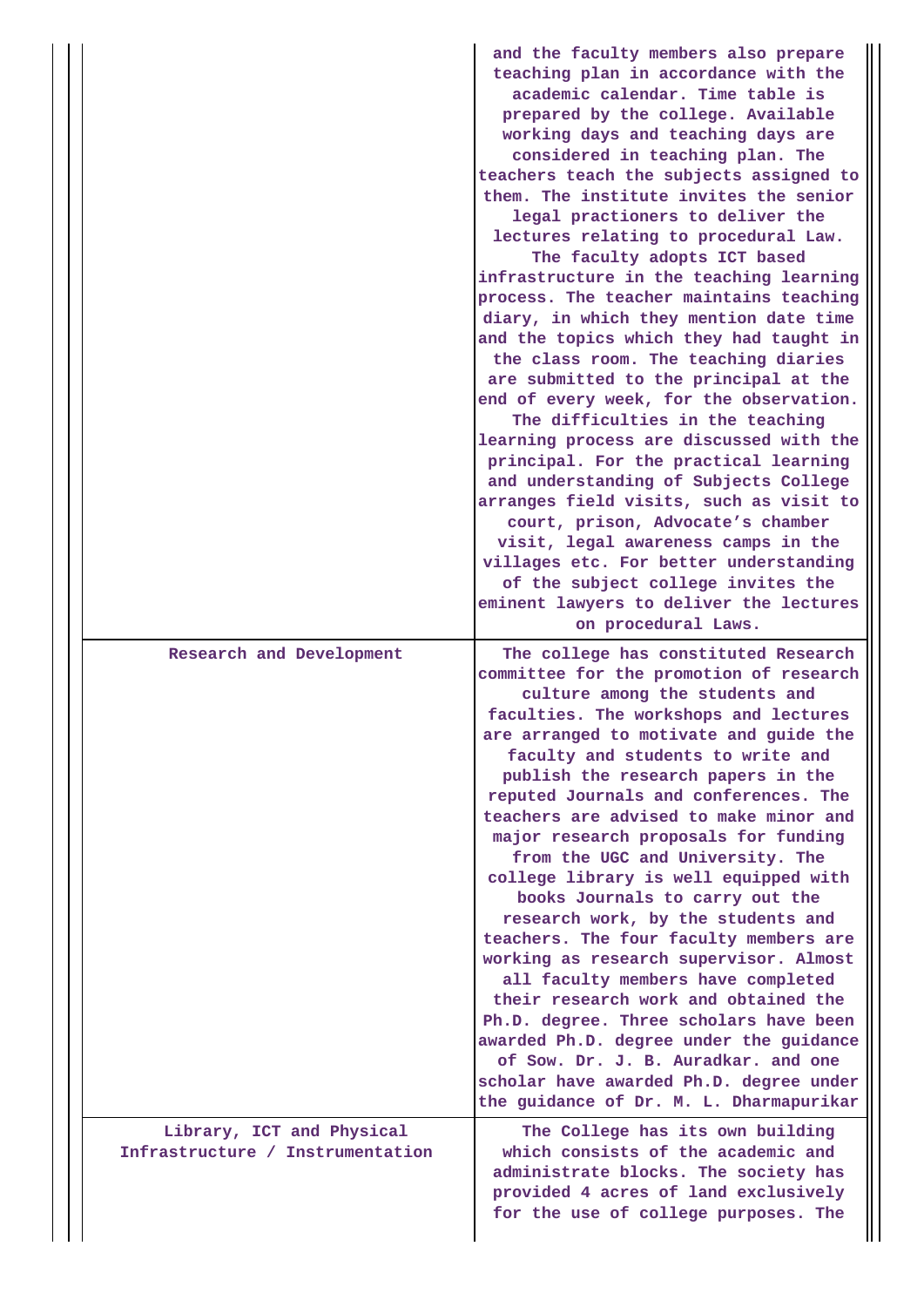|                                      | specious space is provided for college<br>library. The college library is well<br>equipped with law books, Reference<br>Books, Text Books, Law Journals, other<br>Journals such as All India Reporter,<br>Supreme Court Cases, Indian Bar Review,<br>All England Law Report, etc. legal data<br>base Manupatra, Inflibnet as well as<br>daily and weekly news papers are also<br>available in the college library. The<br>Institution takes efforts for<br>enrichment of quality in Library. The<br>Institution has good Physical<br>Infrastructure and ICT facilities.                                                                                                                                                             |
|--------------------------------------|-------------------------------------------------------------------------------------------------------------------------------------------------------------------------------------------------------------------------------------------------------------------------------------------------------------------------------------------------------------------------------------------------------------------------------------------------------------------------------------------------------------------------------------------------------------------------------------------------------------------------------------------------------------------------------------------------------------------------------------|
| Human Resource Management            | The Institution takes initiatives for<br>Human Resource Management. 1) Formation<br>of Committee - At the beginning of<br>academic year 2019-20 committee were<br>formed for the effective implementation<br>of various activities of the<br>Institution. Teachers were appointed on<br>various committees which help them to<br>develop team spirit, interaction among<br>the teachers. 2) Distribution of<br>Activities - Distribution of<br>curricular, extra curricular activities<br>among the teachers such as NSS, Legal<br>Aid Center and Placement Cell. 3)<br>Recruitment of Teachers - During the<br>academic year 2019-20 the Institution<br>with the permission of University<br>recruit faculties in the Institution. |
| Industry Interaction / Collaboration | Placement camps are organized by this<br>college in collaboration with Kandhar<br>Dist. Bar Association. Members of this<br>association come to college to give<br>placement to students for junior ship<br>under senior Advocates in Kandhar                                                                                                                                                                                                                                                                                                                                                                                                                                                                                       |

6.2.2 – Implementation of e-governance in areas of operations:

| E-governace area                     | <b>Details</b>                                                                                     |  |  |  |  |  |  |  |  |
|--------------------------------------|----------------------------------------------------------------------------------------------------|--|--|--|--|--|--|--|--|
| Administration                       | Mastersoft ERP Solutions Pvt. Ltd.,<br>Plot No. 8B-1, Sector 21, Non Sez,<br>MIHAN, Nagpur, 441108 |  |  |  |  |  |  |  |  |
| Finance and Accounts                 | Mastersoft ERP Solutions Pvt. Ltd.,<br>Plot No. 8B-1, Sector 21, Non Sez,<br>MIHAN, Nagpur, 441108 |  |  |  |  |  |  |  |  |
| Student Admission and Support        | Mastersoft ERP Solutions Pvt. Ltd.,<br>Plot No. 8B-1, Sector 21, Non Sez,<br>MIHAN, Nagpur, 441108 |  |  |  |  |  |  |  |  |
| 6.3 - Faculty Empowerment Strategies |                                                                                                    |  |  |  |  |  |  |  |  |

 6.3.1 – Teachers provided with financial support to attend conferences / workshops and towards membership fee of professional bodies during the year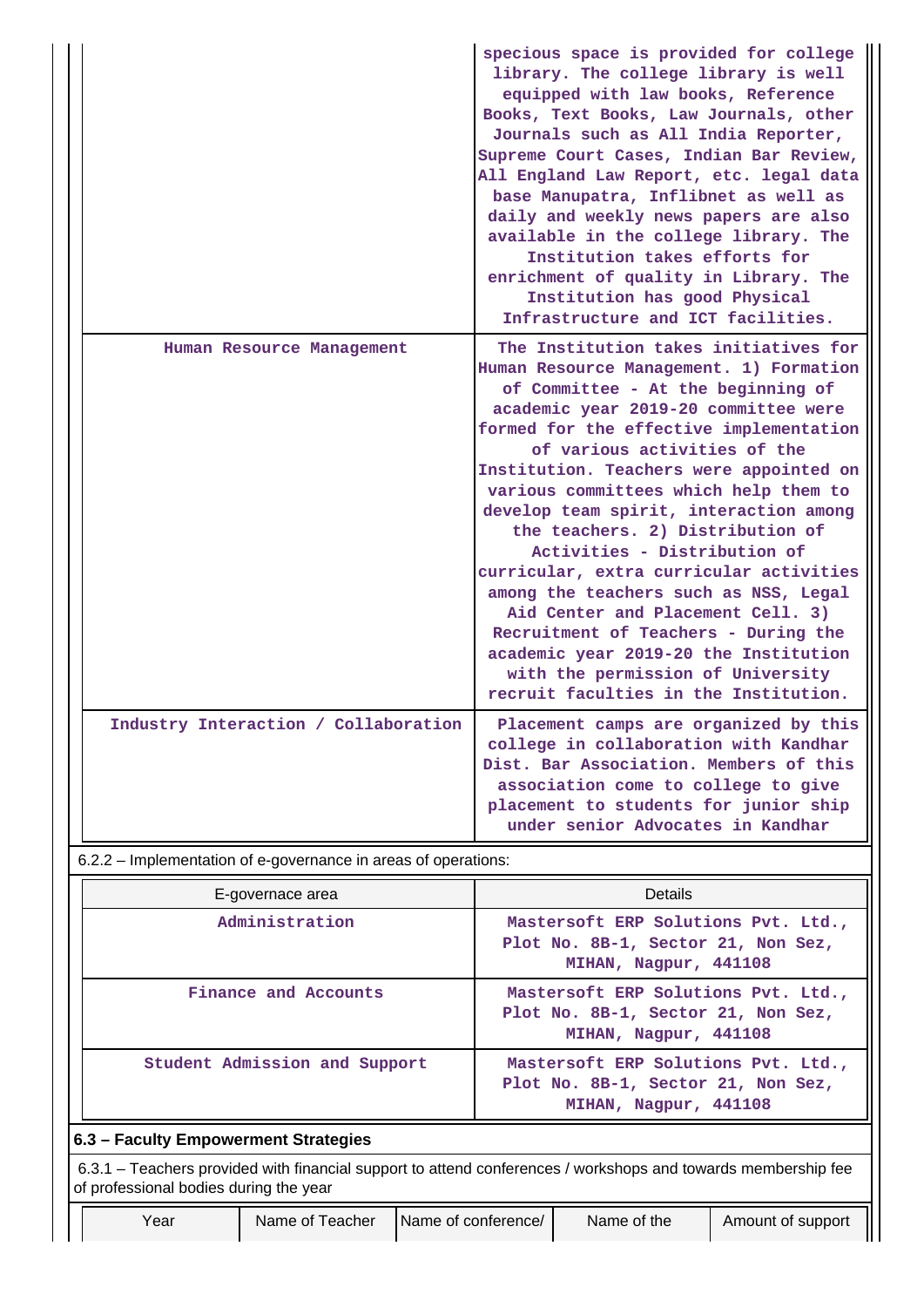|                                                                                                                                                                 | 2019<br>Dr. J. B.<br>Auradkar, Dr.<br>T. M. Bande                                                   |                                                                                                                                                                             |                                                                                                   | workshop attended<br>for which financial<br>support provided |                                                                                    | professional body for<br>which membership<br>fee is provided                                                                                                                               |                           |                                                  |      |                                                      |  |
|-----------------------------------------------------------------------------------------------------------------------------------------------------------------|-----------------------------------------------------------------------------------------------------|-----------------------------------------------------------------------------------------------------------------------------------------------------------------------------|---------------------------------------------------------------------------------------------------|--------------------------------------------------------------|------------------------------------------------------------------------------------|--------------------------------------------------------------------------------------------------------------------------------------------------------------------------------------------|---------------------------|--------------------------------------------------|------|------------------------------------------------------|--|
|                                                                                                                                                                 |                                                                                                     |                                                                                                                                                                             | One Day<br>national<br>workshop on ICT<br>Classroom                                               |                                                              | N. C. Law<br>College, Nanded                                                       |                                                                                                                                                                                            | 400                       |                                                  |      |                                                      |  |
|                                                                                                                                                                 | 2020                                                                                                |                                                                                                                                                                             | Dr. T. M.<br><b>Bande</b>                                                                         |                                                              | One Day Inter<br>disciplinary<br>National Level<br>Conference Dt.<br>15 March 2020 |                                                                                                                                                                                            | Dr. T. M.<br><b>Bande</b> |                                                  | 1000 |                                                      |  |
|                                                                                                                                                                 |                                                                                                     |                                                                                                                                                                             |                                                                                                   |                                                              |                                                                                    | No file uploaded.                                                                                                                                                                          |                           |                                                  |      |                                                      |  |
| 6.3.2 - Number of professional development / administrative training programmes organized by the College for<br>teaching and non teaching staff during the year |                                                                                                     |                                                                                                                                                                             |                                                                                                   |                                                              |                                                                                    |                                                                                                                                                                                            |                           |                                                  |      |                                                      |  |
|                                                                                                                                                                 | Year<br>Title of the<br>professional<br>development<br>programme<br>organised for<br>teaching staff |                                                                                                                                                                             | Title of the<br>administrative<br>training<br>programme<br>organised for<br>non-teaching<br>staff |                                                              | From date                                                                          |                                                                                                                                                                                            | To Date                   | Number of<br>participants<br>(Teaching<br>staff) |      | Number of<br>participants<br>(non-teaching<br>staff) |  |
|                                                                                                                                                                 | 2019                                                                                                | <b>ICT</b><br>Training<br>Mastersoft<br><b>ERP</b><br>Programme<br>Solutions<br>Pvt. Ltd.,<br>Plot No.<br>$8B-1$ ,<br>Sector 21,<br>Non Sez,<br>MIHAN,<br>Nagpur,<br>441108 |                                                                                                   |                                                              | <b>Nill</b>                                                                        |                                                                                                                                                                                            | <b>Nill</b>               | 5                                                |      | $\overline{\mathbf{4}}$                              |  |
|                                                                                                                                                                 |                                                                                                     |                                                                                                                                                                             |                                                                                                   |                                                              |                                                                                    | No file uploaded.                                                                                                                                                                          |                           |                                                  |      |                                                      |  |
|                                                                                                                                                                 |                                                                                                     |                                                                                                                                                                             |                                                                                                   |                                                              |                                                                                    | 6.3.3 - No. of teachers attending professional development programmes, viz., Orientation Programme, Refresher<br>Course, Short Term Course, Faculty Development Programmes during the year |                           |                                                  |      |                                                      |  |
|                                                                                                                                                                 | Title of the<br>professional<br>development<br>programme                                            |                                                                                                                                                                             | Number of teachers<br>who attended                                                                |                                                              | From Date                                                                          | To date                                                                                                                                                                                    |                           |                                                  |      | Duration                                             |  |
|                                                                                                                                                                 | Short Term<br>1<br>Course                                                                           |                                                                                                                                                                             |                                                                                                   | 24/09/2020                                                   |                                                                                    | 30/09/2020                                                                                                                                                                                 |                           | 6                                                |      |                                                      |  |
|                                                                                                                                                                 | 3<br>Faculty<br>Development<br>Programme                                                            |                                                                                                                                                                             |                                                                                                   | 20/04/2020                                                   |                                                                                    | 06/05/2020                                                                                                                                                                                 |                           |                                                  | 17   |                                                      |  |
|                                                                                                                                                                 | 1<br>Faculty<br>Development<br>Programme                                                            |                                                                                                                                                                             |                                                                                                   | 11/05/2020                                                   |                                                                                    | 16/05/2020                                                                                                                                                                                 |                           | 5                                                |      |                                                      |  |
|                                                                                                                                                                 |                                                                                                     |                                                                                                                                                                             |                                                                                                   |                                                              |                                                                                    | No file uploaded.                                                                                                                                                                          |                           |                                                  |      |                                                      |  |
|                                                                                                                                                                 | 6.3.4 - Faculty and Staff recruitment (no. for permanent recruitment):                              |                                                                                                                                                                             |                                                                                                   |                                                              |                                                                                    |                                                                                                                                                                                            |                           |                                                  |      |                                                      |  |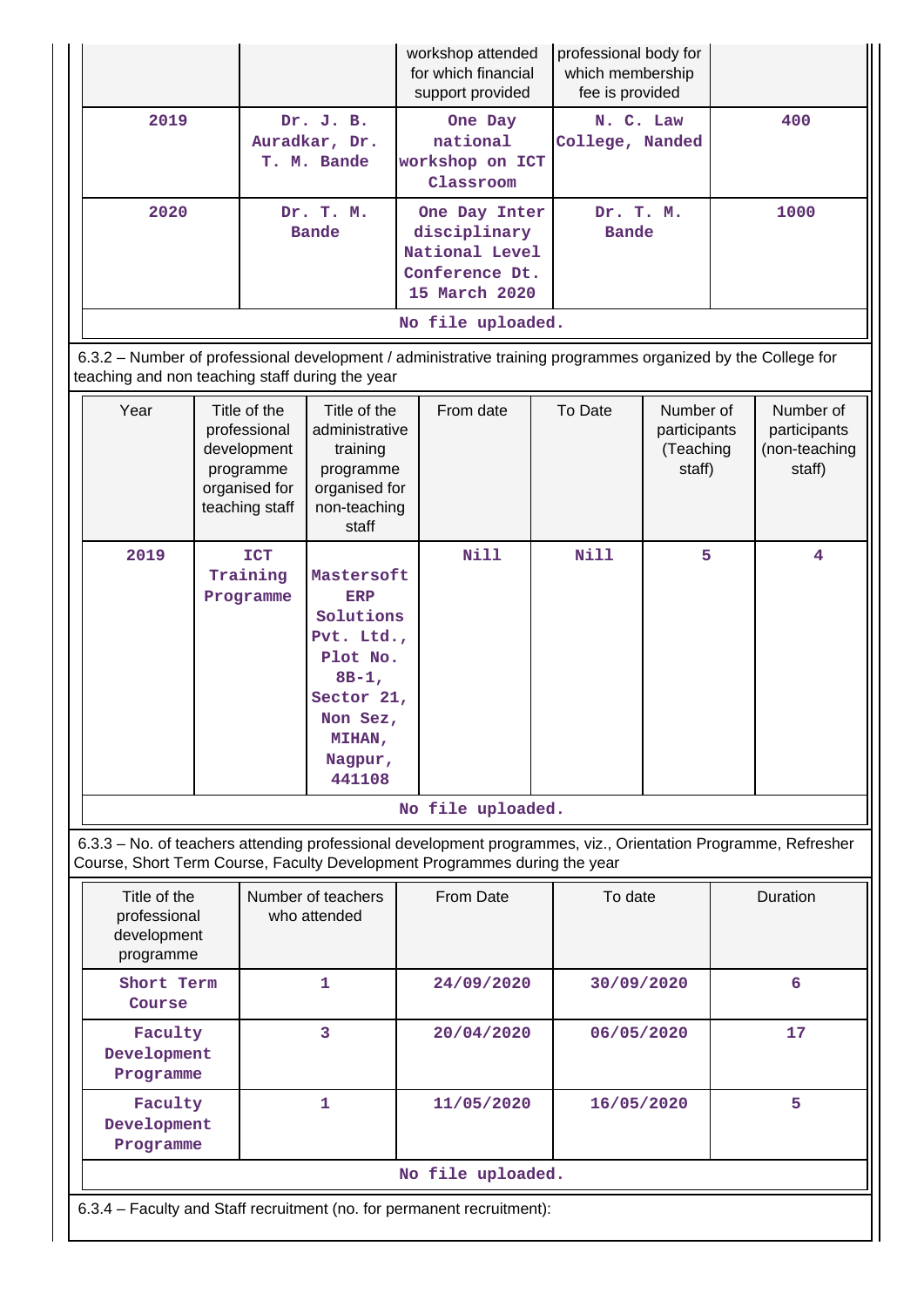|                               |                                                                                                                                                                                                                                                                                                                                                                                                                                                                                                                                                                                                                                                                                                                                                                                                                                                                                                                                                                                                                                                                                                                                                                                                                                                                                                                                                                                                    | Teaching |                          | Non-teaching      |           |             |                    |  |  |  |  |
|-------------------------------|----------------------------------------------------------------------------------------------------------------------------------------------------------------------------------------------------------------------------------------------------------------------------------------------------------------------------------------------------------------------------------------------------------------------------------------------------------------------------------------------------------------------------------------------------------------------------------------------------------------------------------------------------------------------------------------------------------------------------------------------------------------------------------------------------------------------------------------------------------------------------------------------------------------------------------------------------------------------------------------------------------------------------------------------------------------------------------------------------------------------------------------------------------------------------------------------------------------------------------------------------------------------------------------------------------------------------------------------------------------------------------------------------|----------|--------------------------|-------------------|-----------|-------------|--------------------|--|--|--|--|
|                               | Permanent                                                                                                                                                                                                                                                                                                                                                                                                                                                                                                                                                                                                                                                                                                                                                                                                                                                                                                                                                                                                                                                                                                                                                                                                                                                                                                                                                                                          |          | <b>Full Time</b>         | Permanent         |           |             | <b>Full Time</b>   |  |  |  |  |
|                               | Nill                                                                                                                                                                                                                                                                                                                                                                                                                                                                                                                                                                                                                                                                                                                                                                                                                                                                                                                                                                                                                                                                                                                                                                                                                                                                                                                                                                                               |          | Nill                     |                   | Nill      | <b>Nill</b> |                    |  |  |  |  |
| $6.3.5$ – Welfare schemes for |                                                                                                                                                                                                                                                                                                                                                                                                                                                                                                                                                                                                                                                                                                                                                                                                                                                                                                                                                                                                                                                                                                                                                                                                                                                                                                                                                                                                    |          |                          |                   |           |             |                    |  |  |  |  |
|                               | Non-teaching<br>Teaching<br><b>Students</b>                                                                                                                                                                                                                                                                                                                                                                                                                                                                                                                                                                                                                                                                                                                                                                                                                                                                                                                                                                                                                                                                                                                                                                                                                                                                                                                                                        |          |                          |                   |           |             |                    |  |  |  |  |
|                               | Provident Fund, Medical                                                                                                                                                                                                                                                                                                                                                                                                                                                                                                                                                                                                                                                                                                                                                                                                                                                                                                                                                                                                                                                                                                                                                                                                                                                                                                                                                                            |          | Provident Fund, Medical  |                   |           |             | Students Insurance |  |  |  |  |
|                               | Facilities, Group linked<br>Insurance schemes                                                                                                                                                                                                                                                                                                                                                                                                                                                                                                                                                                                                                                                                                                                                                                                                                                                                                                                                                                                                                                                                                                                                                                                                                                                                                                                                                      |          | Facilities, Group linked | Insurance schemes |           |             |                    |  |  |  |  |
|                               | 6.4 – Financial Management and Resource Mobilization                                                                                                                                                                                                                                                                                                                                                                                                                                                                                                                                                                                                                                                                                                                                                                                                                                                                                                                                                                                                                                                                                                                                                                                                                                                                                                                                               |          |                          |                   |           |             |                    |  |  |  |  |
|                               | 6.4.1 – Institution conducts internal and external financial audits regularly (with in 100 words each)                                                                                                                                                                                                                                                                                                                                                                                                                                                                                                                                                                                                                                                                                                                                                                                                                                                                                                                                                                                                                                                                                                                                                                                                                                                                                             |          |                          |                   |           |             |                    |  |  |  |  |
|                               | The institute has internal and external audit mechanism. The institute has                                                                                                                                                                                                                                                                                                                                                                                                                                                                                                                                                                                                                                                                                                                                                                                                                                                                                                                                                                                                                                                                                                                                                                                                                                                                                                                         |          |                          |                   |           |             |                    |  |  |  |  |
|                               | appointed a [C.A.] Charted Accountant for the internal audit of the college.<br>The charted accountant audits the entire books of accounts of the institution,<br>at the end of every financial year. The report of the C.A. along with statement<br>of receipt payments, statement of income and expenditure statement of balance<br>sheet is submitted to the senior Auditor appointed by the state government and<br>finally the Accountant general office, Nagpur audits the accounts of the<br>institution. Institute also conducts the performance appraisal system for Non<br>teaching staff. Credits given by the students are also considered at the time<br>of performance appraisal process. Attitudes of the non teaching staff towards<br>the students, parents, teaching staff co- workers, public vendors are also<br>considered at the time of performance of appraisal process. Perceptivity and<br>sensitivity towards the institution, job performance and punctuality are also<br>considered at the time of performance appraisal process.<br>6.4.2 – Funds / Grants received from management, non-government bodies, individuals, philanthropies during the<br>year(not covered in Criterion III)<br>Funds/ Grnats received in Rs.<br>Purpose<br>Name of the non government<br>funding agencies /individuals<br>Secretory, Shri Shivaji<br>6984843<br><b>College Expanses</b> |          |                          |                   |           |             |                    |  |  |  |  |
|                               |                                                                                                                                                                                                                                                                                                                                                                                                                                                                                                                                                                                                                                                                                                                                                                                                                                                                                                                                                                                                                                                                                                                                                                                                                                                                                                                                                                                                    |          |                          | No file uploaded. |           |             |                    |  |  |  |  |
|                               | 6.4.3 - Total corpus fund generated                                                                                                                                                                                                                                                                                                                                                                                                                                                                                                                                                                                                                                                                                                                                                                                                                                                                                                                                                                                                                                                                                                                                                                                                                                                                                                                                                                |          |                          |                   |           |             |                    |  |  |  |  |
|                               |                                                                                                                                                                                                                                                                                                                                                                                                                                                                                                                                                                                                                                                                                                                                                                                                                                                                                                                                                                                                                                                                                                                                                                                                                                                                                                                                                                                                    |          |                          | 0 <sub>0</sub>    |           |             |                    |  |  |  |  |
|                               | 6.5 - Internal Quality Assurance System                                                                                                                                                                                                                                                                                                                                                                                                                                                                                                                                                                                                                                                                                                                                                                                                                                                                                                                                                                                                                                                                                                                                                                                                                                                                                                                                                            |          |                          |                   |           |             |                    |  |  |  |  |
|                               | 6.5.1 – Whether Academic and Administrative Audit (AAA) has been done?                                                                                                                                                                                                                                                                                                                                                                                                                                                                                                                                                                                                                                                                                                                                                                                                                                                                                                                                                                                                                                                                                                                                                                                                                                                                                                                             |          |                          |                   |           |             |                    |  |  |  |  |
|                               | <b>Audit Type</b>                                                                                                                                                                                                                                                                                                                                                                                                                                                                                                                                                                                                                                                                                                                                                                                                                                                                                                                                                                                                                                                                                                                                                                                                                                                                                                                                                                                  |          | External                 |                   |           |             | Internal           |  |  |  |  |
|                               |                                                                                                                                                                                                                                                                                                                                                                                                                                                                                                                                                                                                                                                                                                                                                                                                                                                                                                                                                                                                                                                                                                                                                                                                                                                                                                                                                                                                    |          | Agency                   | Yes/No            |           |             | Authority          |  |  |  |  |
|                               | Academic                                                                                                                                                                                                                                                                                                                                                                                                                                                                                                                                                                                                                                                                                                                                                                                                                                                                                                                                                                                                                                                                                                                                                                                                                                                                                                                                                                                           |          | Nil                      |                   | <b>No</b> |             | Nil                |  |  |  |  |
|                               | Administrative                                                                                                                                                                                                                                                                                                                                                                                                                                                                                                                                                                                                                                                                                                                                                                                                                                                                                                                                                                                                                                                                                                                                                                                                                                                                                                                                                                                     | No       |                          | Nil<br><b>Yes</b> |           |             | Mr.                |  |  |  |  |
|                               | Shivajirao<br>Veer, Nanded                                                                                                                                                                                                                                                                                                                                                                                                                                                                                                                                                                                                                                                                                                                                                                                                                                                                                                                                                                                                                                                                                                                                                                                                                                                                                                                                                                         |          |                          |                   |           |             |                    |  |  |  |  |
|                               | 6.5.2 – Activities and support from the Parent – Teacher Association (at least three)                                                                                                                                                                                                                                                                                                                                                                                                                                                                                                                                                                                                                                                                                                                                                                                                                                                                                                                                                                                                                                                                                                                                                                                                                                                                                                              |          |                          |                   |           |             |                    |  |  |  |  |
|                               | 1) Invitation to parents 2) Parents were informed about Results of wards. 3)<br>Information to parents about welfare schemes such and Government Scholarship,<br>students insurance.                                                                                                                                                                                                                                                                                                                                                                                                                                                                                                                                                                                                                                                                                                                                                                                                                                                                                                                                                                                                                                                                                                                                                                                                               |          |                          |                   |           |             |                    |  |  |  |  |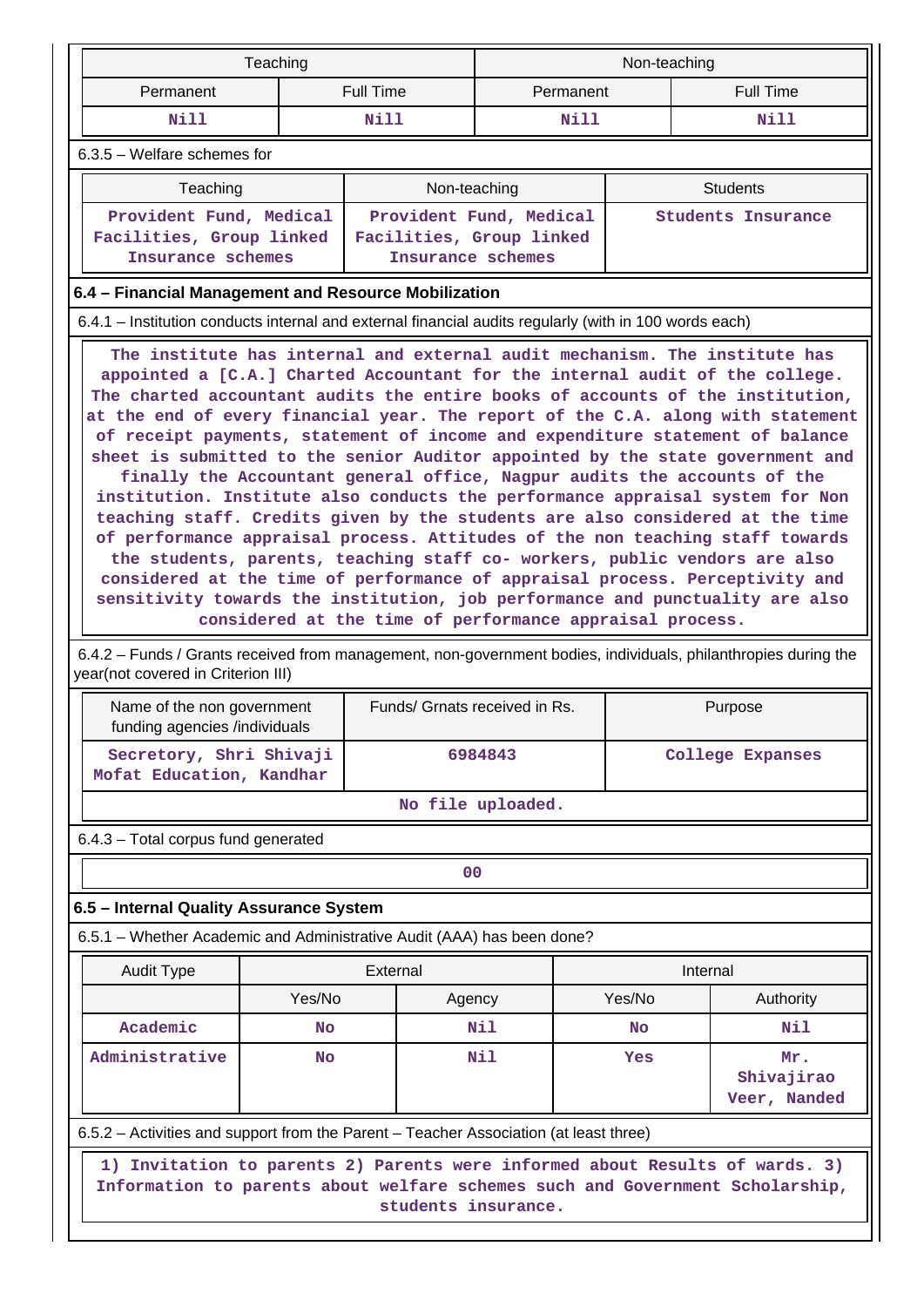| 6.5.3 – Development programmes for support staff (at least three)                                                                                                                                                                                                                                                                                                                                                                                                                                                                                                                                                                                                                                                                                         |                                                                                                      |                            |                      |                    |                           |  |  |  |  |  |  |  |
|-----------------------------------------------------------------------------------------------------------------------------------------------------------------------------------------------------------------------------------------------------------------------------------------------------------------------------------------------------------------------------------------------------------------------------------------------------------------------------------------------------------------------------------------------------------------------------------------------------------------------------------------------------------------------------------------------------------------------------------------------------------|------------------------------------------------------------------------------------------------------|----------------------------|----------------------|--------------------|---------------------------|--|--|--|--|--|--|--|
| 1) Yoga and Meditation Programme 2) Orientation Programme at college level 3)<br>Administrative Training Programme at college level                                                                                                                                                                                                                                                                                                                                                                                                                                                                                                                                                                                                                       |                                                                                                      |                            |                      |                    |                           |  |  |  |  |  |  |  |
| 6.5.4 – Post Accreditation initiative(s) (mention at least three)                                                                                                                                                                                                                                                                                                                                                                                                                                                                                                                                                                                                                                                                                         |                                                                                                      |                            |                      |                    |                           |  |  |  |  |  |  |  |
| 1) We are trying our level best to obtain grant in aid for B.A. LL.B. 5 years<br>course. 2) We are trying to enhance the sports activities facilities for the<br>students. 3) We are trying to develop enhance the soft skills in our Teaching<br>Non Teaching members.                                                                                                                                                                                                                                                                                                                                                                                                                                                                                   |                                                                                                      |                            |                      |                    |                           |  |  |  |  |  |  |  |
| 6.5.5 - Internal Quality Assurance System Details                                                                                                                                                                                                                                                                                                                                                                                                                                                                                                                                                                                                                                                                                                         |                                                                                                      |                            |                      |                    |                           |  |  |  |  |  |  |  |
|                                                                                                                                                                                                                                                                                                                                                                                                                                                                                                                                                                                                                                                                                                                                                           | a) Submission of Data for AISHE portal<br>Yes                                                        |                            |                      |                    |                           |  |  |  |  |  |  |  |
| b) Participation in NIRF<br><b>No</b>                                                                                                                                                                                                                                                                                                                                                                                                                                                                                                                                                                                                                                                                                                                     |                                                                                                      |                            |                      |                    |                           |  |  |  |  |  |  |  |
|                                                                                                                                                                                                                                                                                                                                                                                                                                                                                                                                                                                                                                                                                                                                                           | c)ISO certification                                                                                  |                            |                      | <b>No</b>          |                           |  |  |  |  |  |  |  |
|                                                                                                                                                                                                                                                                                                                                                                                                                                                                                                                                                                                                                                                                                                                                                           | d)NBA or any other quality audit                                                                     |                            |                      | <b>No</b>          |                           |  |  |  |  |  |  |  |
| 6.5.6 - Number of Quality Initiatives undertaken during the year                                                                                                                                                                                                                                                                                                                                                                                                                                                                                                                                                                                                                                                                                          |                                                                                                      |                            |                      |                    |                           |  |  |  |  |  |  |  |
| Year                                                                                                                                                                                                                                                                                                                                                                                                                                                                                                                                                                                                                                                                                                                                                      | Name of quality<br>initiative by IQAC                                                                | Date of<br>conducting IQAC | <b>Duration From</b> | <b>Duration To</b> | Number of<br>participants |  |  |  |  |  |  |  |
| 2019                                                                                                                                                                                                                                                                                                                                                                                                                                                                                                                                                                                                                                                                                                                                                      | Submission<br>of SSR to<br>NAAC office<br>Accreditatio<br>n of<br>college. B<br>grade<br>obtained by |                            | 10/01/2020           | 11/01/2020         | 25                        |  |  |  |  |  |  |  |
| 2019                                                                                                                                                                                                                                                                                                                                                                                                                                                                                                                                                                                                                                                                                                                                                      | Guest<br>Lecture                                                                                     |                            |                      |                    | 40                        |  |  |  |  |  |  |  |
|                                                                                                                                                                                                                                                                                                                                                                                                                                                                                                                                                                                                                                                                                                                                                           |                                                                                                      |                            |                      |                    |                           |  |  |  |  |  |  |  |
|                                                                                                                                                                                                                                                                                                                                                                                                                                                                                                                                                                                                                                                                                                                                                           |                                                                                                      |                            |                      |                    |                           |  |  |  |  |  |  |  |
|                                                                                                                                                                                                                                                                                                                                                                                                                                                                                                                                                                                                                                                                                                                                                           |                                                                                                      |                            |                      |                    |                           |  |  |  |  |  |  |  |
| year)                                                                                                                                                                                                                                                                                                                                                                                                                                                                                                                                                                                                                                                                                                                                                     |                                                                                                      |                            |                      |                    |                           |  |  |  |  |  |  |  |
| Title of the<br>programme                                                                                                                                                                                                                                                                                                                                                                                                                                                                                                                                                                                                                                                                                                                                 |                                                                                                      |                            |                      |                    |                           |  |  |  |  |  |  |  |
|                                                                                                                                                                                                                                                                                                                                                                                                                                                                                                                                                                                                                                                                                                                                                           |                                                                                                      |                            |                      | Female<br>Male     |                           |  |  |  |  |  |  |  |
| Women                                                                                                                                                                                                                                                                                                                                                                                                                                                                                                                                                                                                                                                                                                                                                     |                                                                                                      |                            | 28                   |                    | 14                        |  |  |  |  |  |  |  |
|                                                                                                                                                                                                                                                                                                                                                                                                                                                                                                                                                                                                                                                                                                                                                           |                                                                                                      |                            | 24<br>22             |                    |                           |  |  |  |  |  |  |  |
|                                                                                                                                                                                                                                                                                                                                                                                                                                                                                                                                                                                                                                                                                                                                                           |                                                                                                      |                            |                      |                    |                           |  |  |  |  |  |  |  |
|                                                                                                                                                                                                                                                                                                                                                                                                                                                                                                                                                                                                                                                                                                                                                           |                                                                                                      |                            |                      |                    |                           |  |  |  |  |  |  |  |
|                                                                                                                                                                                                                                                                                                                                                                                                                                                                                                                                                                                                                                                                                                                                                           |                                                                                                      |                            |                      |                    |                           |  |  |  |  |  |  |  |
|                                                                                                                                                                                                                                                                                                                                                                                                                                                                                                                                                                                                                                                                                                                                                           | Item facilities                                                                                      | Yes/No                     |                      |                    | Number of beneficiaries   |  |  |  |  |  |  |  |
| 10/01/2020<br>the college<br>01/09/2019<br>01/09/2019<br>01/09/2019<br>No file uploaded.<br><b>CRITERION VII - INSTITUTIONAL VALUES AND BEST PRACTICES</b><br>7.1 - Institutional Values and Social Responsibilities<br>7.1.1 – Gender Equity (Number of gender equity promotion programmes organized by the institution during the<br>Period from<br>Period To<br>Number of Participants<br>02/03/2020<br>02/03/2020<br>Empowerment<br>International<br>08/03/2020<br>08/03/2020<br>Women's Day<br>7.1.2 - Environmental Consciousness and Sustainability/Alternate Energy initiatives such as:<br>Percentage of power requirement of the University met by the renewable energy sources<br>10KWH<br>7.1.3 - Differently abled (Divyangjan) friendliness |                                                                                                      |                            |                      |                    |                           |  |  |  |  |  |  |  |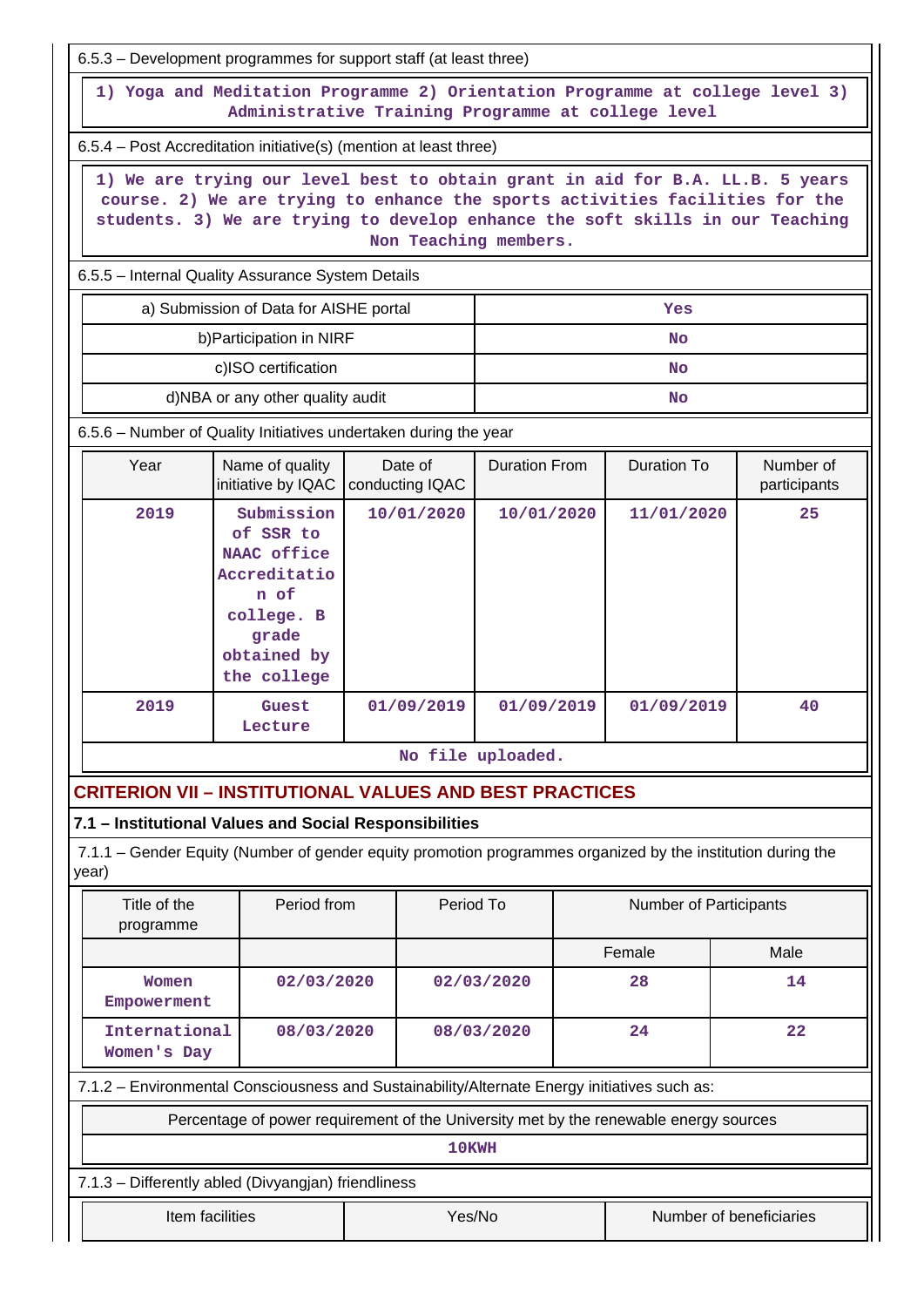|            |                                                                                                                                                                                                                                                                                                                                                                                                                                                                                                                                                                                                                                                                                                                                                                                                                                                                                                                                                                                                                                                                                                                                       | Physical facilities                                                                                                                                                                              |   | Yes                 |                                                                                                                                                                          |                    |  | 2                             |                                                                                                                             |                                                     |  |
|------------|---------------------------------------------------------------------------------------------------------------------------------------------------------------------------------------------------------------------------------------------------------------------------------------------------------------------------------------------------------------------------------------------------------------------------------------------------------------------------------------------------------------------------------------------------------------------------------------------------------------------------------------------------------------------------------------------------------------------------------------------------------------------------------------------------------------------------------------------------------------------------------------------------------------------------------------------------------------------------------------------------------------------------------------------------------------------------------------------------------------------------------------|--------------------------------------------------------------------------------------------------------------------------------------------------------------------------------------------------|---|---------------------|--------------------------------------------------------------------------------------------------------------------------------------------------------------------------|--------------------|--|-------------------------------|-----------------------------------------------------------------------------------------------------------------------------|-----------------------------------------------------|--|
|            |                                                                                                                                                                                                                                                                                                                                                                                                                                                                                                                                                                                                                                                                                                                                                                                                                                                                                                                                                                                                                                                                                                                                       | Ramp/Rails                                                                                                                                                                                       |   | $\mathbf{2}$<br>Yes |                                                                                                                                                                          |                    |  |                               |                                                                                                                             |                                                     |  |
|            |                                                                                                                                                                                                                                                                                                                                                                                                                                                                                                                                                                                                                                                                                                                                                                                                                                                                                                                                                                                                                                                                                                                                       | 7.1.4 - Inclusion and Situatedness                                                                                                                                                               |   |                     |                                                                                                                                                                          |                    |  |                               |                                                                                                                             |                                                     |  |
|            | Year                                                                                                                                                                                                                                                                                                                                                                                                                                                                                                                                                                                                                                                                                                                                                                                                                                                                                                                                                                                                                                                                                                                                  | Number of<br>Number of<br>initiatives to<br>initiatives<br>taken to<br>address<br>locational<br>engage with<br>and<br>advantages<br>and disadva<br>contribute to<br>local<br>ntages<br>community |   |                     | Date                                                                                                                                                                     | Duration           |  | Name of<br>initiative         | <b>Issues</b><br>addressed                                                                                                  | Number of<br>participating<br>students<br>and staff |  |
|            | 2019                                                                                                                                                                                                                                                                                                                                                                                                                                                                                                                                                                                                                                                                                                                                                                                                                                                                                                                                                                                                                                                                                                                                  | 1                                                                                                                                                                                                | 1 |                     | 30/12/2<br>019                                                                                                                                                           | $\mathbf{1}$       |  | Malegaon<br>Yatra C           | Cleanli<br>ness Camp                                                                                                        | 30                                                  |  |
|            | 2019                                                                                                                                                                                                                                                                                                                                                                                                                                                                                                                                                                                                                                                                                                                                                                                                                                                                                                                                                                                                                                                                                                                                  | 1                                                                                                                                                                                                | 1 |                     | 02/09/2<br>019                                                                                                                                                           | 1                  |  | Ganesh<br>Festival<br>Kandhar | Cleanli<br>ness Camp                                                                                                        | 14                                                  |  |
|            |                                                                                                                                                                                                                                                                                                                                                                                                                                                                                                                                                                                                                                                                                                                                                                                                                                                                                                                                                                                                                                                                                                                                       |                                                                                                                                                                                                  |   |                     |                                                                                                                                                                          | No file uploaded.  |  |                               |                                                                                                                             |                                                     |  |
|            |                                                                                                                                                                                                                                                                                                                                                                                                                                                                                                                                                                                                                                                                                                                                                                                                                                                                                                                                                                                                                                                                                                                                       |                                                                                                                                                                                                  |   |                     | 7.1.5 - Human Values and Professional Ethics Code of conduct (handbooks) for various stakeholders                                                                        |                    |  |                               |                                                                                                                             |                                                     |  |
|            |                                                                                                                                                                                                                                                                                                                                                                                                                                                                                                                                                                                                                                                                                                                                                                                                                                                                                                                                                                                                                                                                                                                                       | Title                                                                                                                                                                                            |   |                     | Date of publication                                                                                                                                                      |                    |  | Follow up(max 100 words)      |                                                                                                                             |                                                     |  |
| Prospectus |                                                                                                                                                                                                                                                                                                                                                                                                                                                                                                                                                                                                                                                                                                                                                                                                                                                                                                                                                                                                                                                                                                                                       |                                                                                                                                                                                                  |   |                     | 20/05/2019                                                                                                                                                               |                    |  |                               | The code of conduct for<br>various stakeholders was<br>followed as per status<br>given in the University<br>and Government. |                                                     |  |
|            |                                                                                                                                                                                                                                                                                                                                                                                                                                                                                                                                                                                                                                                                                                                                                                                                                                                                                                                                                                                                                                                                                                                                       |                                                                                                                                                                                                  |   |                     | 7.1.6 - Activities conducted for promotion of universal Values and Ethics                                                                                                |                    |  |                               |                                                                                                                             |                                                     |  |
|            | Activity                                                                                                                                                                                                                                                                                                                                                                                                                                                                                                                                                                                                                                                                                                                                                                                                                                                                                                                                                                                                                                                                                                                              |                                                                                                                                                                                                  |   |                     | <b>Duration From</b>                                                                                                                                                     | <b>Duration To</b> |  |                               | Number of participants                                                                                                      |                                                     |  |
|            |                                                                                                                                                                                                                                                                                                                                                                                                                                                                                                                                                                                                                                                                                                                                                                                                                                                                                                                                                                                                                                                                                                                                       | Swatchata Abhiyan                                                                                                                                                                                |   |                     | 04/10/2019<br>04/10/2019                                                                                                                                                 |                    |  |                               |                                                                                                                             | 18                                                  |  |
|            |                                                                                                                                                                                                                                                                                                                                                                                                                                                                                                                                                                                                                                                                                                                                                                                                                                                                                                                                                                                                                                                                                                                                       |                                                                                                                                                                                                  |   |                     |                                                                                                                                                                          | No file uploaded.  |  |                               |                                                                                                                             |                                                     |  |
|            |                                                                                                                                                                                                                                                                                                                                                                                                                                                                                                                                                                                                                                                                                                                                                                                                                                                                                                                                                                                                                                                                                                                                       |                                                                                                                                                                                                  |   |                     | 7.1.7 - Initiatives taken by the institution to make the campus eco-friendly (at least five)                                                                             |                    |  |                               |                                                                                                                             |                                                     |  |
|            |                                                                                                                                                                                                                                                                                                                                                                                                                                                                                                                                                                                                                                                                                                                                                                                                                                                                                                                                                                                                                                                                                                                                       |                                                                                                                                                                                                  |   |                     | 1) Paper less office 2) Public transport 3) Pedestrian Friendly Roads 4)<br>Plastic Free Campus 5) Rain Water Harvesting 6) Tree Plantation 7) solid waste<br>management |                    |  |                               |                                                                                                                             |                                                     |  |
|            | 7.2 - Best Practices                                                                                                                                                                                                                                                                                                                                                                                                                                                                                                                                                                                                                                                                                                                                                                                                                                                                                                                                                                                                                                                                                                                  |                                                                                                                                                                                                  |   |                     |                                                                                                                                                                          |                    |  |                               |                                                                                                                             |                                                     |  |
|            |                                                                                                                                                                                                                                                                                                                                                                                                                                                                                                                                                                                                                                                                                                                                                                                                                                                                                                                                                                                                                                                                                                                                       |                                                                                                                                                                                                  |   |                     |                                                                                                                                                                          |                    |  |                               |                                                                                                                             |                                                     |  |
|            | 7.2.1 – Describe at least two institutional best practices<br>Best Practices No. 01 Title of the practice. Matoshri Muktai Memorial tree<br>plantation programme. Objectives: 1.To protect the environment. 2.To maintain<br>green and cool atmosphere in the college premises. 3.To increase environmental<br>awareness among the students and the staff. 4.To motivate the students for tree<br>plantation not only in the college premises but also at their home and<br>surroundings. 5.To provide fruits and leaves that saves food for birds,<br>animals, as well as human being. 6. Maintain biodiversity, water conservation<br>soil preservation. 7.To control the global warming. 8.To remove the tree shrubs<br>as need to maintain safe protective environment. The Context: The people are so<br>engrossed in their lives that they do not understand that without enough trees<br>around we would not be able to live long. It is time to recognize and our bit<br>towards the importance of tree Plantation. Therefore the college takes<br>initiatives in organizing the tree plantation programme every year on 26th |                                                                                                                                                                                                  |   |                     |                                                                                                                                                                          |                    |  |                               |                                                                                                                             |                                                     |  |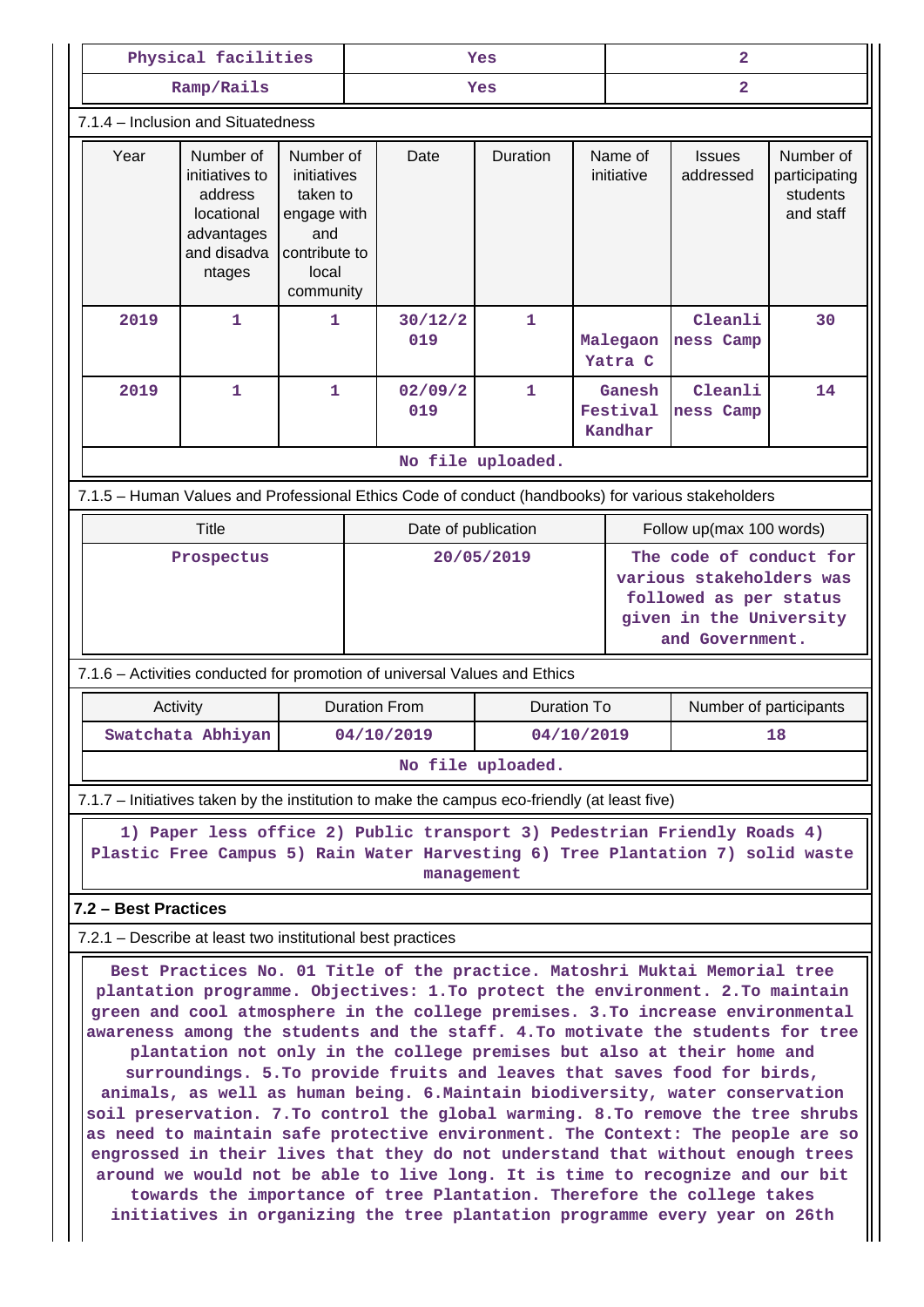**July, on the occasion of death anniversary of Late Matoshri Muktai Shankarrao Dhondge the beloved Mother of Hon'ble Dr. Keshavrao Shankarrao Dhondge, Veteran Freedom Fighter, Ex, M. P. MLA Founder and Administrator of Shri Shivaji Mofat Education Society, Kandhar Every year minimum 25 tree plants are planted, in the college premises. So that the day by day it increase the greenery and cool surrounding in the college premises. Evidence of success: This practice is continuously conducted since last six years in the college premises. 1) It increased number of trees in the college premises. 2) It maintained the cool and green atmosphere in the college premises. 3) It increased the environmental awareness among the students, staff and visitors. 4) It increased in numbers of birds and animals. 5) It effectively increased the water level in the college premises. 6) This practice is also helpful for soil conservation. 7) Trees make life better. It has been shown that spending time among trees and green spaces reduces the amount of stress that we carry around with us in our daily lives. 8) Trees improve our air quality by filtering harmful dust and pollutants such as ozone, carbon monoxide and sulfur dioxide from the air we breathe. Problems encountered and resources required 1. Limited scope due to small piece of land available for plantation 2. For the development and maintenance of college building number of tree shrubs are removed. 3. Lack of awareness among the surrounding people who cut the trees for their fuel. 4. Natural calamities such as heavy rainfall, storm which destroyed the number of trees in the college premises. 5. College provides all resources required for the tree plantation such as to make available required tree plants, water sources, man power, tree guard, protection wall. Financial resources are met out from the available college funds. The Practice: The Tree Plantation Programme is arranged every year on 26th July in the memory of our Late Matoshri Muktai Shankarrao Dhondge the beloved mother of Dr. Keshavrao Dhondge Veteran Freedom Fighter, Ex. M. P. MLA, Founder and Administrator of Shri Shivaji Mofat Education Society, Kandhar The Late Matoshri Muktai in the year 1958 inspired Dr. Keshavraoji Dhondge to open the Schools, High Schools and Colleges in the rural area of Kandhar tahsil and she actively motivated the people in this area to be educated at their doorsteps, instead of going away from their home to district places for the education. Best Practices No. 02: Law and Society lecture series Objectives of the practices 1. To create opportunities to hear the eminent personalities such as senior academicians, senior lawyers, renowned Judges, Philosophers and social activists on various topics relating to law and society. 2.To create awareness and understanding of law as well as importance of quality of law. 3.To make the students confident and improvement of body language 4.To make the students aware of law in the books and law in action. Context: Majority of the students admitted to our college are coming from near by rural area i.e. small villages and tandas (habitats). They are educated in Vernacular Medium of instruction i.e. Marathi. These students are poor in English. Therefore an opportunity is needed to provide them to interact with eminent personalities in order to build up their courage and confidence. Therefore the college takes initiatives since 2016 -17 to start Lecture Series of eminent personalities. The college holds staff meeting to decide the chief resource person, date, time and venue of the lecture series. The Practice: 1. The committee decides the chief resource person, date time and venue of the lecture series. 2. Personal request is made to the concern persons, to attend the lecture series. 3. Notice displayed on notice board for the students. Evidence of success. Till the date the college has organized two lecture series since academic year 2016-17. Number of students and the nearby people are benefited. Eminent lawyers and academicians have been invited and thereby the people, students and staff have been benefited. Problems Encountered and resources required: The College provides required resources for organizing the lecture series, such as infrastructure, office support, teaching and non teaching staff, students volunteers for actual conduct of the event. Financial resources are met out from the available college funds. The views and opinion expressed by the**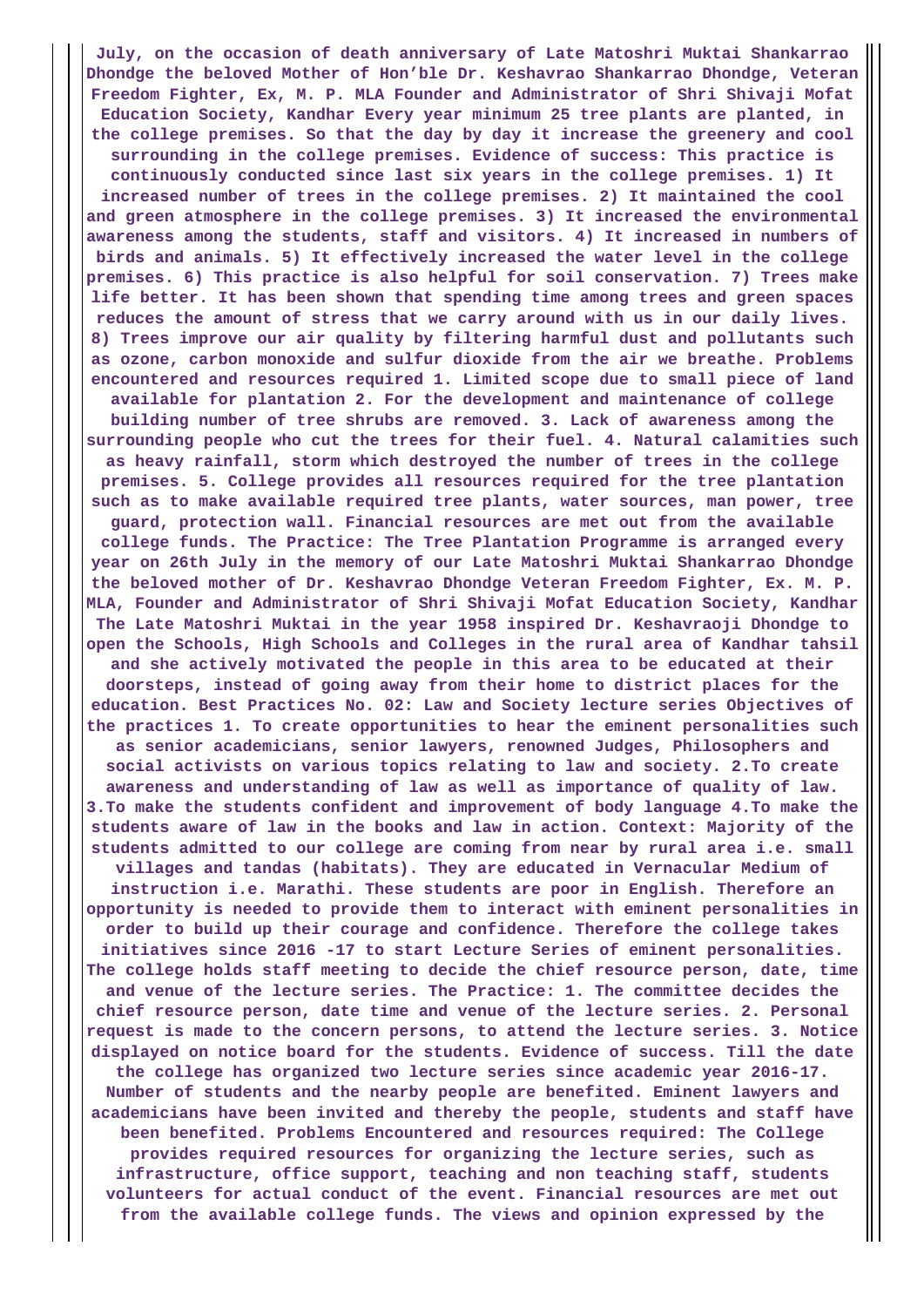**experts are fruitful and beneficial to the law students, staff and public attending the lecture series in order to up date their views and knowledge. Note: The College initiates the lecture series, since 2016-17. In future we are intending to arrange more lecture series on diffident topics relating to law and society.**

 Upload details of two best practices successfully implemented by the institution as per NAAC format in your institution website, provide the link

<https://sslck.org/gallery.php>

#### **7.3 – Institutional Distinctiveness**

 7.3.1 – Provide the details of the performance of the institution in one area distinctive to its vision, priority and thrust in not more than 500 words

 **The Founder and Administrator of Shri Shivaji Mofat Education Society Kandhar, Dr. Keshavraoji Dhondge has established the college with primary object to provide the Law education to the people belonging to rural area, so that these people need not to go to the district place away from their own village, for Law education. The college provides Law education at door steps of the people. This is the first Law college in the state which is established in the rural area at Taluka place, in 1993. Since then the number of rural students became Law graduate from this college and serving successfully in different fields, only because of establishment of this college at Taluka level, otherwise they would have been deprived of the law education. The teaching and non-teaching staff of the college contributes every year one day salary to the Jagtik Gurakhi Sahitya Sammelan organized by the parent society, from 26 Jan to 30 Jan every year. Jagtik Gurakhi Sahitya Sammelan (four days event) is the sammelan of the literature and arts of the Gurakhi (i.e.cowman). The Sammelan is organized with a view to protect and preserve the arts and literature of the poor herdsmen. As well as the college pays from its funds Rs. 600/- per year as a pension to the minimum five herdsmen. Besides the teaching and non-teaching staff of the college contributes every year one day salary to the Shivjayanti (Birth anniversary of Chhatrapati Shivaji Maharaj) and Mahatma Basweshwar Jayanti Mahotsav (four day event) organized by the parent society in the month of May every year. This is the event where the rural poor people present their skills, arts, folk arts, folk songs, rangoli and handwriting competition. Thus the college contributes to the Social Services in order to Protect preserve and promote the rural arts, literature and skills. The college awards Rs. 1500/ cash prize to the student who obtains highest marks in the University examinations and stands topper in the college. This award is awarded every year to the topper student from LL.B. final year and B.A. LL.B. final year exams in order to inspire, promote and maintain the quality of the students. The college contributes Rs. 10000/- from the college funds, every year for organizing Ranyatra on 14th 15th of September. Ranyatra is the event organized by the parent society to felicitate the Freedom Fighters and their heirs and relatives who had actively participated in Hyderabad state liberation Movement in 1948 (Hyderabad Mukti Sagram). The college staff along with the staff of other branches run under the parent society collectively go to the doorsteps of the Freedom Fighters and their heirs and relatives and invite them to attend the programme which is exclusively organized for their felicitation on 17th September. of every year in the college premises. The relatives of martyrs' retell their experiences of freedom struggle to the youths, young generation. Thus the college contributes to promote, preserve and maintain patriotism among the young generation.**

Provide the weblink of the institution

<https://sslck.org/index.php>